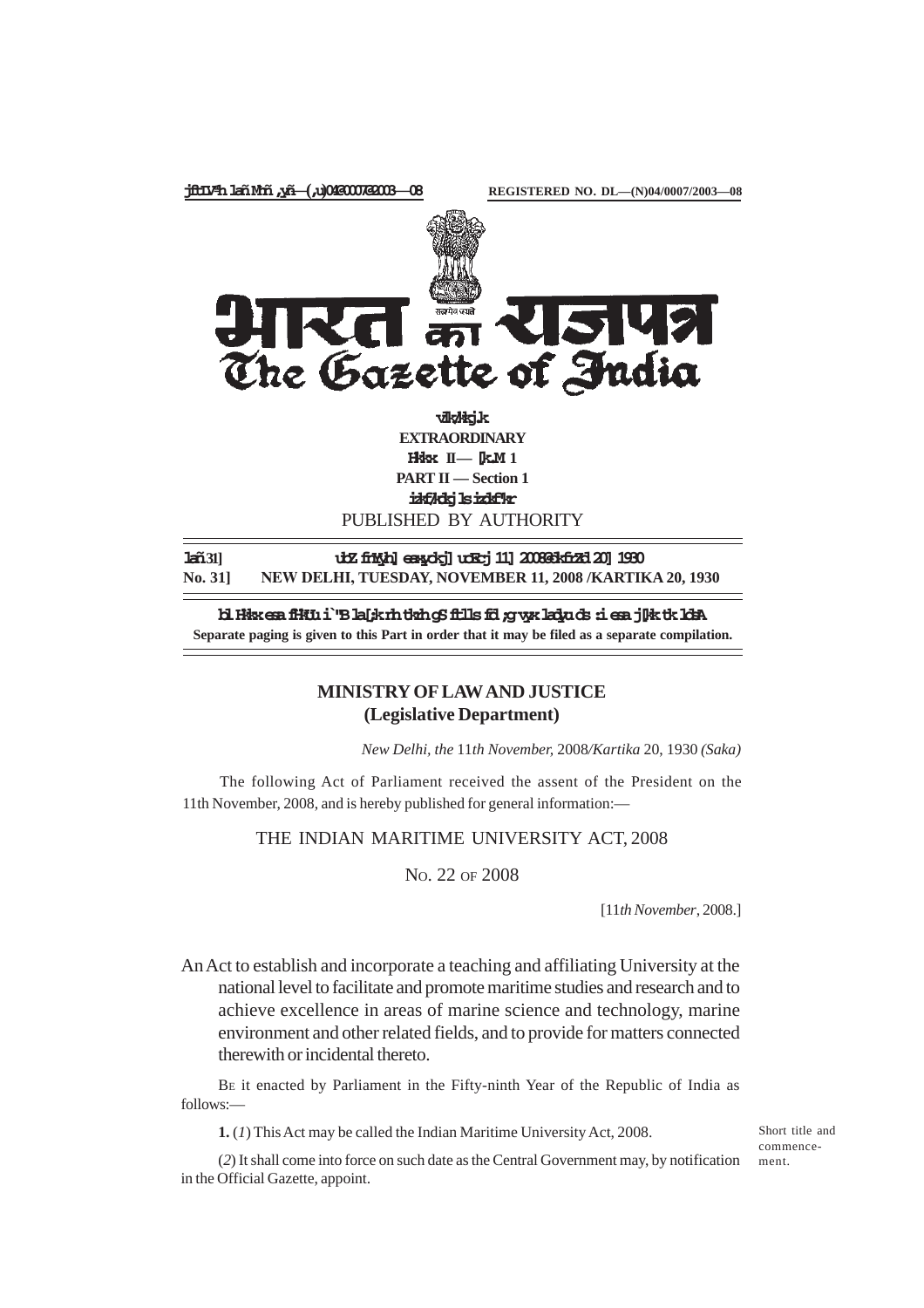Definitions.

**2.** In this Act, and in all Statutes made hereunder, unless the context otherwise requires,—

(*a*) "Academic Council" means the Academic Council of the University;

(*b*) "academic staff" means such categories of staff as are designated as academic staff by the Ordinances;

(*c*) "Board of Affiliation and Recognition" means Board of Affiliation and Recognition of the University;

(*d*) "Board of Studies" means the Board of Studies of the University;

(*e*) "Campus" means the unit established or constituted by the University for making arrangements for instruction, research, education and training;

(*f*) "Certificate of Competency" means a certificate issued by the competent authority under the Merchant Shipping Act, 1958;

44 of 1958.

(*g*) "Chancellor", "Vice-Chancellor" and "Pro-Vice-Chancellor" mean, respectively, the Chancellor, Vice-Chancellor and Pro-Vice-Chancellor of the University;

(*h*) "College" means a college maintained by or admitted to the privileges of the University for imparting education and training in maritime studies or in its associated disciplines;

(*i*) "Court" means the Court of the University;

(*j*) "Department" means a Department of Studies; and includes a Centre of Studies;

(*k*) "Director-General" means the Director-General of Shipping appointed by the Government of India under section 7 of the Merchant Shipping Act, 1958;

44 of 1958.

(*l*) "Distance Education System" means the system of imparting education through any means of communication, such as broadcasting, telecasting, correspondence courses, seminars, contact programmes, e-learning or the combination of any two or more such means;

(*m*) "Employee" means any person appointed by the University and includes teachers and other staff including deputationists of the University;

(*n*) "Executive Council" means the Executive Council of the University;

(*o*) "Finance Committee" means the Finance Committee of the University;

(*p*) "Governing Body" in relation to a college or an institution, means the Governing Body or any other body, by whatever name called, charged with the management of the affairs of such college or institution, as the case may be, and recognised as such by the University;

(*q*) "Hall" means a unit of residence for the students of the University, or of a College or an Institution, maintained by the University;

(*r*) "Institution" means an institution, school, college or centre of studies maintained by or admitted to the privileges of the University for imparting education and training in maritime studies or in its associated disciplines;

(*s*) "Notification" means a notification published in the Official Gazette;

(*t*) "Off-shore Campus" means an institution, college, centre, school or campus of the University, that could be established outside the country;

(*u*) "Planning Board" means the Planning Board of the University;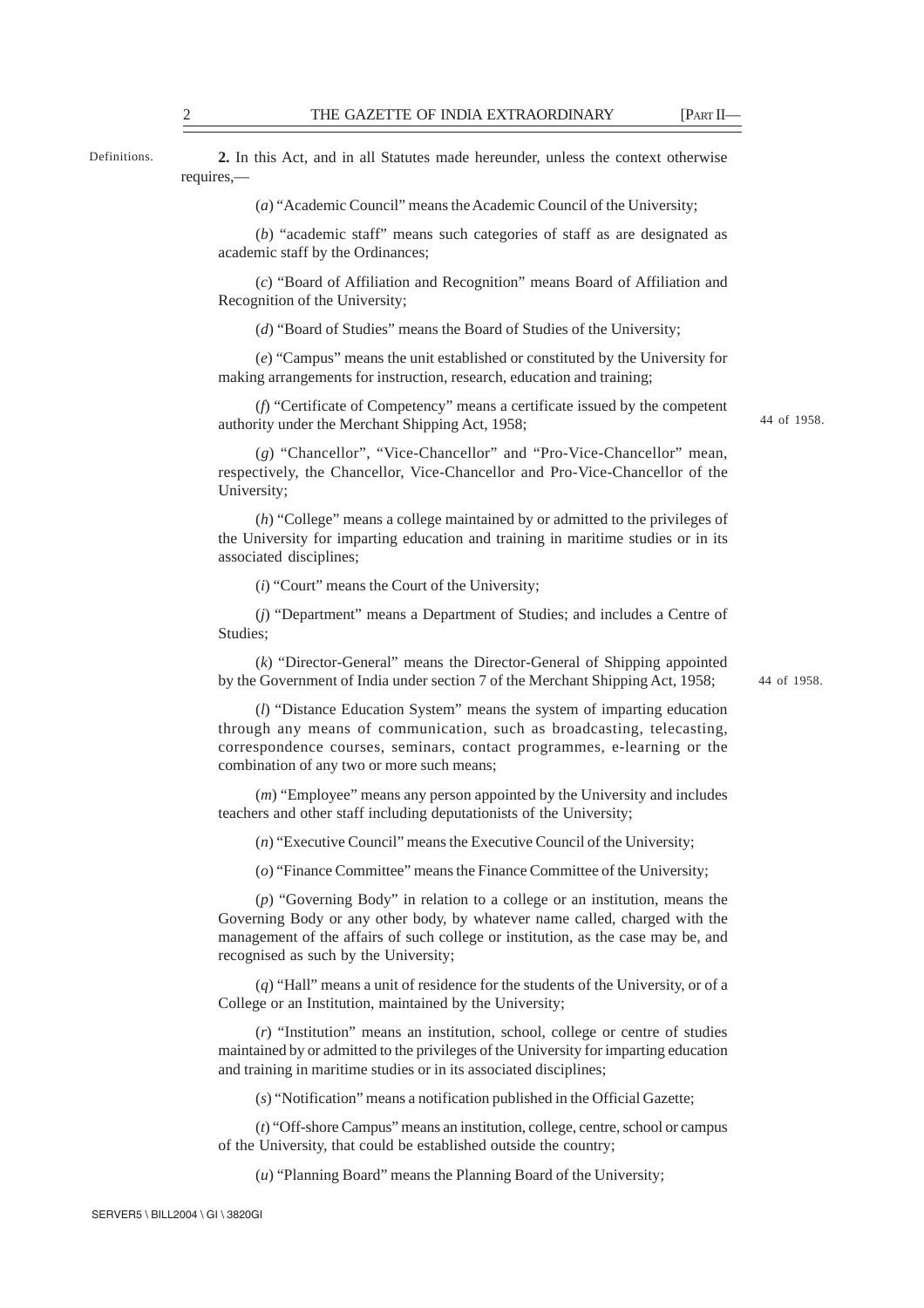(*v*) "Principal" means the head of a college or an institution;

(*w*) "Recognised Institution" means an institution admitted to the privileges of the University for imparting education in maritime studies or its associated disciplines;

(*x*) "Recognised teachers" means such persons as are recognised by the University for the purpose of imparting instructions in a college or an institution admitted to the privileges of the University;

(*y*) "School" means a School of Studies of the University;

(*z*) "Statutes", "Ordinances" and "Regulations" mean, respectively, the Statutes, the Ordinances and the Regulations made under this Act;

(*za*) "University" means the Indian Maritime University established under this Act;

(*zb*) "teachers of the University" means Professors, Associate Professors, Assistant Professors, Readers, Senior Lecturers, Lecturers and such other persons as may be appointed for imparting instruction or conducting research in the University or in any college or institution maintained by the University; and

(*zc*) "University Grants Commission" means the commission established under section 4 of the University Grants Commission Act, 1956.

**3.** (*1*) There shall be established a University by the name of Indian Maritime University.

(*2*) The headquarters of the University shall be at Chennai with its campuses at Mumbai, Kolkata, Chennai, Vishakhapatnam and such other places within its jurisdiction as it may deem fit.

(*3*) The first Chancellor, the first Vice-Chancellor, the first members of the Court, the Executive Council, the Academic Council, the Planning Board and all persons who may hereafter become such officers or members, so long as they continue to hold such office or membership, shall constitute the University.

(*4*) The University shall have perpetual succession and a common seal and shall sue and be sued by the said name.

(*5*) The University shall be both, a teaching and an affiliating University.

 **4.** The objects of the University shall be,—

(*i*) to facilitate and promote maritime studies, training, research and extension work with focus on emerging areas of studies like oceanography, maritime history, maritime laws, maritime security, search and rescue, transportation of dangerous cargo, environmental studies and other related fields, and also to achieve excellence in these and connected fields and other matters connected therewith or incidental thereto;

(*ii*) to promote advanced knowledge by providing institutional and research facilities in such branches of learning as it may deem fit and to make provisions for integrated courses in Science and other key and frontier areas of Technology and allied disciplines in the educational programmes of the University;

(*iii*) to take appropriate measures for promoting innovations in teaching-learning process, inter-disciplinary studies and research; and to pay special attention to the promotion of educational and economic interests and welfare of the people of India;

(*iv*) to promote freedom, secularism, equality and social justice as enshrined in the Constitution of India and to act as catalyst in socio-economic transformation by promoting basic attitudes and values of essence to national development; and

(*v*) to extend the benefits of knowledge and skills for development of individuals and society by associating the University closely with local, regional and national issues of development.

3 of 1956.

The University.

Objects of the University.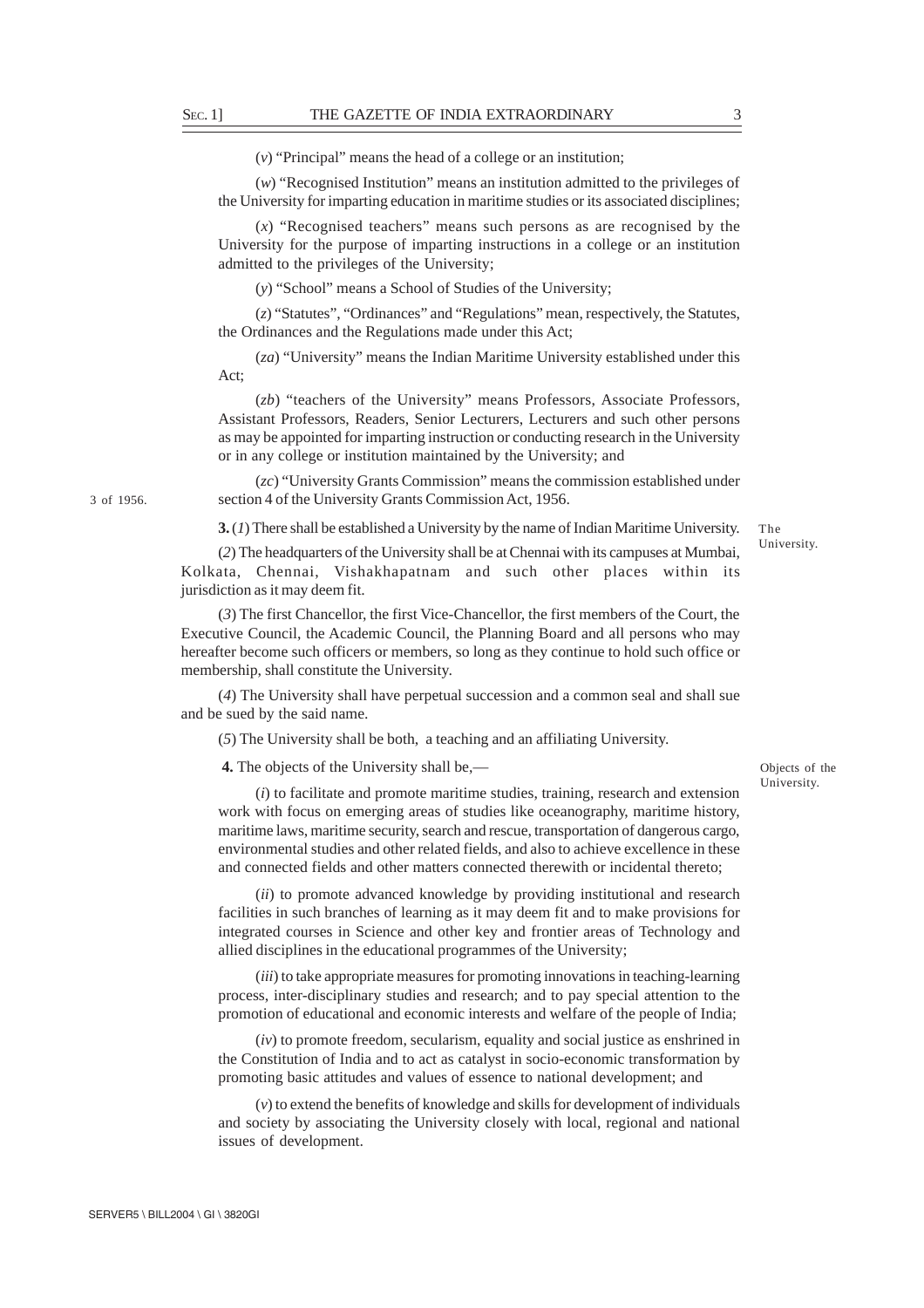Powers of the University.

**5.** The University shall have the following powers, namely:—

(*i*) to provide for instruction in such branches of learning as the University may, from time to time, determine and to make provision for research and for the advancement and dissemination of knowledge;

(*ii*) to make provision for recognised institutions to undertake special studies;

(*iii*) to establish and maintain campuses, colleges, institutions, departments, laboratories, libraries, museums, centres of research, training and specialised studies;

(*iv*) to establish and maintain hostels, health centres and other related facilities like auditoria, playgrounds, gymnasiums, swimming pools, training ships;

(*v*) to provide for establishment of campuses for serving a group of recognised colleges and to provide for and maintain common resource centres in such campuses in the form of libraries, laboratories, computer centres and the like centres of learning;

(*vi*) to grant, subject to such conditions as the University may determine, diplomas for certificates other than Certificates of Competencies of Sea-farers, which shall continue to be issued by Director-General of Shipping, Government of India till the Central Government otherwise decides, and confer degrees and other academic distinctions on the basis of examinations, evaluation or any other method of testing on persons, and to withdraw any such diplomas, certificates, degrees or other academic distinctions for good and sufficient cause;

(*vii*) to confer honorary degrees or other distinctions in the manner prescribed by the Statutes;

(*viii*) to organise and to undertake extra-mural studies, training and extension services;

(*ix*) to institute Directorships, Principalships, Professorships, Associate Professorships, Assistant Professorships and other teaching or academic positions, required by the University and to appoint persons to such Principalships, Professorships, Associate Professorships, Assistant Professorships or academic positions;

(*x*) to provide for the terms and conditions of service of—

(*i*) Directors, Principals and teachers and other members of the academic staff appointed by the University;

(*ii*) teachers and other members of the academic staff appointed by any college or institution; and

(*iii*) any other employee of recognised college or institution, whether appointed by the University or such college or institution;

(*xi*) to appoint persons working in any other University or organisation as teachers of the University for a specified period;

(*xii*) to recognise an institution of higher learning for such purposes as the University may determine and to withdraw such recognition;

(*xiii*) to organise and conduct refresher courses, workshops, seminars and other programmes for teachers, evaluators and other academic staff;

(*xiv*) to appoint on contract or otherwise visiting Professors, Emeritus Professors, Consultants, Scholars and such other persons who may contribute to the advancement of the objects of the University;

(*xv*) to create teaching, non-teaching, administrative, ministerial and other posts in the University and to make appointments thereto;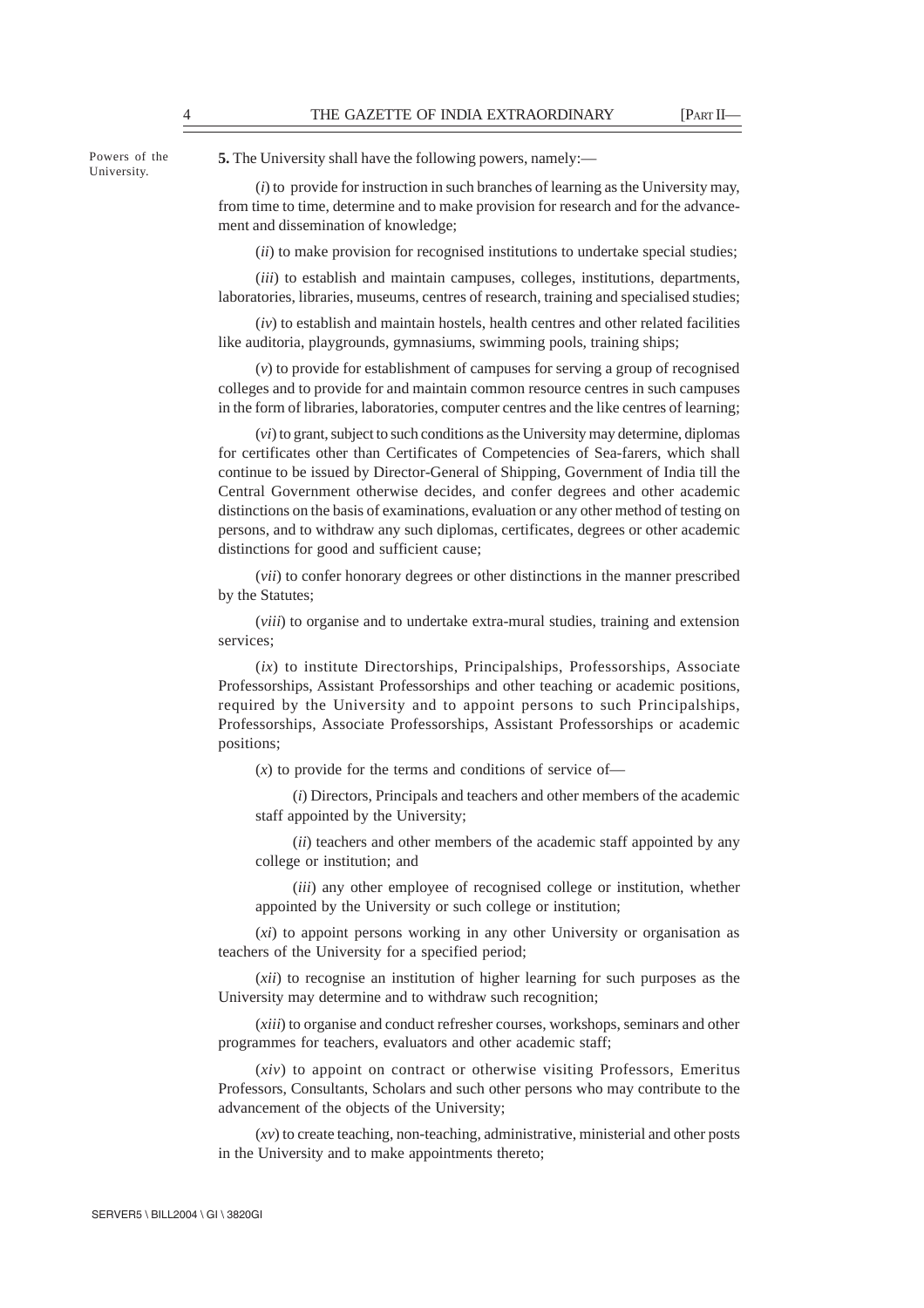(*xvi*) to co-operate or collaborate or associate with any other University or authority or institution of higher learning within India or abroad, in such manner and for such purposes as the University may determine;

(*xvii*) to approve appointment of persons for imparting instructions in any institution admitted to the privileges of the University and to withdraw such approval;

(*xviii*) to inspect recognised institutions through suitable machinery established for the purpose, and to take measures to ensure that proper standards of instruction, teaching and training are maintained by them, and adequate library, laboratory, hospital, workshop and other academic facilities are provided for;

(*xix*) to prescribe fees and other charges to be levied on the students of selffinancing colleges and institutions;

(*xx*) to coordinate the work of different colleges and institutions working in the same and similar areas;

(*xxi*) to set up central facilities like computer centre, training centre, instrumentation centre, library, simulators;

(*xxii*) to set up curriculum development centres for different subjects;

(*xxiii*) to admit to its privileges colleges and institutions, not maintained by the University, and to withdraw all or any of those privileges in accordance with such conditions as may be prescribed by the Statutes;

(*xxiv*) to recognise guide, supervise and control Halls not maintained by the University and other accommodation for students, and to withdraw any such recognition;

(*xxv*) to make provision for research and advisory services and for that purpose, to enter into such arrangements with other institutions or bodies as the University may deem necessary;

(*xxvi*) to prescribe fees for recognising of colleges and institutions;

(*xxvii*) to determine standards of admission to the University which may include examination, evaluation or any other method of testing;

(*xxviii*) to institute and award fellowships, scholarships, studentships, assistantships, medals and prizes;

(*xxix*) to demand and receive payment of fees and other charges;

(*xxx*) to supervise the residences of the students of the University and to make arrangements for promoting their health and general welfare;

(*xxxi*) to make such special arrangements in respect of women students as the University may consider desirable;

(*xxxii*) to regulate the conduct of the students of the University and of colleges and institutions;

(*xxxiii*) to control and regulate admission of students for various courses of study in Departments, recognised institutions, schools and centres of studies;

(*xxxiv*) to regulate the work and conduct of the employees of the University and of the employees of the colleges and institutions;

(*xxxv*) to regulate and enforce discipline among the employees and students of the University and to take such disciplinary measures in this regard as may be deemed necessary;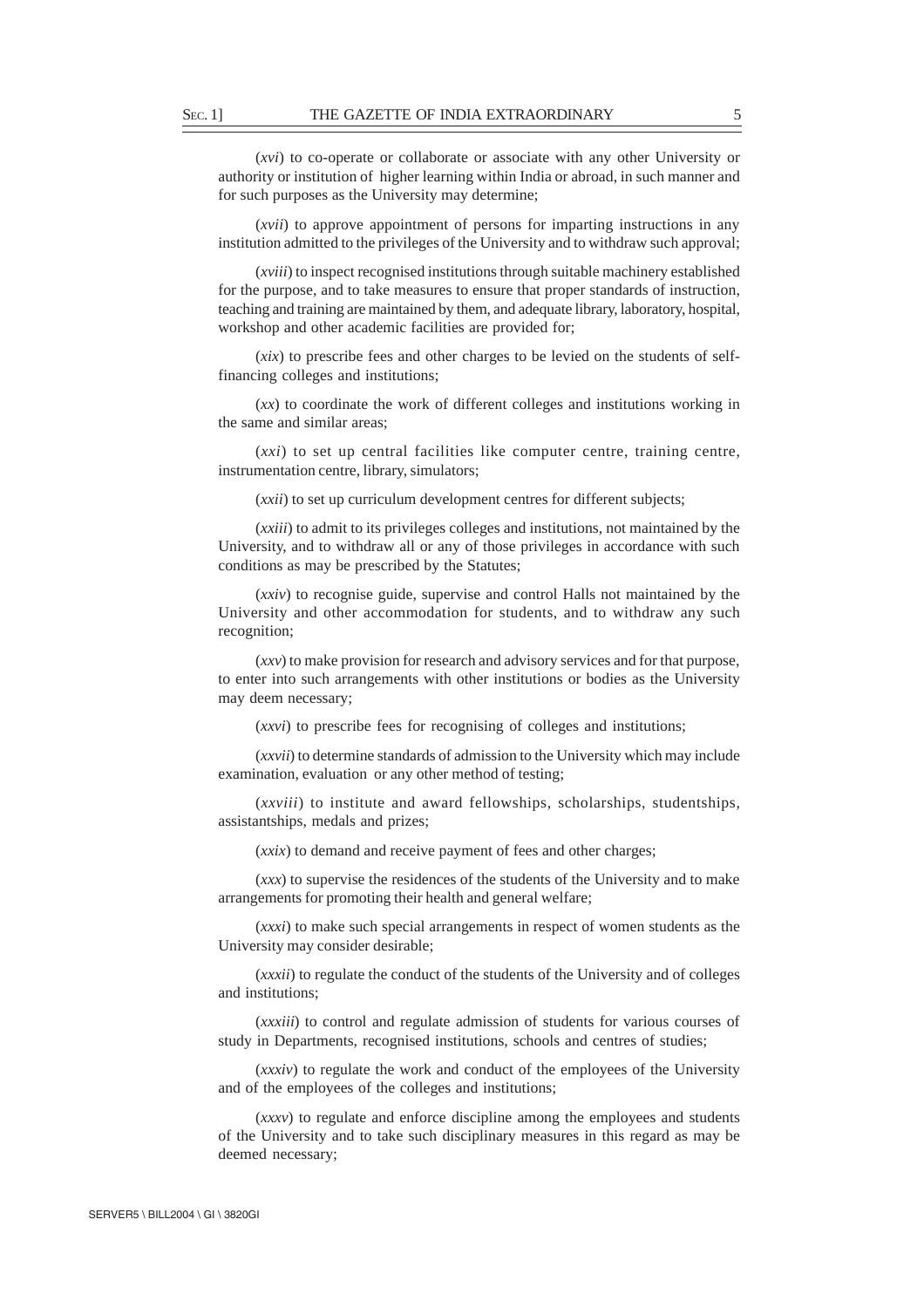(*xxxvi*) to prescribe code of conduct for managements of recognised colleges and institutions;

(*xxxvii*) to make arrangements for promoting the health and general welfare of the employees of the University and those of colleges and institutions;

(*xxxviii*) to receive benefactions, donations and gifts from persons and to name after them such chairs, institutions, buildings and the like, the University may determine, whose gift or donation to the University is worth such amount as the University may decide;

(*xxxix*) to acquire, hold, manage and dispose of any property, movable or immovable, including trust and endowment properties for the purposes of the University;

(*xl*) to borrow, with the approval of the Central Government, on the security of the property of the University, money for the purposes of the University;

(*xli*) to assess needs of the students in terms of subjects, fields of specialisation, levels of education and training of technical manpower, both on short and long term basis, and to initiate necessary programmes to meet these needs;

(*xlii*) to initiate measures to enlist the co-operation of the industry to provide complementary facilities;

(*xliii*) to provide for instruction through "distance learning" and "open approach" and for mobility of students from the non-formal open learning stream to the formal stream and *vice versa;*

(*xliv*) to establish such campuses, special centres, specialised laboratories or other units for research and instruction as are, in the opinion of the University, necessary for the furtherance of its objective;

(*xlv*) to confer autonomous status on a college or an institution or a Department, as the case may be, in accordance with the Statutes;

(*xlvi*) to arrange for the training to upgrade maritime standard of the employees of the industry and institutes and to levy fees for such training as prescribed by the Statutes;

(*xlvii*) to establish Off-shore Campus at any place outside the Country as and when it is considered necessary for advancing the aims and objectives of the University; and

(*xlviii*) to do all such other acts and things as may be necessary, incidental or conducive to the attainment of all or any of its objects.

Jurisdiction.

University open to all classes, castes and creed.

**6.** The jurisdiction of the University shall extend to the whole of India.

**7.** The University shall be open to persons of either sex and of whatever caste, creed, race or class, and it shall not be lawful for the University to adopt or impose on any person, any test whatsoever of religious belief or profession in order to entitle him to be appointed as a teacher of the University or to hold any other office therein or be admitted as a student in the University or to graduate thereat or to enjoy or exercise any privilege thereof :

Provided that nothing in this section shall be deemed to prevent the University from making special provisions for the employment or promotion of educational interests of women, physically handicapped or of persons belonging to the weaker sections of the society and, in particular, of the Scheduled Castes and the Scheduled Tribes.

Fund of the University.

**8.** (*1*) There shall be a University Fund which shall include—

(*a*) any contribution or grant made by the Central Government or an instrumentality of the Central Government;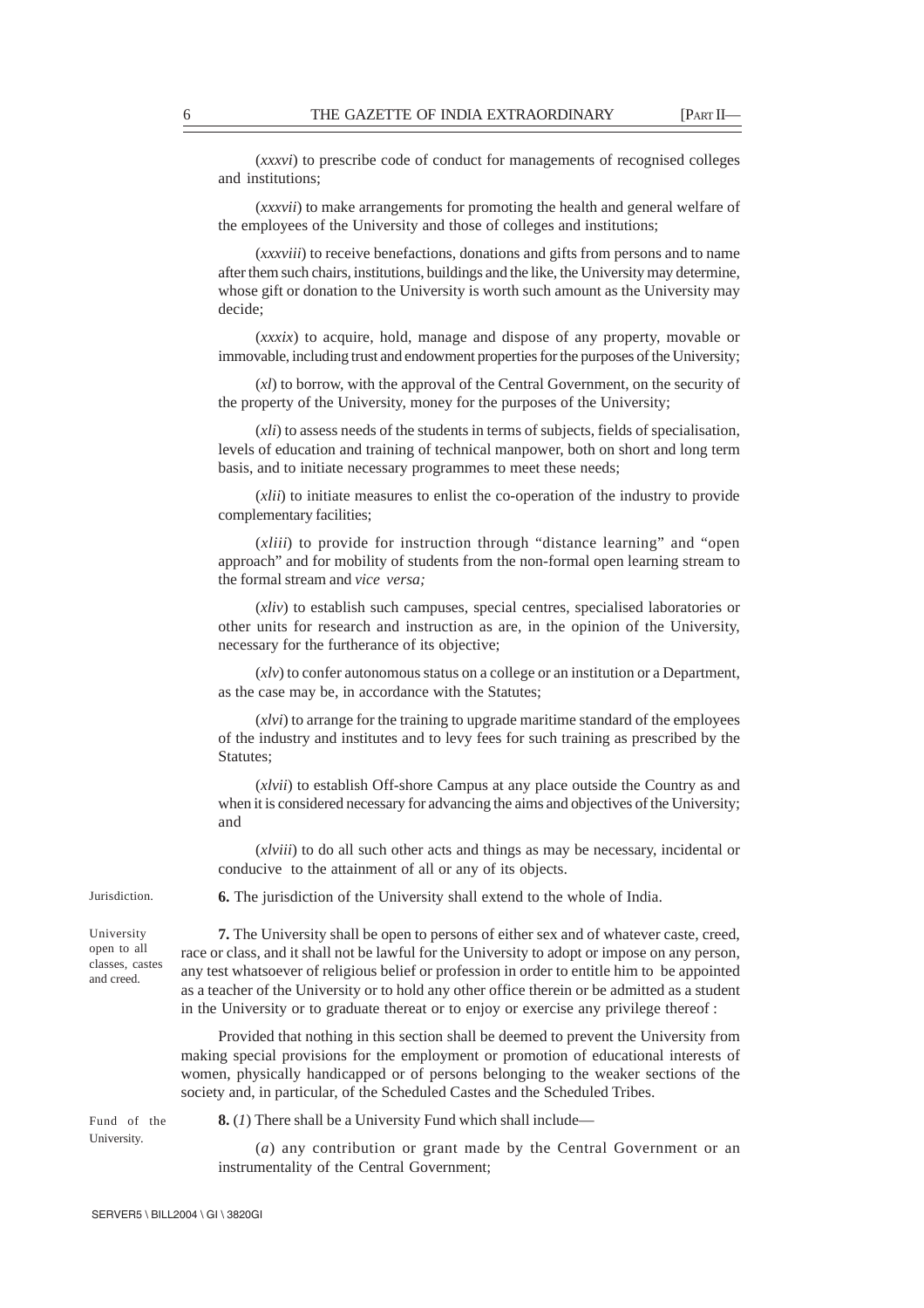(*b*) any contribution or grant made by the State Governments;

(*c*) any contribution from the shipping companies, off-shore construction companies and diving companies;

(*d*) any bequests, donations, endowments or other grants made by any private individual or institution;

(*e*) income received by the University from fees and charges; and

(*f*) amounts received from any other source.

(*2*) The said fund shall be utilised for such purposes of the University and in such manner as may be prescribed by the Statutes and the Ordinances.

**9.** (*1*) The President of India shall be the Visitor of the University.

The Visitor.

(*2*) The Visitor may, from time to time, appoint one or more persons to review the work and progress of the University, including colleges and institutions managed by it, and to submit a report thereon; and upon receipt of that report, the Visitor may, after obtaining the views of the Executive Council thereon through the Vice-Chancellor, take such action and issue such directions as he considers necessary in respect of any of the matters dealt with in the report and the University shall be bound to comply with such directions.

(*3*) The Visitor shall have the right to cause an inspection to be made by such person or persons as he may direct, of the University, its buildings, libraries, laboratories and equipment, and of any college, institution or Campus maintained by the University or admitted to its privileges; and also of the examinations, instruction and other work conducted or done by the University and to cause an inquiry to be made in like manner in respect of any matter connected with the administration or finances of the University, colleges or institutions.

(*4*) The Visitor shall, in every matter referred to in sub-section (*3*), give notice to the University of his intention to cause an inspection or inquiry to be made,—

(*a*) to the University, if such inspection or inquiry is to be made in respect of the University or any college or institution maintained by it, or

(*b*) to the management of the college or institution, if the inspection or inquiry is to be made in respect of the college or institution admitted to the privileges of the University,

and the University or the management, as the case may be, shall have the right to make such representations to the Visitor, as it may consider necessary.

(*5*) After considering the representations, if any, made by the University or the management, as the case may be, the Visitor may cause to be made such inspection or inquiry as is referred to in sub-section (*3*).

(*6*) Where any inspection or inquiry has been caused to be made by the Visitor, the University or the management shall be entitled to appoint a representative, who shall have the right to be present in person and be heard at such inspection or inquiry.

(*7*) The Visitor may, if the inspection or inquiry is made in respect of the University, college or institution maintained by it, address the Vice-Chancellor with reference to the result of such inspection or inquiry together with such views and advice with regard to the action to be taken thereon, as the Visitor may be pleased to offer, and on receipt of address made by the Visitor, the Vice-Chancellor shall communicate forthwith to the Executive Council the results of the inspection or inquiry, and the views of the Visitor and the advice tendered by him upon the action to be taken thereon.

(*8*) The Visitor may, if the inspection or inquiry is made in respect of any college or institution admitted to the privileges of the University, address the management concerned through the Vice-Chancellor with reference to the result of such inspection or inquiry, his views thereon and such advice as he may be pleased to offer upon the action to be taken thereon.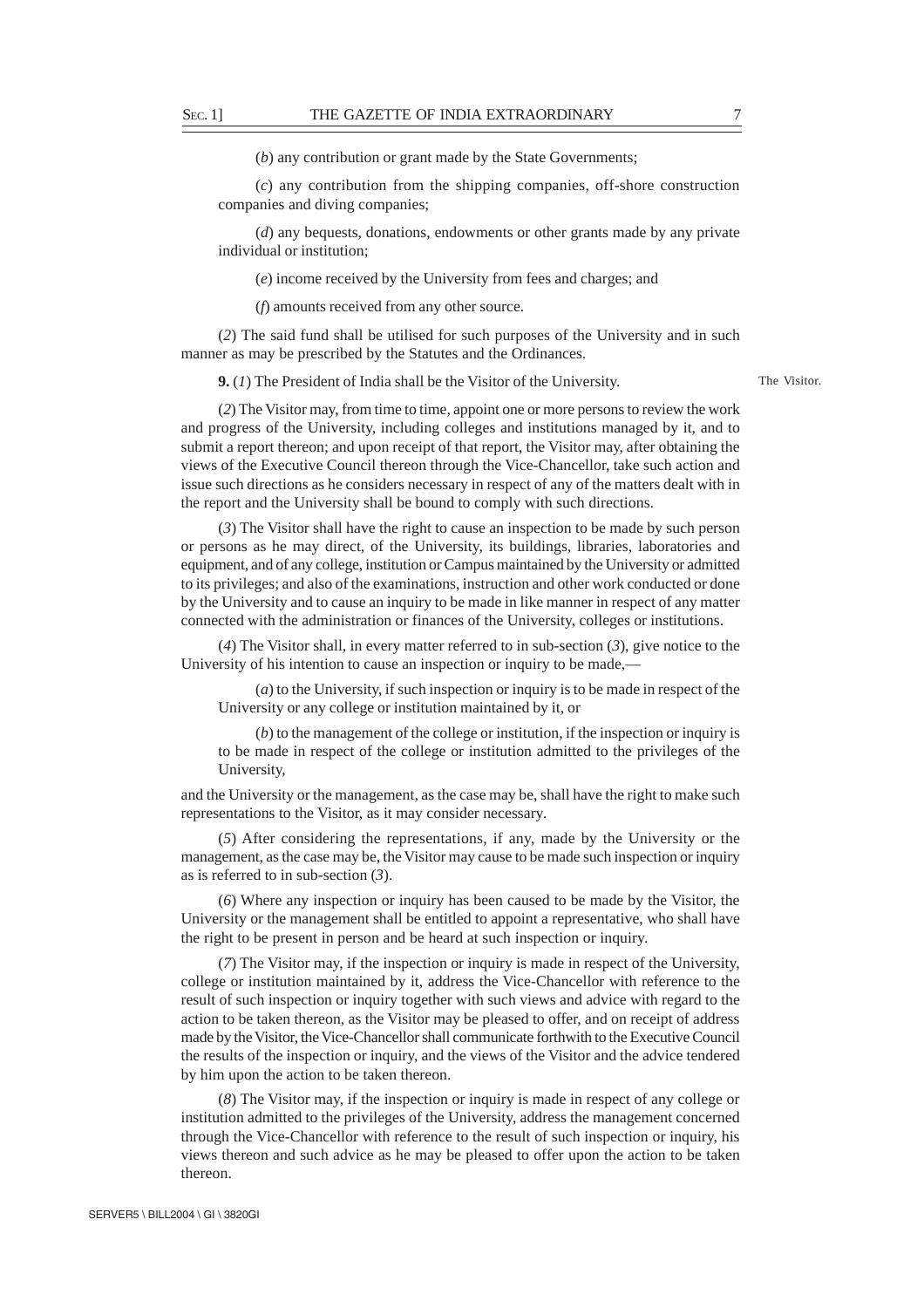(*9*) The Executive Council or the management, as the case may be, shall communicate, through the Vice-Chancellor to the Visitor such action, if any, as it proposes to take or has been taken upon the result of such inspection or inquiry.

(*10*) Where, the Executive Council or the management, does not, within a reasonable time, take action to the satisfaction of the Visitor, the Visitor may, after considering any explanation furnished or representation made by the Executive Council or the management, issue such directions as he may think fit and the Executive Council shall comply with such directions.

*(11)* Without prejudice to the foregoing provisions of this section, the Visitor may, by order in writing, annul any proceeding of the University which is not in conformity with the Act, the Statutes or the Ordinances:

Provided that before making any such order, the Visitor shall call upon the Registrar to show cause why such an order should not be made, and, if any cause is shown within a reasonable time, he shall consider the same.

*(12)* Notwithstanding anything contained in the foregoing provisions, the Visitor may give any direction to the University after giving an opportunity to the University as the circumstances warrant.

*(13)* The Visitor shall have such other powers as may be prescribed by the Statutes.

**10.** The following shall be the officers of the University:—

(*1*) the Chancellor;

(*2*) the Vice-Chancellor;

(*3*) the Pro-Vice-Chancellor;

(*4*) the Deans of Schools;

(*5*) the Directors;

(*6*) the Registrars;

(*7*) the Finance Officer; and

(*8*) such other officers as may be declared by the Statutes to be officers of the University.

**11.** *(1)* The Chancellor shall be appointed by the Visitor in such manner as may be prescribed by the Statutes. Chancellor.

*(2)* The Chancellor shall, by virtue of his office, be the Head of the University.

*(3)* The Chancellor shall, if present, preside at the convocations of the University held for conferring degrees.

**12.** *(1)* The Vice-Chancellor shall be appointed by the Visitor in such manner as may be prescribed by the Statutes.

*(2)* The Vice-Chancellor shall be the principal executive and academic officer of the University, and shall exercise general supervision and control over the affairs of the University and give effect to the decisions of all the authorities of the University.

*(3)* The Vice-Chancellor may, if he is of opinion that immediate action is necessary on any matter, exercise any power conferred on any authority of the University by or under this Act and shall report to such authority the action taken by him on such matter:

Provided that if the authority concerned is of opinion that such action ought not to have been taken, it may refer the matter to the Visitor whose decision thereon shall be final:

Officers of the University.

The

The Vice-Chancellor.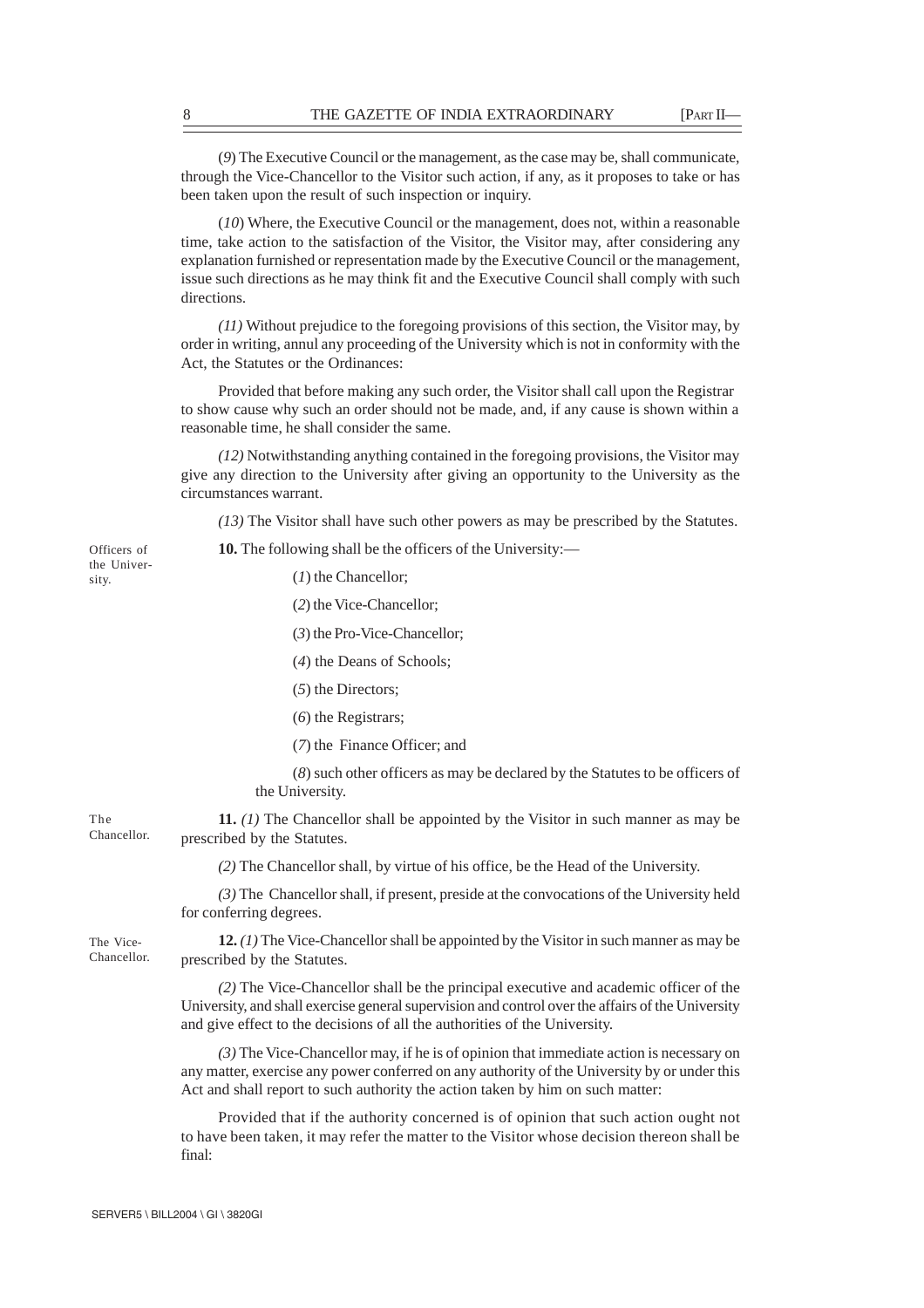## SEC. 1] THE GAZETTE OF INDIA EXTRAORDINARY 9

Provided further that any person in the service of the University who is aggrieved by the action taken by the Vice-Chancellor under this sub-section shall have the right to appeal against such action to the Executive Council within three months from the date on which decision on such action is communicated to him and thereupon the Executive Council may confirm, modify or reverse the action taken by the Vice-Chancellor.

*(4)* The Vice-Chancellor, if he is of the opinion that any decision of any authority of the University is beyond the powers of the authority conferred by the provisions of this Act, the Statutes or the Ordinances or that any decision taken is not in the interest of the University, may ask the authority concerned to review its decision within sixty days of such decision and if the authority refuses to review the decision either in whole or in part or no decision is taken by it within the said period of sixty days, the matter shall be referred to the Visitor whose decision thereon shall be final.

*(5)* The Vice-Chancellor may cause an inspection to be made by such person or persons as he may direct, of a college or an institution not being maintained by the University, its buildings, libraries, laboratories and equipment, and also examinations, teaching and other work conducted or done by the college or the institution and cause an inquiry, to be made in the like manner, in respect of any matter connected with the administration or finance of the college or the institutions.

*(6)* The Vice-Chancellor shall exercise such other powers and perform such other duties as may be prescribed by the statutes or the Ordinances.

**13.** The Pro-Vice-Chancellor shall be appointed in such manner, on such terms and conditions of service, and shall exercise such powers and perform such duties, as may be prescribed by the Statutes. The Pro-Vice-Chancellor.

**14.** Every Dean of a School shall be appointed in such manner and shall exercise such powers and perform such duties, as may be prescribed by the Statutes.

**15.** Every Director shall be appointed in such manner, on such terms and conditions of service, and perform such duties, as may be prescribed by the Statutes. **Directors** 

**16.** *(1)* Every Registrar shall be appointed in such manner, as may be prescribed by the Statutes. Registrars.

*(2)* The Registrar shall have the power to enter into agreement, sign documents and authenticate records on behalf of the University.

*(3)* Every Registrar shall exercise such powers and perform such duties, as may be prescribed by the Statutes.

**17.** The Finance Officer shall be appointed in such manner and shall exercise such powers and perform such duties, as may be prescribed by the Statutes. The Finance Officer.

**18.** The manner of appointment and powers and duties of the other officers of the University shall be prescribed by the Statutes.

**19.** The following shall be the authorities of the University:—

(*1*) the Court;

(*2*) the Executive Council;

(*3*) the Academic Council;

(*4*) the Planning Board;

(*5*) the Board of Affiliation and Recognition;

(*6*) the Boards of Schools;

(*7*) the Finance Committee; and

(*8*) such other authorities as may be declared by the Statutes to be the authorities of the University.

Deans of Schools.

Other officers.

the University.

Authorities of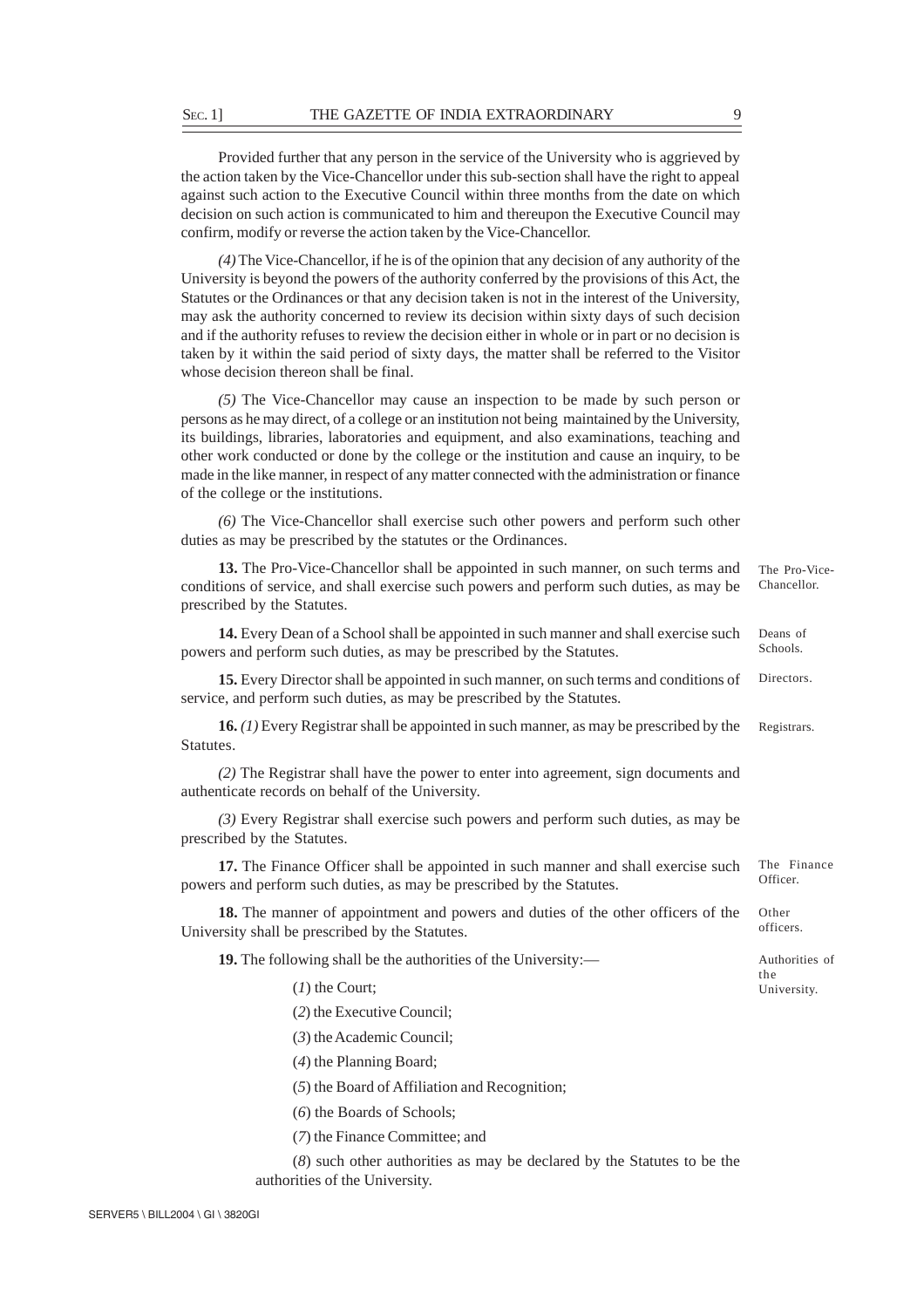The Court.

**20.** *(1)* The constitution of the Court and the term of office of its members shall be prescribed by the Statutes.

*(2)* Subject to the provisions of this Act, the Court shall have the following powers and functions, namely:—

*(a)* to review, from time to time, the broad policies and programmes of the University and to suggest measures for the improvement and development of the University;

*(b)* to consider and pass resolutions on the annual report and the annual accounts of the University and the audit report on such accounts;

*(c)* to advise the Visitor in respect of any matter which may be referred to it for advice; and

*(d)* to perform such other functions as may be prescribed by the Statutes.

The Executive Council.

**21.** *(1)* The Executive Council shall be the principal executive body of the University.

*(2)* The constitution of the Executive Council, the term of office of its members and its powers and functions shall be prescribed by the Statutes.

The Academic Council.

**22.** *(1)* The Academic Council shall be the principal academic body of the University and shall, subject to the provisions of this Act, the Statutes and the Ordinances, have the control and supervision over, and be responsible for, the maintenance of standards of instruction, education and examination within the University and shall exercise such other powers and perform such other duties as may be conferred or imposed upon it.

*(2)* The Academic Council shall have the right to advise the Executive Council on all academic matters.

*(3)* The constitution of the Academic Council and the term of office of its members shall be such as may be prescribed by the Statutes.

The Board of Affiliation and Recognition.

The Planning Board.

**23.** *(1)* The Board of Affiliation and Recognition shall be responsible for admitting colleges and institutions to the privileges of the University.

*(2)* The constitution of the Board of Affiliation and Recognition, the term of office of its members and its powers and duties shall be such as may be prescribed by the Statutes.

**24.** *(1)* The Planning Board shall be the principal planning body of the University.

*(2)* The Planning Board shall be responsible for monitoring the development of the University.

*(3)* The constitution of the Planning Board, term of office of its members and its powers and functions shall be prescribed by the Statutes.

The Boards of Schools.

**25.** *(1)* There shall be such number of Boards of Schools as the University may determine from time to time.

*(2)* The constitution, powers and functions of the Boards of Schools shall be such as may be prescribed by the Statutes.

**26.** The constitution, powers and functions of the Finance Committee shall be prescribed by the Statutes. The Finance Committee.

**27.** The constitution, powers and functions of other authorities, as may be declared by the Statutes to be the authorities of the University, shall be prescribed by the Statutes. Other authorities of the University.

**28.** Subject to the provisions of this Act, the Statutes may provide for all or any of the following matters, namely:— Power to make statutes.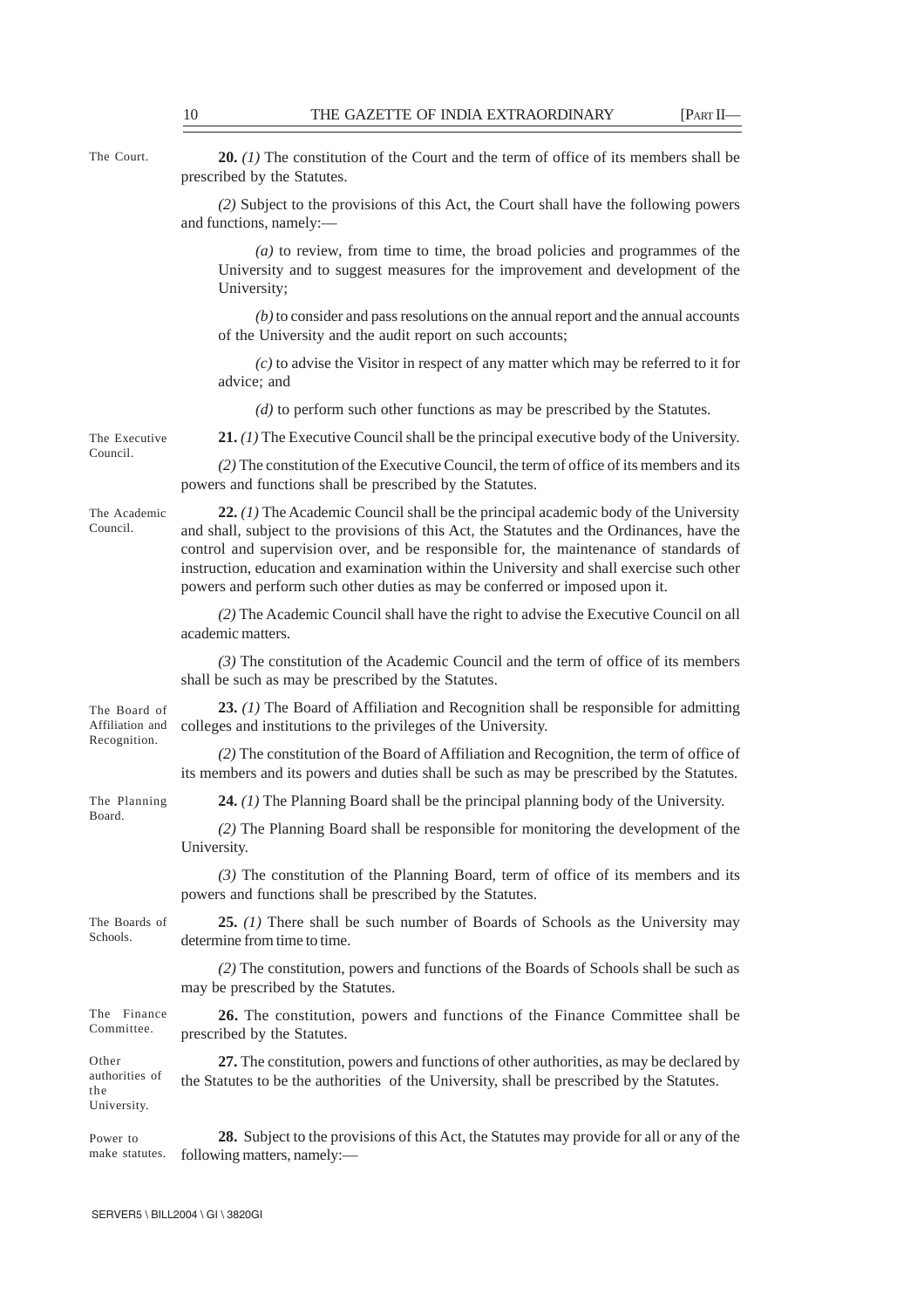*(a)* the constitution, powers and functions of the authorities and other bodies of the University, as may be constituted from time to time;

*(b)* the election and continuance in office of the members of the said authorities and bodies, the filling up of vacancies of members, and all other matters relating to those authorities and other bodies for which it may be necessary or desirable to provide;

*(c)* the manner of appointment of the officers of the University, terms and conditions of service, their powers and duties and emoluments;

*(d)* the manner of appointment of teachers, academic staff and other employees of the University and their emoluments;

*(e)* the manner of appointment of teachers and academic staff working in any other University or organisation for a specific period for undertaking a joint project, their terms and conditions of service and emoluments;

*(f)* the conditions of service of employees including provision for pension, insurance and provident fund, the manner of termination of service and disciplinary action;

*(g)* the principles governing the seniority of service of the employees of the University;

*(h)* the procedure for arbitration in cases of dispute between employees or students and the University;

*(i)* the procedure for appeal to the Executive Council by any employee or student against the action of any officer or authority of the University;

*(j)* the conferment of autonomous status on a college or an institution or a Department;

*(k)* the establishment and abolition of Schools, Departments, Centres, Halls, colleges and institutions;

*(l)* the conferment of honorary degrees;

*(m)* the withdrawal of degrees, diplomas, certificates and other academic distinctions;

*(n)* the conditions under which colleges and institutions may be admitted to the privileges of the University and the withdrawal of such privileges;

*(o)* the institution of fellowships, scholarships, studentships, assistantships, medals and prizes;

*(p)* the delegation of powers vested in the authorities or officers of the University;

*(q)* the maintenance of the discipline among the employees and students; and

*(r)* all other matters which by this Act are to be or may be provided for by the Statutes.

**29.** *(1)* The first Statutes are those set out in the Schedule.

Statutes how to be made.

*(2)* The Executive Council may, from time to time, make new or additional Statutes or may amend or repeal the Statutes referred to in sub-section (*1*):

Provided that the Executive Council shall not make, amend or repeal any Statutes affecting the status, powers or constitution of any authority of the University until such authority has been given an opportunity of expressing an opinion in writing on the proposed changes, and any opinion so expressed shall be considered by the Executive Council.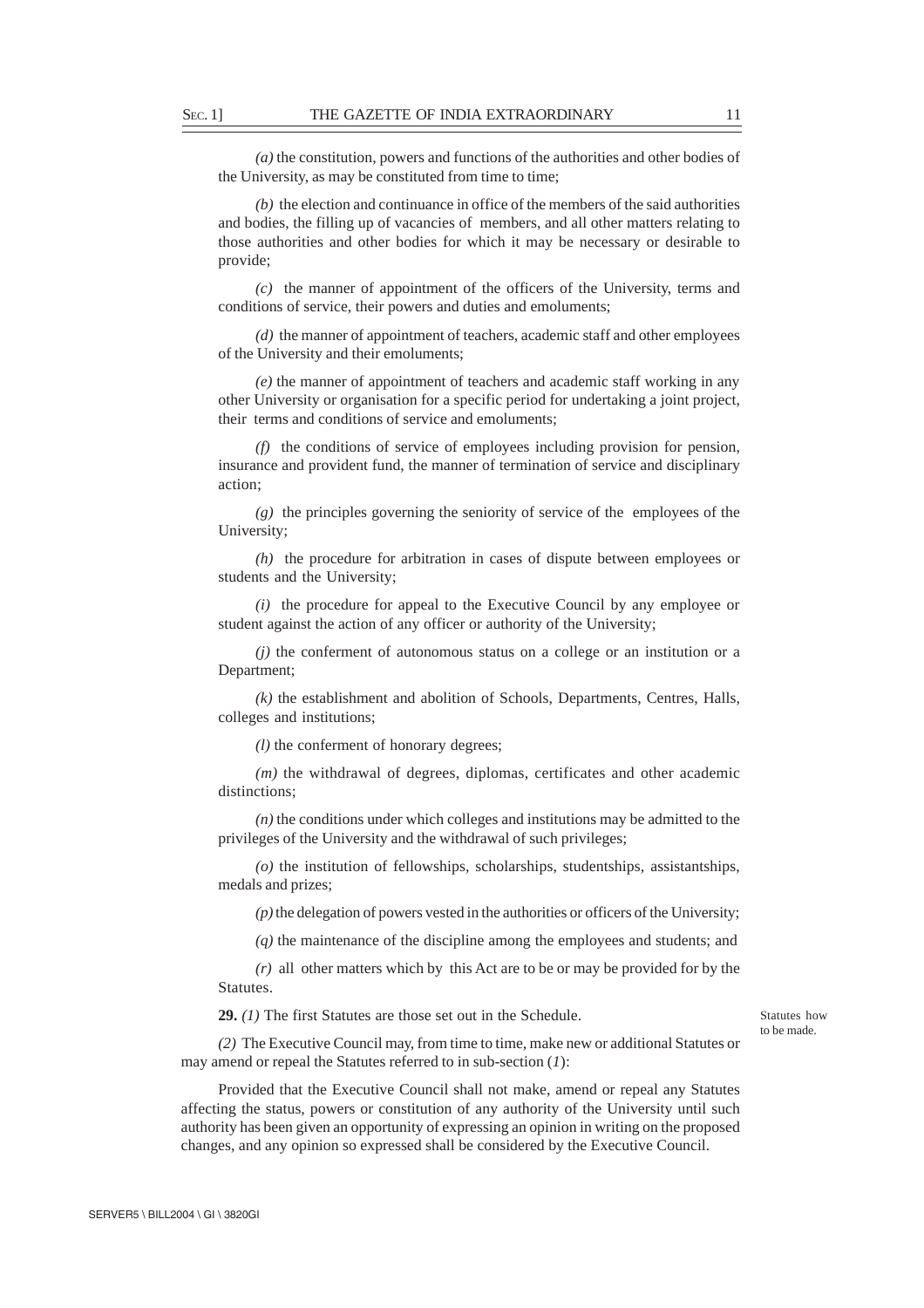(*3*) Every new Statute or addition to the Statutes or any amendment or repeal of a Statute shall require the assent of the Visitor who may assent thereto or withhold assent or remit to the Executive Council for consideration.

(*4*) A new Statute or a Statute amending or repealing an existing Statute shall have no validity unless it has been assented to by the Visitor.

(*5*) Notwithstandng anything contained in the foregoing sub-sections, the Visitor may make new or additional Statutes or amend or repeal the Statutes referred to in subsection (*1*)*,* during the period of three years immediately after the commencement of this Act:

Provided that the Visitor may, on the expiry of the said period of three years, make, within one year from the date of such expiry, such detailed Statutes as he may consider necessary and such detailed Statutes shall be laid before both Houses of Parliament.

*(6)* Notwithsanding anything contained in the foregoing sub-section, the Visitor may direct the University to make provisions in the Statutes in respect of any matter specified by him and if the Executive Council is unable to implement such direction within sixty days of its receipt, the Visitor may, after considering the reasons, if any, communicated by the Executive Council for its inability to comply with such direction, make or amend the Statutes suitably.

Power to make Ordinances.

**30.** (*1*) Subject to the provisions of this Act and the Statutes, the Ordinances may provide for all or any of the following matters, namely:—

*(a)* the admission of students to the University and their enrolment as such;

*(b)* the courses of study to be laid down for all degrees, diplomas and certificates of the University;

*(c)* the medium of instruction and examination;

*(d)* the award of degrees, diplomas, certificates and other academic distinctions, the qualifications for the same and the means to be taken relating to the granting and obtaining of the same;

*(e)* the fees to be charged for courses of study in the University and for admission to the examinations, degrees and diplomas of the University;

*(f)* the conditions for award of fellowships, scholarships, studentships, assistantships, medals and prizes;

*(g)* the conduct of examinations, including the term of office and manner of appointment and the duties of examining bodies, examiners and moderators;

 $(h)$  the conditions of residence of the students of the University;

*(i)* the special arrangements, if any, which may be made for the residence, discipline and teaching of women students and the prescribing of special courses of studies for them;

*(j)* the appointment and emoluments of employees other than those for whom provision has been made in the Statutes;

*(k)* the establishment of centre of Studies, Board of Studies, Special centre, Specialised Laboratories and other Committees;

*(l)* the manner of co-operation and collaboration with other Universities in India or abroad and authorities including learned bodies or associations;

*(m)* the creation, composition and functions of any other body which is considered necessary for improving the academic life of the University;

*(n)* such other terms and conditions of service of teachers and other academic staff as are not prescribed by the Statutes;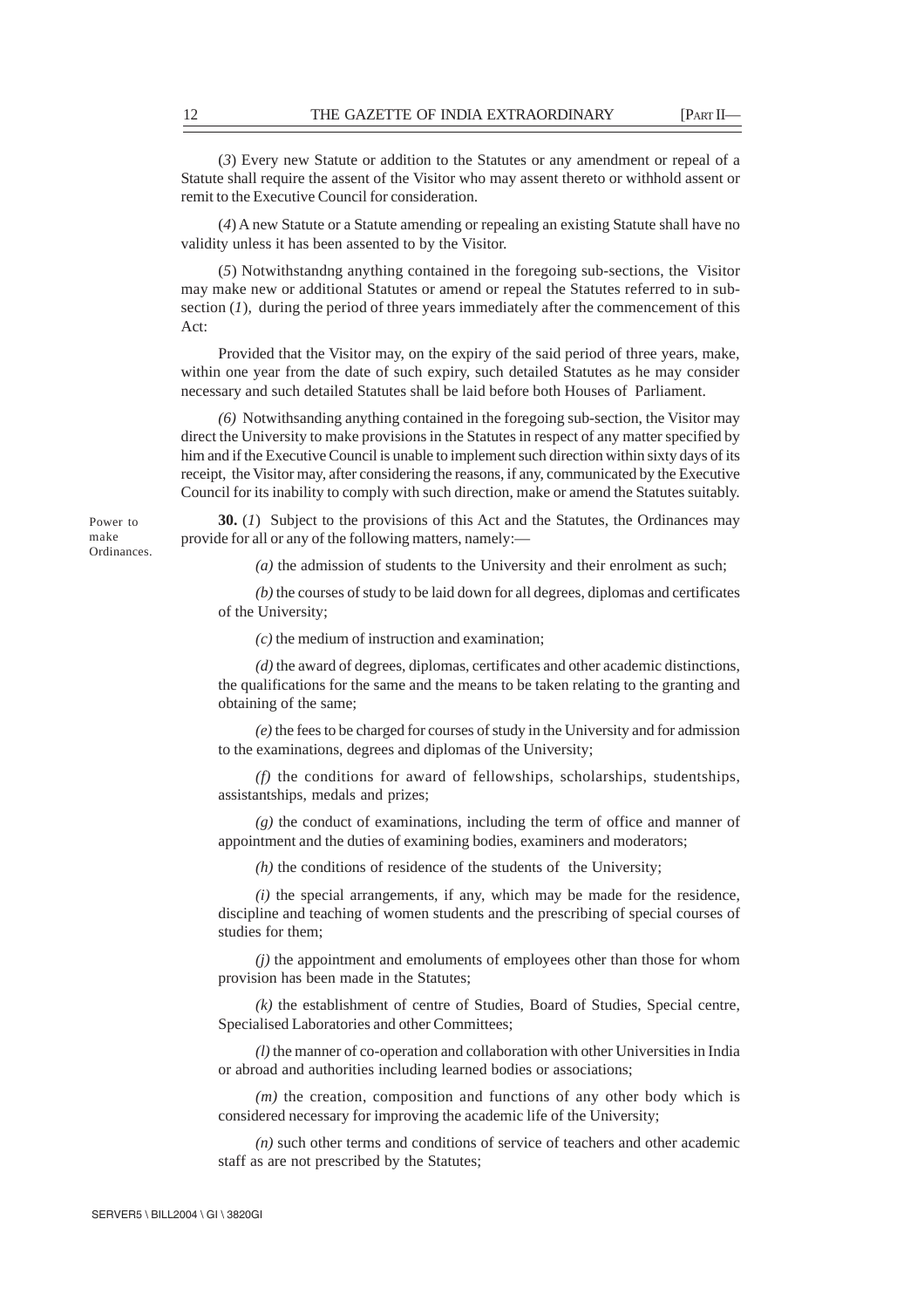*(o)* the management of colleges and institutions maintained by the University;

*(p)* the supervision and management of colleges and institutions admitted to the privileges of the University;

*(q)* the setting up of a machinery for redressal of grievances of employees; and

*(r)* all other matters which by this Act or the Statutes may be provided for by the Ordinances.

*(2)* The first Ordinances shall be made by the Vice-Chancellor with the previous approval of the Central Government and the Ordinances so made may be amended, repealed or added to at any time by the Executive Council in the manner prescribed by the Statutes.

**31.** The authorities of the University may make Regulations, consistent with this Act, the Statutes and the Ordinances in the manner prescribed by the Statutes, for the conduct of their own business and that of the Committees, if any, appointed by them and not provided for by this Act, the Statutes or the Ordinances.

**32.** *(1)* The annual report of the University shall be prepared under the direction of the Executive Council, which shall include, among other matters, the steps taken by the University towards the fulfilment of its objects and shall be submitted to the Court on or after such date as may be prescribed by the Statutes and the Court shall consider the report in its annual meeting.

(*2*) The Court shall submit the annual report to the visitor along with its comments, if any.

(*3*) A copy of the annual report, as prepared under sub-section (*1*), shall also be submitted to the Central Government, which shall, as soon as may be, cause the same to be laid before both Houses of Parliament.

**33.** (*1*) The annual accounts and balance sheet of the University shall be prepared under the directions of the Executive Council and shall, once at least every year and at intervals of not more than fifteen months, be audited by the Comptroller and Auditor-General of India or by such persons as he may authorise in this behalf.

(*2*) A copy of the annual accounts together with the audit report thereon shall be submitted to the visitor and the Court along with the observations, if any, of the Executive Council.

(*3*) Any observation made by the Visitor on the annual accounts shall be brought to the notice of the Court and the observations of the Court, if any, shall, after being considered by the Executive Council, be submitted to the Visitor.

(*4*) A copy of the annual accounts together with the audit report as submitted to the Visitor, shall also be submitted to the Central Government, which shall, as soon as may be, cause the same to be laid before both Houses of Parliament.

(*5*) The audited annual accounts after having been laid before both Houses of Parliament shall be published in the Gazette of India.

**34.** (*1*) The University shall enter into written contract of service with every employee of the University appointed on regular basis or otherwise and the terms and conditions of the contract shall not be inconsistent with the provisions of this Act, the Statutes and the Ordinances.

(*2*) A copy of the contract referred to in sub-section (*1*) shall be kept with the University and a copy thereof shall also be furnished to the employee concerned.

**35.** (*1*) Any dispute arising out of the contract between the University and any employee shall, at the request of the employee, be referred to a Tribunal of Arbitration consisting of one member appointed by the Executive Council, one member nominated by the employee concerned and an umpire appointed by the Visitor.

Conditions of service of employees.

Regulations.

Annual accounts.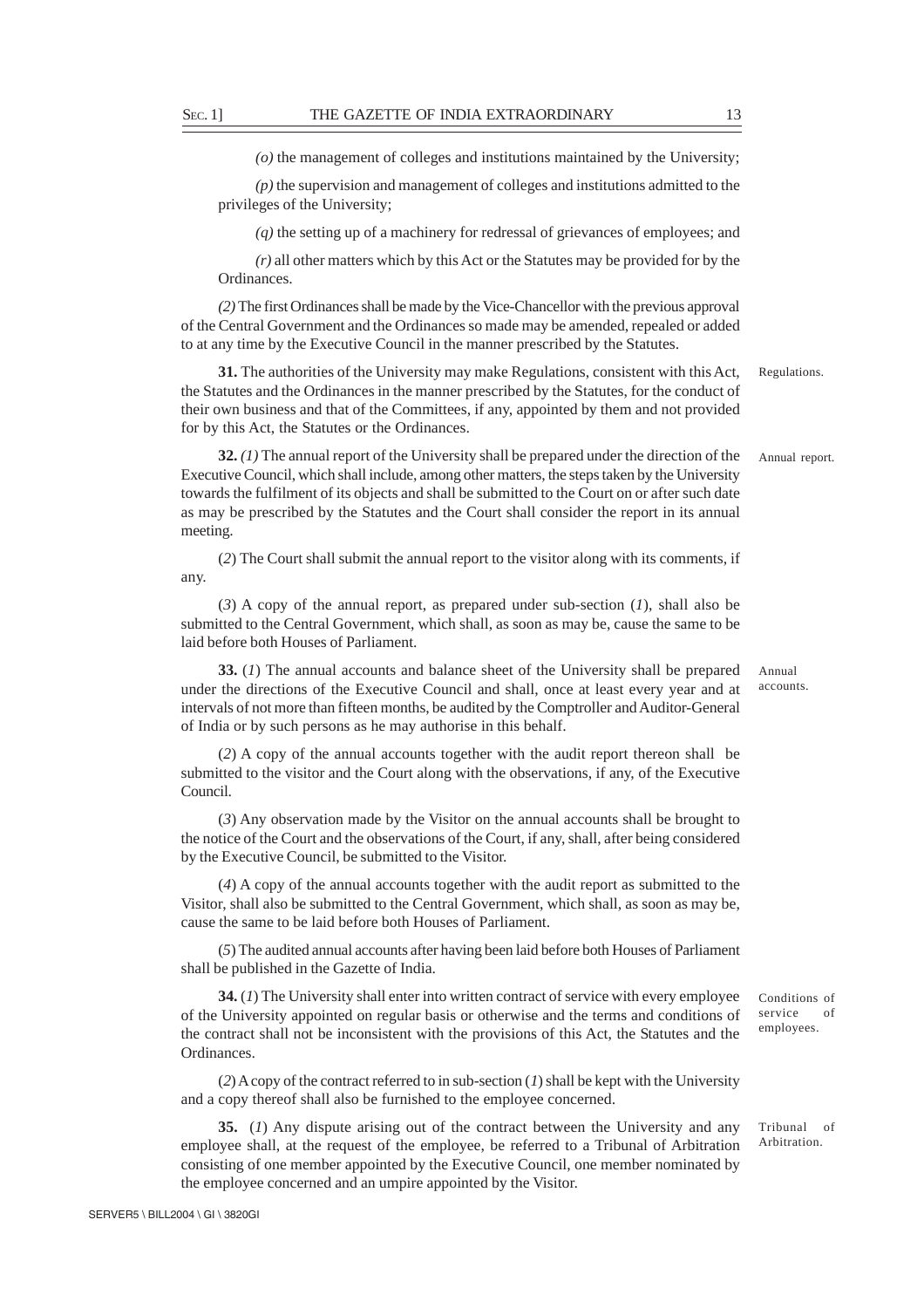26 of 1996.

(*2*) The decision of the Tribunal of Arbitration shall be final and binding on the parties.

(*3*) Every request made by the employee under sub-section (*1*), shall be deemed to be a submission to arbitration upon the terms of this section within the meaning of the Arbitration and Conciliation Act, 1996.

(*4*) The procedure for regulating the work of the Tribunal shall be prescribed by the Statutes.

Procedure of appeal and arbitration in disciplinary cases against students.

Right to appeal.

constitution of University authorities and bodies.

Constitution of

Committees.

Filling of casual vacancies.

**36.** (*1*) Any student or candidate for an examination whose name has been removed from the rolls of the University by the orders or resolution of the Vice-Chancellor and who has been debarred from appearing at the examinations of the University for more than one year, may, within ten days of the date of receipt of such orders or copy of such resolution by him, appeal to the Executive Council and the Executive Council may confirm, modify or reverse the decision of the Vice-Chancellor or the Committee, as the case may be.

(*2*) Any dispute arising out of any disciplinary action taken by the University against a student shall, at the request of such student, be referred to a Tribunal of Arbitration and the provisions of section 35 shall, as far as may be, apply to a reference made under this subsection.

**37.** Every employee or student of the University or of a college or institution maintained by the University shall, notwithsanding anything contained in this Act, have a right to appeal within such time as may be prescribed by the Statutes to the Executive Council against the decision of any officer or authority of the University or of the Principal of any college or institution, as the case may be, and thereupon the Executive Council may confirm, modify or reverse the decision appealed against.

**38.** (*1*) The University shall constitute for the benefit of its employees such provident or pension fund or provide such insurance schemes as it may deem fit in such manner and subject to such conditions as may be prescribed by the Statutes. Provident and pension funds.

> (*2*) Where such provident fund or pension fund has been so constituted, the Central Government may declare that the provision of the Provident Funds Act, 1925 shall apply to such fund, as if it were a Government provident fund.

19 of 1925.

**39.** If any question arises as to whether any person has been duly elected or appointed as, or is entitled to be, a member of any authority or other body of the University, the matter shall be referred to the Visitor whose decision thereon shall be final. Disputes as to

> **40.** Where any authority of the University is given power by this Act or the Statutes to appoint Committees, such Committees shall, save as otherwise provided, consist of the members of the authority concerned and of such other person, if any, as the authority in each case may think fit.

> **41.** All casual vacancies among the members (other than *ex officio* members) of any authority or other body of the University shall be filled, as soon as may be, by the person or body who appointed, elected or co-opted the member whose place has become vacant and the person appointed, elected or co-opted to a casual vacancy shall be a member of such authority or body for the residue of the term for which the person of whose place he fills would have been a member.

**42.** No act or proceedings of any authority or other body of the University shall be invalid merely by reason of the existence of a vacancy or vacancies among its members.

Proceedings of University authorities or bodies not invalidated by vacancies.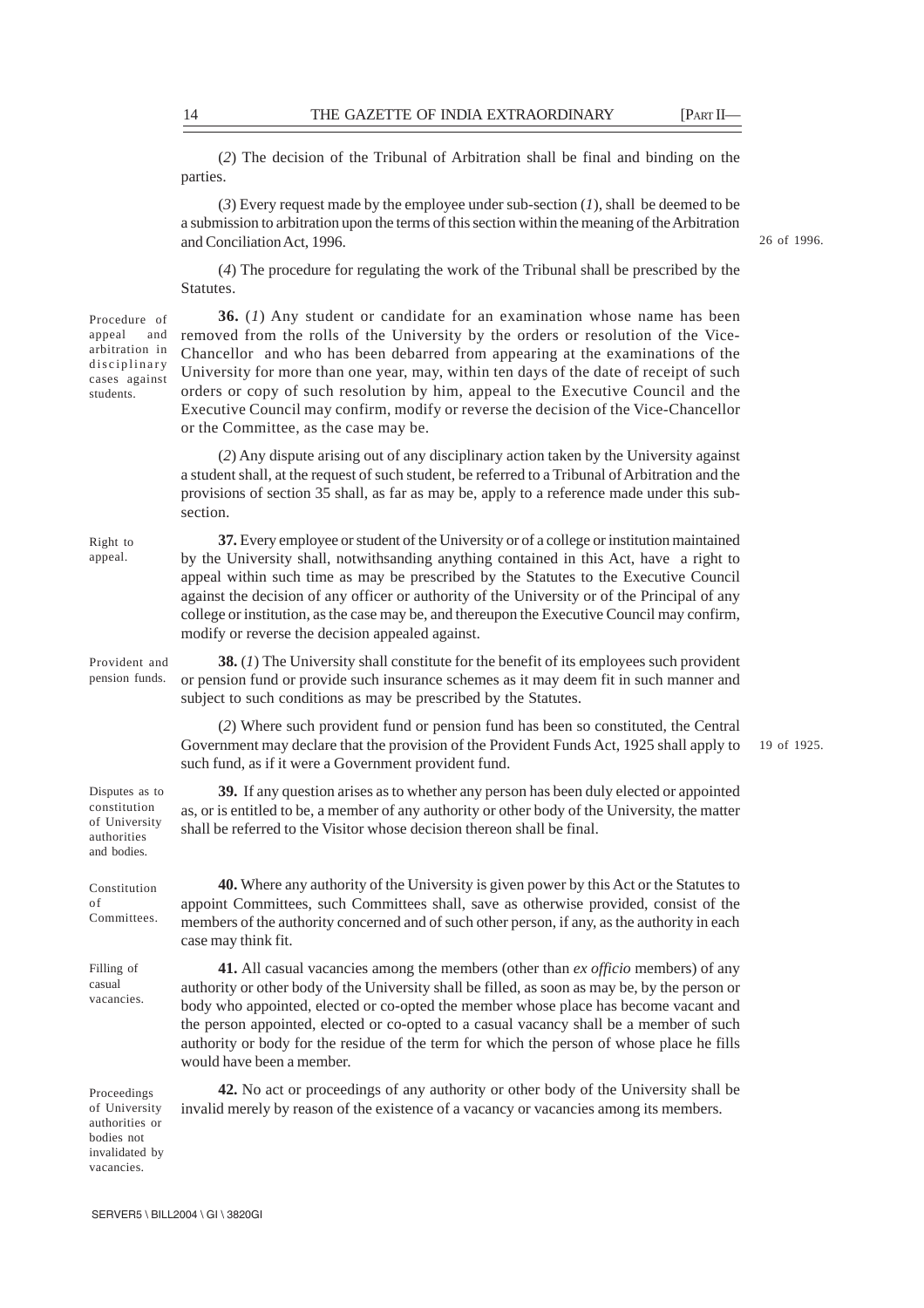**43.** No suit or other legal proceedings shall lie against any officer or other employee of the University for anything which is in good faith done or intended to be done in pursuance of any of the provisions of this Act, the Statutes or the Ordinances.

**44.** A copy of any receipt, application, notice, order, proceedings, resolution of any authority or Committee of the University, or other documents in possession of the University, or any entry in any register duly maintained by the University, if certified by the Registrar, shall be received as *prima facie* evidence of such receipt, application, notice, order, proceeding, resolution or documents or the existence of entry in the register and shall be admitted as evidence of the matters and transactions therein where the original thereof would, if produced, have been admissible in evidence, notwithstanding anything contained in the Indian Evidence Act, 1872 or in any other law for the time being in force.

**45.** (*1*) If any difficulty arises in giving effect to the provisions of this Act, the Central Government may, by order published in the Official Gazette, make such provisions, not inconsistent with the provisions of this Act, as appear to it to be necessary or expedient for removing the difficulty:

Provided that no such order shall be made under this section after the expiry of three years from the commencement of this Act.

(*2*) Every order made under this section shall be laid, as soon as may be after it is made, before each House of Parliament.

**46.** Notwithstanding anything contained in this Act and the Statutes,—

*(a)* the first Chancellor and the first Vice-Chancellor shall be appointed by the Visitor and each of the said officers shall hold office for a term of three years;

*(b)* the first Registrar and the first Finance Officer shall be appointed by the Visitor on the recommendation of the Vice-Chancellor and each of the said officers shall hold office for a term of two years;

*(c)* the first Court and the first Executive Council shall consist of not more than fifteen members, who shall be nominated by the Visitor and they shall hold office for a term of two years;

*(d) (i)* the first Planning Board shall consist of not more than fifteen members, who shall be nominated by the Visitor out of a panel submitted by the Vice-Chancellor and they shall hold office for a term of two years; and

*(ii)* the first Planning Board shall, in addition to the powers and functions conferred on it by this Act, exercise the powers of the Academic Council, until the Academic Council is constituted under the provisions of this Act and the Statutes, and in the exercise of such powers, the Planning Board may co-opt such members as it may decide:

 Provided that if any vacancy occurs in the above offices or authorities, the same shall be filled by appointment or nomination, as the case may be, by the Visitor, and the person so appointed or nominated shall hold office for so long as the officer or member in whose place he is appointed or nominated would have held that office, if such vacancy had not occurred.

**47.** *(1)* Every Statute, Ordinance or Regulation made under this Act shall be published in the Official Gazette.

*(2)* Every Statute, Ordinance or Regulation made under this Act shall be laid as soon as may be after it is made, before each House of Parliament, while it is in session, for a total period of thirty days which may be comprised in one session or in two or more successive sessions, and if, before the expiry of the session immediately following the session or the successive sessions aforesaid, both Houses agree in making any modification in the Statute,

Transitional provisions.

Protection of action taken in good faith.

Mode of proof of University record.

Statutes, Ordinances and

Regulations to be published in the Official Gazette and to be laid before Parliament.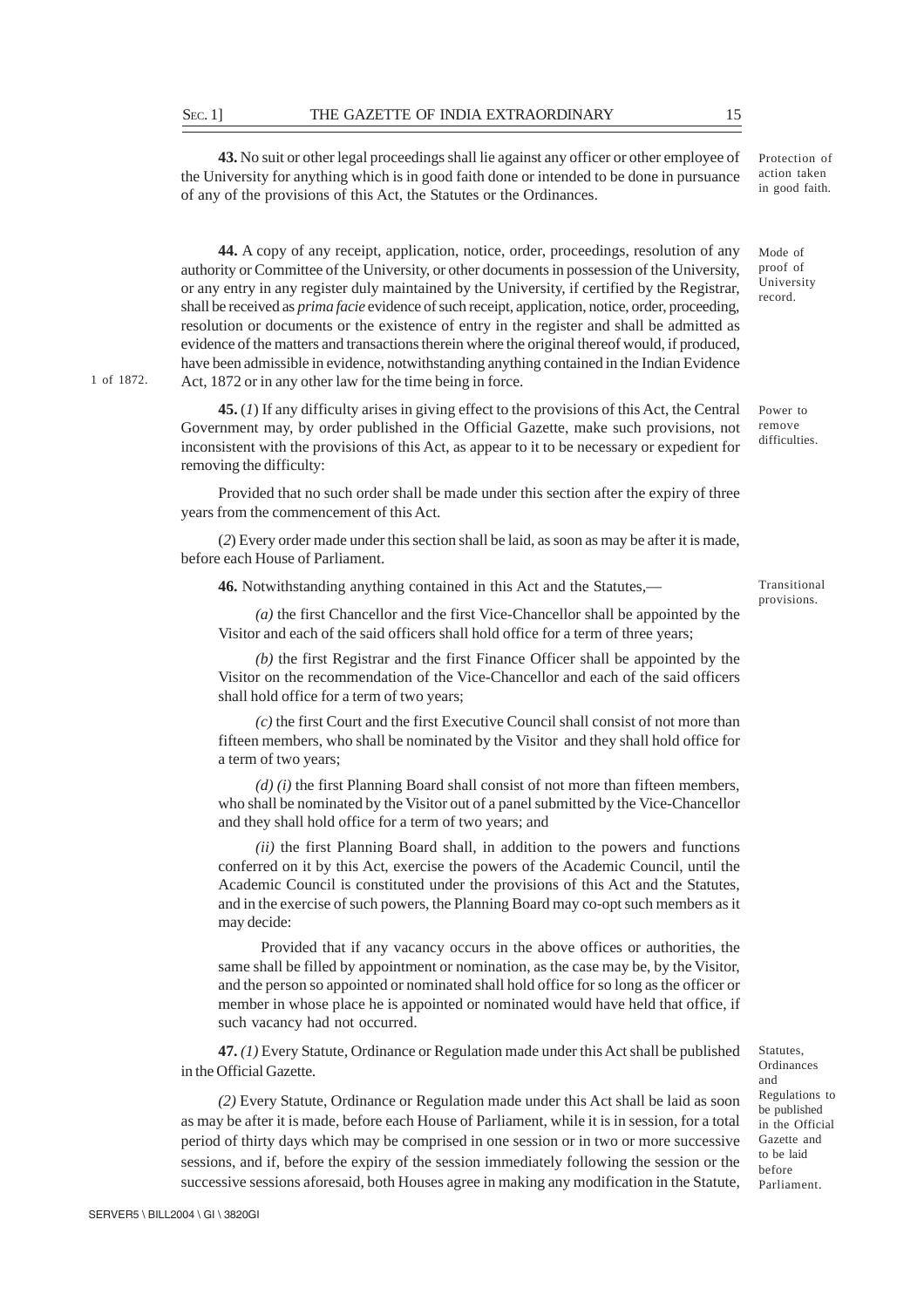Ordinance or Regulation or both Houses agree that the Statute, Ordinance or Regulation should not be made, the Statute, Ordinance or Regulation shall thereafter have effect only in such modified form or be of no effect, as the case may be; so, however, that any such modification or annulment shall be without prejudice to the validity of anything previously done under that Statute, Ordinance or Regulation.

*(3)* The power to make Statutes, Ordinances or Regulations shall include the power to give retrospective effect from a date not earlier than the date of commencement of this Act, to the Statutes, Ordinances or Regulations or any of them but no retrospective effect shall be given to any Statute, Ordinance or Regulation so as to prejudicially affect the interests of any person to whom such Statute, Ordinance or Regulation may be applicable.

University.

**48***.* Notwithstanding anything contained in this Act, or in the Statutes or the Ordinances, any student of a college or an institution, who, immediately before the admission of such college or institution to the privileges of the University, was studying for a degree, diploma or certificate of any University constituted under any Act, shall be permitted by the University, to complete his course for that degree, diploma or certificate, as the case may be, and the University shall provide for the instructions and examination of such student in accordance with the syllabus of studies of such college or institution or University, as the case may be.

**49***.* Notwithstanding anything contained in this Act, or in the Statutes or the Ordinances, consequent upon merger of the Training Ship Chanakay, Mumbai, the Marine Engineering and Research Institute, Mumbai, the Marine Engineering and Research Institute, Kolkata, Lal Bahadur Shastri College of Advance Maritime Studies, Mumbai, the National Maritime Academy, Chennai, Indian Institute of Port Management, Kolkata and the National Ship Design and Research Centre, Visakhapatnam into the Indian Maritime University, all the assets and employees shall stand transferred to the University and such employees shall have the following options:

 $(i)$  the employees of the four training institutes under Indian Institute of Maritime Studies who shall stand transferred to Indian Maritime University shall have the option to continue on deemed deputation in Indian Maritime University on the terms and conditions in force of the Central Government and also continue to retain or to be allotted government residential accommodation on turn and avail of the Central Government Health Scheme facilities till their retirement;

*(ii)* the employees of the National Maritime Academy, Chennai, Indian Institute of Port Management, Kolkata and the National Ship Design and Research Centre, Visakhapatnam shall have the option to continue on the terms and conditions of their respective institutes till their retirement; and

*(iii)* all employees shall have the option to join University as per the service conditions of the University.

**50.** *(1)* The University shall, in discharge of its functions under this Act, be bound by such directions on questions of policy as the Central Government may give in writing to it from time to time.

*(2)* The decision of the Central Government as to whether a question is one of policy or not shall be final.

Completion of courses of studies in colleges or institutions affiliated to the

Transfer of assets and options of the employees.

Role of Central Government and Director-General of Shipping.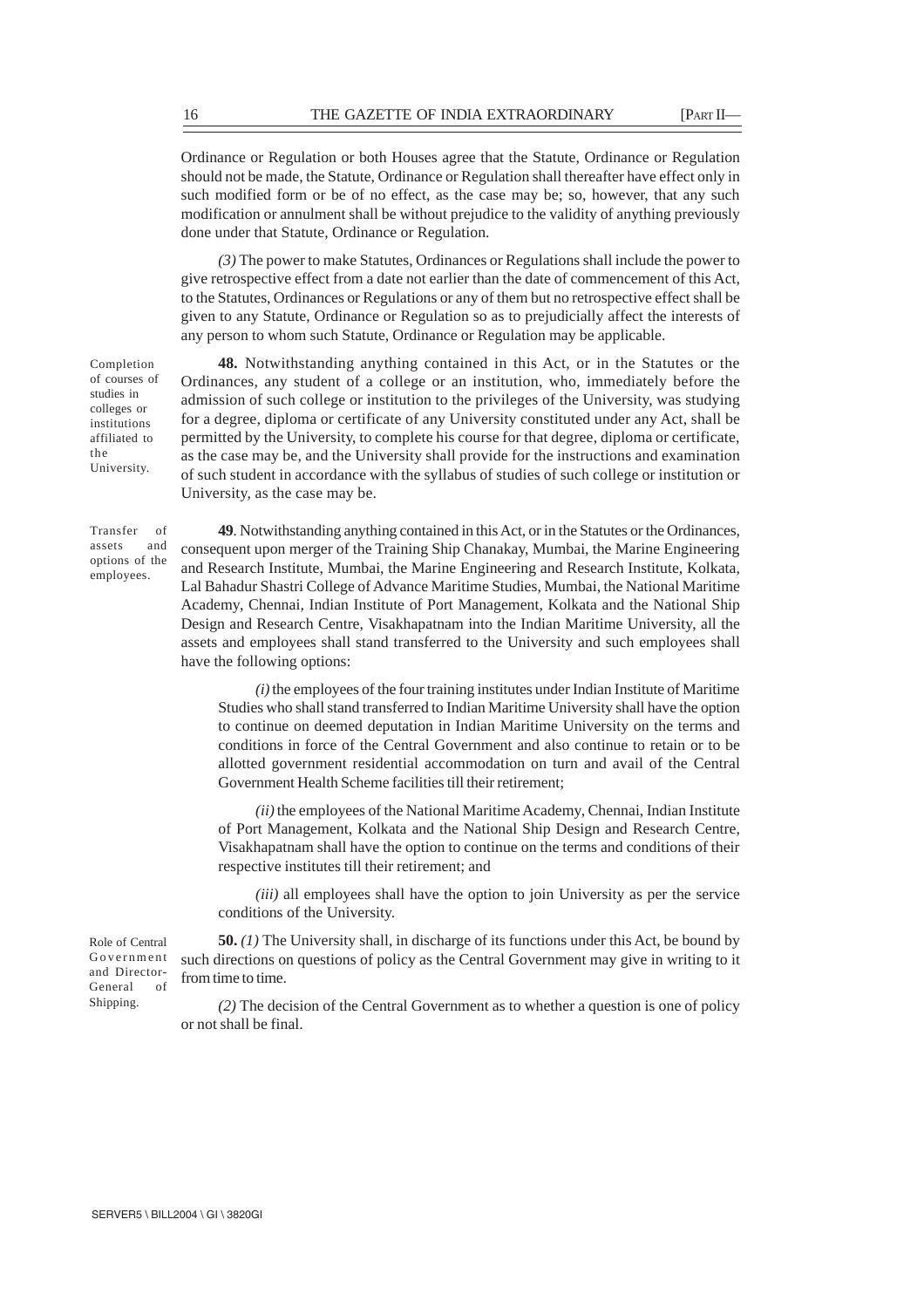## **THE SCHEDULE**

### (*See* section 29)

## THE STATUTES OF THE UNIVERSITY

**1.** (*1*) The Chancellor shall be appointed by the Visitor recommended by the Executive Council from amongst three persons of eminence in the field of academic, maritime, public administration, or public life of the country: The Chancellor.

Provided that if the Visitor does not approve of any of the persons so recommended, he may call for fresh recommendations from the Executive Council.

(*2*) The Chancellor shall hold office for a term of three years and shall be eligible for reappointment:

Provided that notwithstanding the expiry of his term of office, the Chancellor shall continue to hold office until his successor enters upon his office.

**2.** (*1*) The Vice-Chancellor shall be appointed by the Visitor from a panel of not less than three persons having experience in the field of human resource management, maritime, public administration, marine or port administration:

Provided that if the Visitor does not approve of any of the persons included in the panel, he may call for a fresh panel.

(*2*) The Committee referred to in clause (*1*), shall consist of three persons, none of whom shall be an employee of the University or the Academic Council or a member of the Court, the Executive Council, Planning Board or member of any authority of the University or connected with an institution recognised by or associated with the University and out of the three persons, one shall be nominated by the Executive Council, one by the Court and one by the Visitor and the nominee of the Visitor shall be the convener of the Committee.

(*3*) The Vice-Chancellor shall be a whole-time salaried officer of the University.

(*4*) The Vice-Chancellor shall hold office for a term of five years from the date on which he enters upon his office, or until he attains the age of sixty-five years, whichever is earlier, and he shall not be eligible for re-appointment:

Provided that notwithstanding the expiry of the said period of five years, he shall continue in office until his successor is appointed and enters upon his office:

Provided further that the Visitor may direct any Vice-Chancellor after his term has expired, to continue in office for such period, not exceeding a total period of one year, as may be specified by him.

(*5*) The emoluments and other conditions of service of the Vice-Chancellor shall be as follows:—

(*i*) The Vice-Chancellor shall be paid a monthly salary and allowances other than the house rent allowance, at the rates fixed by the Central Government from time to time and he shall be entitled, without payment of rent, to use a furnished residence throughout his term of office and no charge shall fall on the Vice-Chancellor in respect of the maintenance of such residence.

(*ii*) The Vice-Chancellor shall be entitled to such terminal benefits and allowances as may be fixed by the Executive Council with the approval of the Visitor from time to time:

Provided that where an employee of the University or a college or an institution maintained by or affiliated to it, or of any other University or any institution maintained by or affiliated to such other University, is appointed as the Vice-Chancellor, he may be

The Vice-Chancellor.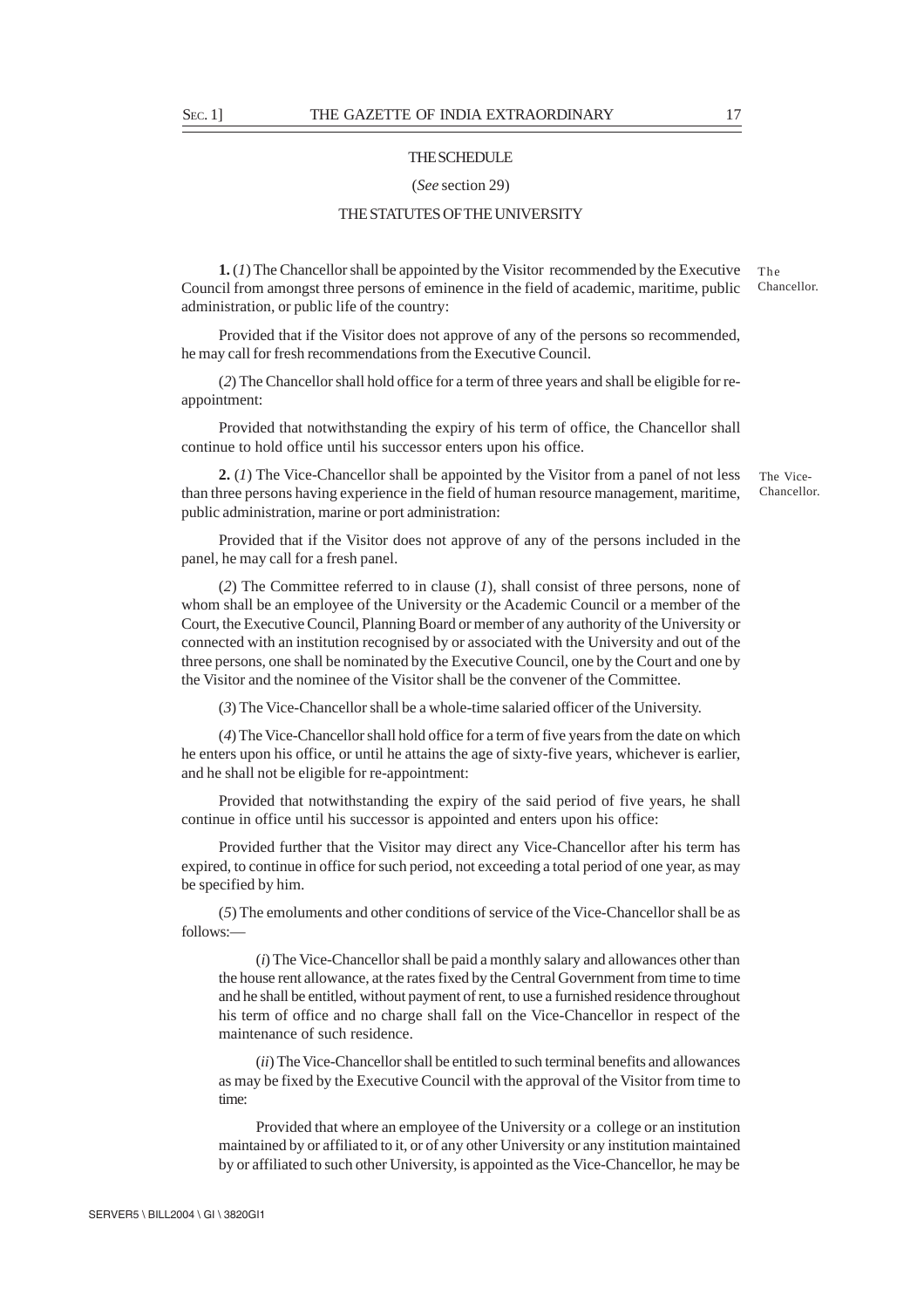allowed to continue to contribute to any provident fund of which he is a member and the University shall contribute to the account of such person in that provident fund at the same rate at which the person had been contributing immediately before his appointment as the Vice-Chancellor:

Provided further that where such employee had been a member of any pension scheme, the University shall make the necessary contribution to such scheme.

(*iii*) The Vice-Chancellor shall be entitled to travelling allowance at such rate as may be fixed by the Executive Council.

(*iv*) The Vice-Chancellor shall be entitled to leave on full pay at the rate of thirty days in a calendar year and the leave shall be credited to his account in advance in two half-yearly instalments of fifteen days each on the 1st day of January and July every year:

Provided that if the Vice-Chancellor assumes or relinquishes charge of the office of the Vice-Chancellor during the currency of a half year, the leave shall be credited proportionately at the rate of two and-a-half days for each completed month of service.

(*v*) In addition to the leave referred to in sub-clause (*iv*), the Vice-Chancellor shall also be entitled to half pay leave at the rate of twenty days for each completed year of service. This half pay leave may also be availed of as commuted leave on full pay on medical certificate. When commuted leave is availed, twice the amount of half pay leave shall be debited against half pay leave due.

(*6*) If the office of the Vice-Chancellor becomes vacant due to death, resignation or otherwise, or if he is unable to perform his duties due to ill health or any other cause, the Pro-Vice-Chancellor shall perform the duties of the Vice-Chancellor:

Provided that if the Pro-Vice-Chancellor is not available, the senior-most Professor shall perform the duties of the Vice-Chancellor until a new Vice-Chancellor assumes office or until the existing Vice-Chancellor attends to the duties of his office, as the case may be.

Powers and duties of the Vice-Chancellor.

**3.** (*1*) The Vice-Chancellor shall be *ex officio* Chairman of the Executive Council, the Academic Council, the Planning Board, Board of Affiliation and Recognition and the Finance Committee and shall, in the absence of the Chancellor, preside at the convocations held for conferring degrees.

(*2*) The Vice-Chancellor shall be entitled to be present at, and address, any meeting of any authority or other body of the University, but shall not be entitled to vote thereat unless he is a member of such authority or body.

(*3*) It shall be the duty of the Vice-Chancellor to see that this Act, the Statutes, the Ordinances and the Regulations are duly observed, and he shall have all the powers necessary to ensure such observance.

(*4*) The Vice-Chancellor shall exercise control over the affairs of the University and shall give effect to the decisions of all the authorities of the University.

(*5*) The Vice-Chancellor shall have all the powers necessary for the proper maintenance of discipline in the University and he may delegate any such powers to such person or persons as he may deem fit.

(*6*) The Vice-Chancellor shall have the power to convene or cause to be convened the meeting of the Executive Council, the Academic Council, the Planning Board and the Finance Committee.

(*7*) The Vice-Chancellor shall have the power to make short-term appointments with the approval of the Executive Council, for a period of six months of such persons as he may consider necessary for the functioning of the University.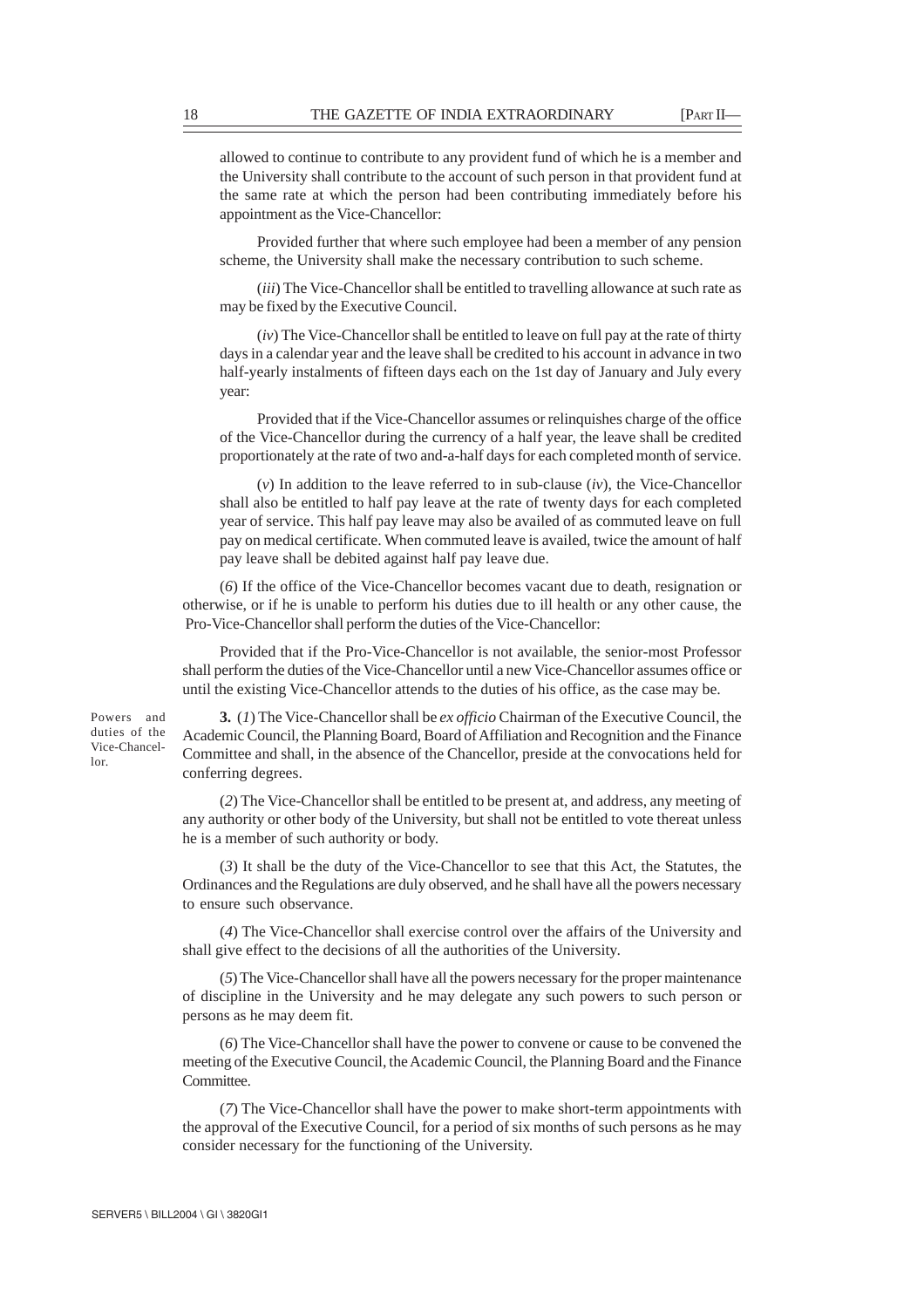**4.** (*1*) Every Pro-Vice-Chancellor shall be appointed by the Executive Council on the recommendation of the Vice-Chancellor:

Pro-Vice-Chancellor.

Provided that where the recommendation of the Vice-Chancellor is not accepted by the Executive Council, the matter shall be referred to the Visitor who may either appoint the person recommended by the Vice-Chancellor or ask the Vice-Chancellor to recommend another person to the Executive Council:

Provided further that the Executive Council may, on the recommendation of the Vice-Chancellor, appoint a Professor to discharge the duties of a Pro-Vice-Chancellor in addition to his own duties as a Professor.

 (*2*) The term of office of a Pro-Vice-Chancellor shall be such as may be decided by the Executive Council but it shall not in any case exceed five years or until the expiration of the term of office of the Vice-Chancellor, whichever is earlier:

Provided that a Pro-Vice-Chancellor whose term of office has expired shall be eligible for reappointment:

Provided further that, in any case, a Pro-Vice-Chancellor shall retire on attaining the age of sixty-five years:

Provided also that the Pro-Vice-Chancellor shall, while discharging the duties of the Vice-Chancellor under clause (*6*) of Statute 2, continue in office notwithstanding the expiration of his term of office as Pro-Vice-Chancellor, until a new Vice-Chancellor or the Vice-Chancellor, as the case may be, assumes office:

Provided also that when the office of the Vice-Chancellor becomes vacant and there is no Pro-Vice-Chancellor to perform the functions of the Vice-Chancellor, the Executive Council may appoint a Pro-Vice-Chancellor and the Pro-Vice-Chancellor so appointed shall cease to hold office as such as soon as a Vice-Chancellor is appointed and enters upon his office.

(*3*) (*a*) The emoluments and other terms and conditions of service of a Pro-Vice-Chancellor shall be such as may be laid down by the Ordinances.

 (*b*) The salary of the Pro-Vice-Chancellor shall be decided by the Executive Council with the approval of the Visitor.

 (*c*) The Pro-Vice-Chancellor shall be entitled without payment of rent, to the use of a furnished residence throughout his tenure of office and no charge shall fall on the Pro-Vice-Chancellor personally in respect of maintenance of such residence.

 (*d*) In addition to the salary specified in sub-clause (*b*), a Pro-Vice-Chancellor shall be entitled to such leave, benefits and other allowances as admissible to the employees of the University from time to time.

 (*e*) The Pro-Vice-Chancellor shall be entitled to such terminal benefits as may be fixed by the Executive Council from time to time.

 (*f*) The Pro-Vice-Chancellor shall be entitled to subscribe to the contributory provident fund of the University till the end of his tenure:

Provided that when an employee of the University or a college or an institution or of any other University or institution maintained or affiliated to such other University is appointed as Pro-Vice-Chancellor, his salary shall be fixed after taking into consideration the salary of such person.

(*4*) A Pro-Vice-Chancellor shall assist the Vice-Chancellor in respect of such matters as may be specified by the Vice-Chancellor in this behalf, from time to time, and shall also exercise such powers and perform such duties as may be assigned or delegated to him by the Vice-Chancellor.

**5.** (*1*) Every Registrar shall be appointed by the Executive Council on the Registrars.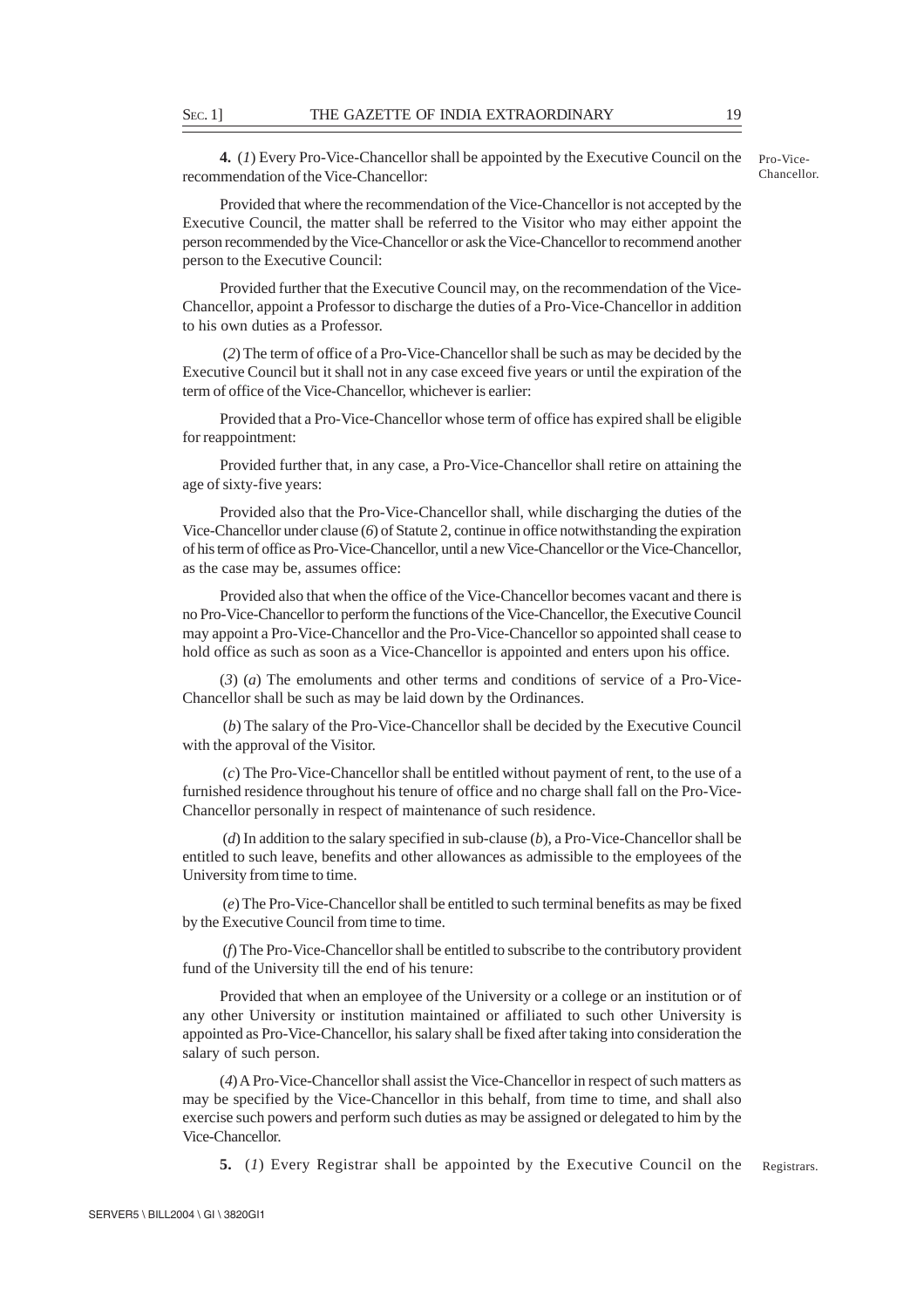recommendation of a Selection Committee constituted for the purpose and shall be a wholetime salaried officer of the University:

Provided that a nominee of the Court shall also be included in the Selection Committee.

(*2*) He shall be appointed for a term of five years and shall be eligible for reappointment for one more term.

(*3*) The emoluments and other terms and conditions of service of the Registrar shall be such as may be prescribed by the Ordinances:

Provided that the Registrar shall retire on attaining the age of sixty-two years.

(*4*) When the office of the Registrar is vacant or when the Registrar is, by reason of illness, absence, or any other cause, unable to perform the duties of his office, the duties of the office shall be performed by such person as the Vice-Chancellor may appoint for the purpose.

 (*5*) (*a*) The Registrar shall have power to take disciplinary action against such of the employees, excluding teachers and academic staff, as may be specified in the order of the Executive Council and to suspend them pending inquiry, to administer warnings to them or to impose upon them the penalty of censure or the withholding of increment:

Provided that no such penalty shall be imposed unless the person concerned has been given a reasonable opportunity of showing cause against the action proposed to be taken in regard to him.

(*b*) An appeal shall lie to the Vice-Chancellor against any order of the Registrar imposing any of the penalties specified in sub-clause (*a*).

(*c*) In a case where the inquiry discloses that a punishment beyond the power of the Registrar is called for, the Registrar shall, upon conclusion of the inquiry, make a report to the Vice-Chancellor along with his recommendations:

Provided that an appeal shall lie to the Executive Council against an order of the Vice-Chancellor imposing any penalty on an employee.

 (*6*) The Executive Council shall designate any Registrar to act *ex officio* in one or more of the following capacities, namely:—

(*i*) Secretary to the Court;

(*ii*) Secretary to the Executive Council;

(*iii*) Secretary to the Academic Council;

(*iv*) Secretary to the Board of Affiliation and Recognition; and

(*v*) Secretary to the Planning Board.

(*7*) It shall be the duty of the Registrar so designated in relation to the authority concerned to—

(*a*) be the custodian of the records, the common seal and such other property of the University as the Executive Council shall commit to his charge;

(*b*) issue all notices convening meetings of that authority and the Committees appointed by it;

(*c*) keep the minutes of all the meetings of that authority and the Committees appointed by it;

(*d*) conduct the official correspondence of the Court, the Executive Council, the Academic Council, the Planning Board and the Board of Affiliation and Recognition;

(*e*) arrange for and superintend the examinations of the University in accordance with the manner prescribed by the Ordinances;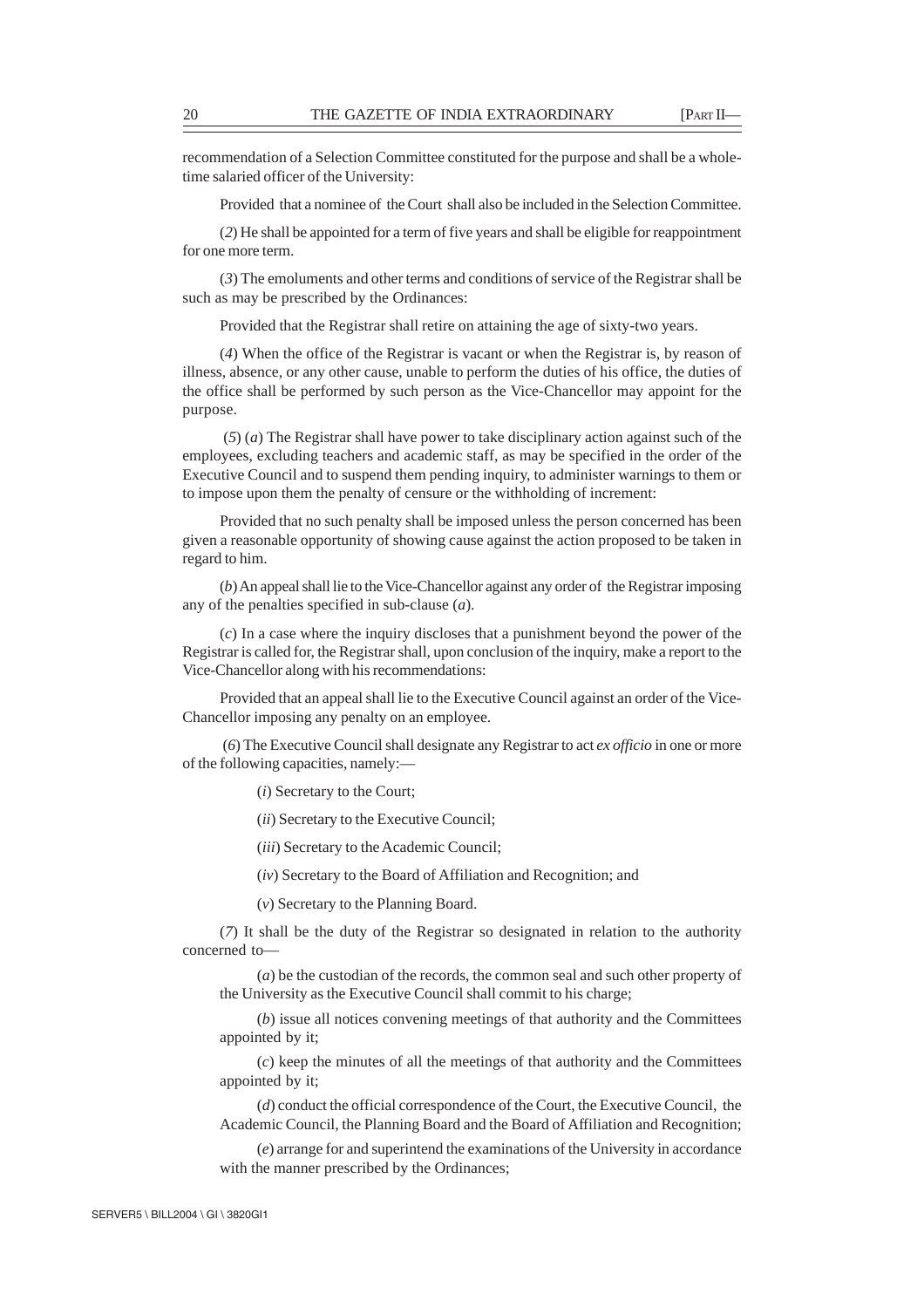(*f*) supply to the Visitor copies of the agenda of meetings of the authorities of the University as soon as they are issued; and the minutes of such meetings;

(*g*) represent the University in suits or proceedings by or against the University, sign powers-of-attorney and verify pleadings or depute his representative for the purpose; and

(*h*) perform such other duties as may be specified in the Statutes, the Ordinances or the Regulations or as may be required, from time to time, by the Executive Council or the Vice-Chancellor.

**6.** (*1*) The Finance Officer shall be appointed by the Executive Council on the recommendations of a Selection Committee constituted for the purpose and he shall be a whole-time salaried officer of the University.

(*2*) He shall be appointed for a term of five years and shall be eligible for reappointment for one more term.

(*3*)The emoluments and other terms and conditions of service of the Finance Officer shall be such as may be laid down by the Ordinances:

Provided that a Finance Officer shall retire on attaining the age of sixty-two years.

(*4*) When the office of the Finance Officer is vacant or when the Finance Officer is, by reason of illness, absence or any other cause, unable to perform the duties of his office, the duties of the office shall be performed by such person as the Vice-Chancellor may appoint for the purpose.

(*5*) The Finance Officer shall be *ex officio* Secretary of the Finance Committee but shall not be deemed to be a member of such Committee.

(*6*) The Finance Officer shall—

(*a*) exercise general supervision over the funds of the University and shall advise it as regards its financial policy; and

(*b*) perform such other financial functions as may be assigned to him by the Executive Council or as may be prescribed by the Statutes or the Ordinances:

Provided that the Finance Officer shall not make any expenditure or make any investment exceeding one lakh rupees without the prior approval of the Executive Council.

(*7*) Subject to the control of the Executive Council, the Finance Officer shall—

(*a*) hold and manage the property and investments of the University including trust and endowed property;

(*b*) ensure that the limits fixed by the Executive Council for recurring and nonrecurring expenditure for a year are not exceeded and that all moneys are expended on the purpose for which they are granted or allotted;

(*c*) be responsible for the preparation of annual accounts and the budget of the University and for their presentation to the Executive Council after they have been considered by the Finance Committee;

(*d*) keep a constant watch on the state of the cash and balances and on the state of investments;

(*e*) watch the progress of the collection of revenue and advise on the methods of collection employed;

(*f*) ensure that the registers of buildings, land, furniture and equipment are maintained up-to-date and that stock-checking is conducted, of equipment and other consumable materials in all offices, Special Centres, Specialised Laboratories, colleges and institutions maintained by the University;

The Finance Officer.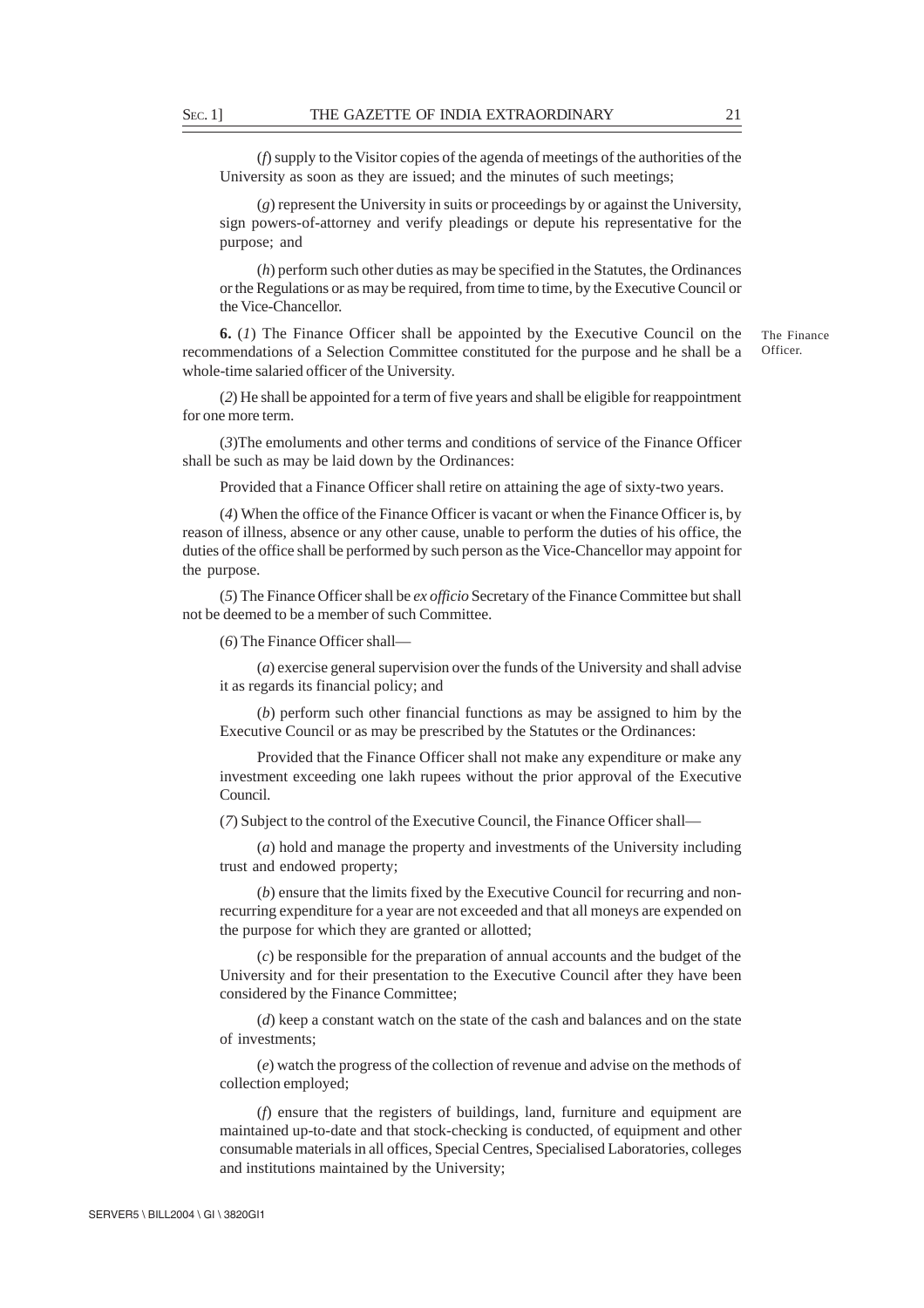(*g*) bring to the notice of the Vice-Chancellor, unauthorised expenditure or any other financial irregularities and suggest appropriate action against persons at fault; and

(*h*) call for from any office, Centre, Laboratory, college or institution maintained by the University any information that he may consider necessary for the performance of his duties.

(*8*) Any receipt given by the Finance Officer or the person or persons duly authorised in this behalf by the Executive Council for any money payable to the University shall be sufficient discharge for payment of such money.

**7.** (*1*) Every Dean of a School of Studies shall be appointed by the Vice-Chancellor from among the Professors in the School for a period of three years and he shall be eligible for reappointment:

Provided that a Dean on attaining the age of sixty years shall cease to hold office as such:

Provided further that if at any time there is no Professor in a School, the Vice-Chancellor, or a Dean authorised by the Vice-Chancellor in this behalf, shall exercise the powers of the Dean of the School.

 (*2*) When the office of the Dean is vacant or when the Dean is, by reason of illness, absence or any other cause, unable to perform duties of his office, the duties of the office shall be performed by such person as the Vice-Chancellor may appoint for the purpose.

(*3*) The Dean shall be the Head of the School and shall be responsible for the conduct and maintenance of the standards of teaching and research in the School and shall have such other functions as may be prescribed by the Ordinances.

(*4*) The Dean shall have the right to be present and to speak at any meeting of the Boards of Studies or Committees of the School, as the case may be, but shall not have the right to vote thereat unless he is a member thereof.

Heads of Departments.

Deans of Schools of Studies.

Proctors.

Librarian.

**8.** (*1*) In the case of Departments which have more than one Professor, the Head of the Department shall be appointed by the Executive Council on the recommendation of the Vice-Chancellor from among the Professors on rotation basis.

 (*2*) In the case of Departments where there is only one Professor, the Executive Council shall have the option to appoint, on the recommendation of the Vice-Chancellor, either the Professor or a Reader as the Head of the Department:

Provided that it shall be open to a Professor or Reader to decline the offer of appointment as the Head of the Department.

 (*3*) A person appointed as the Head of the Department shall hold office as such for a period of three years and shall be eligible for reappointment.

 (*4*) A Head of a Department may resign his office at any time during his tenure of office.

 (*5*) A Head of a Department shall perform such duties as may be prescribed by the Ordinances.

**9.** (*1*) Every Proctor shall be appointed by the Executive Council on the recommendation of the Vice-Chancellor and shall exercise such powers and perform such duties as may be assigned to him by the Vice-Chancellor.

(*2*) Every Proctor shall hold office for a term of two years and shall be eligible for reappointment.

**10.** (*1*) The Librarian shall be appointed by the Executive Council on the recommendations of the Selection Committee constituted for the purpose and he shall be a whole-time officer of the University.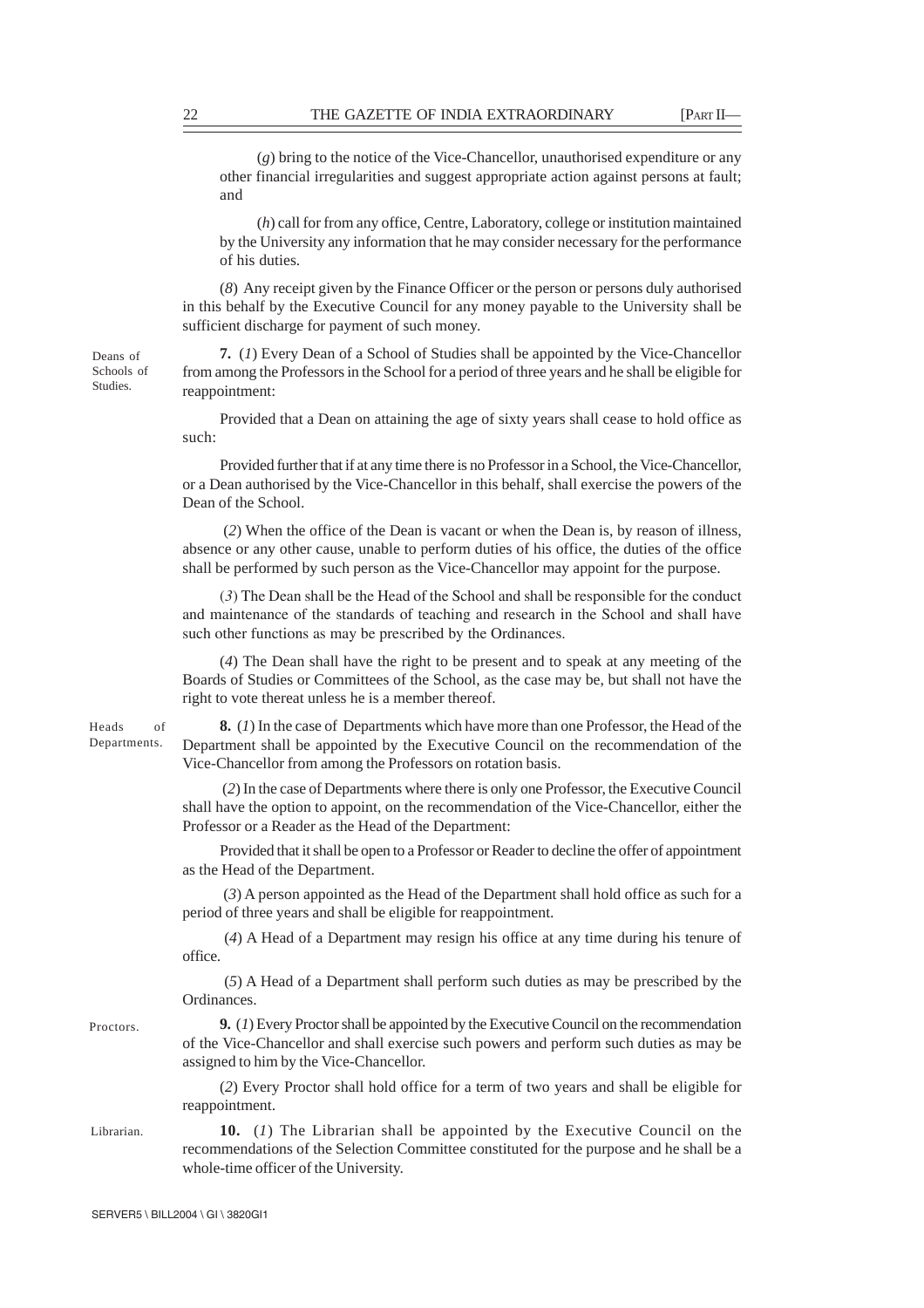(*2*) The Librarian shall exercise such powers and perform such duties as may be assigned to him by the Executive Council.

**11.** (*1*) The Executive Council shall consist of the following members, namely:—

(*a*) the Vice-Chancellor, who shall be the Chairperson, *ex officio;*

(*b*) the Pro-Vice-Chancellor, *ex officio*;

(*c*) the Secretary of Ministry of Shipping, Road Transport and Highways (Department of Shipping), Government of India, or his nominee not below the rank of a Joint Secretary;

(*d*) the Director-General of Shipping or his nominee not below the rank of a Joint Secretary;

(*e*) The Chairman, Indian Port Association, New Delhi;

(*f*) the Financial Adviser, Ministry of Shipping, Road Transport and Highways (Department of Shipping), Government of India, or his nominee not below the rank of a Joint Secretary;

(*g*) five members to be nominated by the Visitor having special knowledge and/ or practical experience in respect of maritime-education, industry, science or technology and other related subjects on the recommendation of the Vice-Chancellor, out of a panel of at least ten persons;

(*h*) one member not below the rank of Joint Secretary to be appointed by the Central Government to represent the Ministry of Defence of the Central Government.

(*i*) one Dean of Schools of Studies nominated by the Vice- Chancellor by rotation on the basis of seniority;

(*j*) two Directors nominated by the Vice-Chancellor by rotation on the basis of seniority;

(*k*) three Principals of the affiliated colleges and academic institutions nominated by the Executive Council by rotation;

(*l*) one Vice-Chancellor present or former, of any technical University; and

(*m*) one representative of the Government of the State where University is located.

(*2*) The Registrar shall be *ex officio* Secretary of the Executive Council.

(*3*) Seven members of the Executive Council shall form a quorum for a meeting of the Executive Council.

(*4*) The members of the Executive Council other than *ex officio* members shall hold office for a term of three years.

(*5*) There shall be not less than four meetings of the Executive Council in a year and the rules of procedure for conduct of business to be followed at a meeting and such other matters in relation to meeting as may be necessary shall be such as may be prescribed by the Statutes.

**12.** (*1*) The Executive Council shall have the power of management and administration of the revenue and property of the University and the conduct of all administrative affairs of the University not otherwise provided for.

Powers and functions of the Executive Council.

 (*2*) Subject to the provisions of this Act, the Statutes and the Ordinances, the Executive Council shall, in addition to all other powers vested in it, have the following powers, namely:—

 (*i*) to create teaching and academic posts, to determine the number and emoluments of such posts and to define the duties and conditions of service of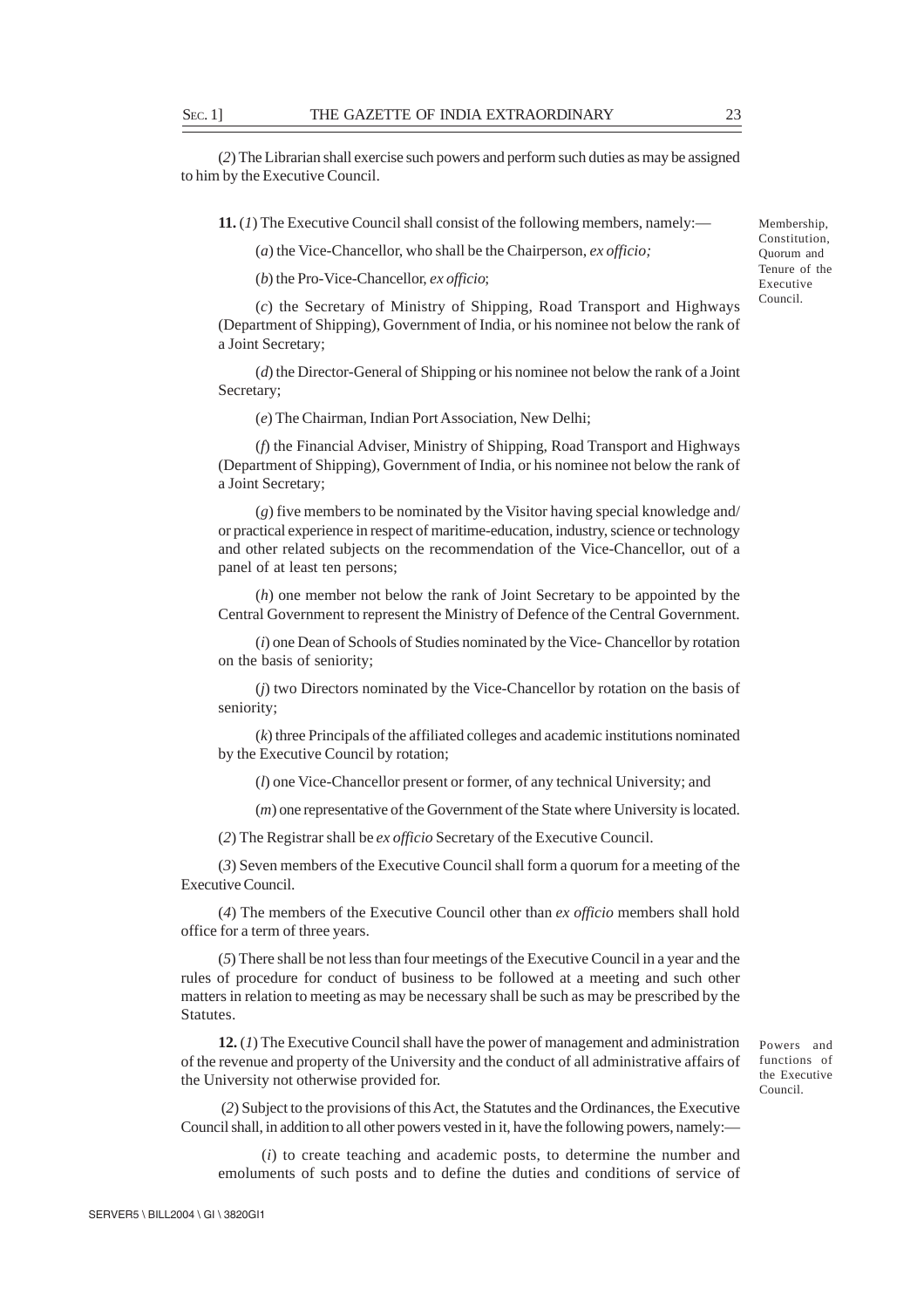Professors, Associate Professors, Assistant Professors and other academic staff and Principals of colleges and institutions maintained by the University:

Provided that no action shall be taken by the Executive Council in respect of the number, qualifications and the emoluments of teachers and academic staff otherwise than after consideration of the recommendations of the Academic Council;

(*ii*) to appoint such Professors, Associate Professors, Assistant Professors and other academic staff, as may be necessary, and the Principals of colleges and institutions maintained by the University on the recommendation of the Selection Committee constituted for the purpose and to fill the temporary vacancies therein;

(*iii*) to create administrative, ministerial and other necessary posts and to make appointments thereto in the manner prescribed by the Ordinances;

(*iv*) to grant leave of absence to any officer of the University other than the Chancellor and the Vice-Chancellor, and to make necessary arrangements for the discharge of the functions of such officer during his absence;

 (*v*) to regulate and enforce discipline among employees in accordance with the Statutes and the Ordinances;

 (*vi*) to manage and regulate the finances, accounts, investments, property, business and all other administrative affairs of the University, and for that purpose to appoint such agents as it may think fit;

(*vii*) to fix limits on the total recurring and the total non-recurring expenditure for a year on the recommendations of the Finance Committee;

 (*viii*) to invest any money belonging to the University, including any unapplied income, in such stocks, funds, share or securities, from time to time, as it may think fit or in the purchase of immovable property in India, with the like powers of varying such investment from time to time;

 (*ix*) to transfer or accept transfers of any movable or immovable property on behalf of the University;

 (*x*) to provide buildings, premises, furniture and apparatus and other means needed for carrying on the work of the University;

(*xi*) to enter into, vary, carry out and cancel contracts on behalf of the University;

(*xii*) to entertain, adjudicate upon, and, if thought fit, to redress any grievances of the employees and students of the University who may, for any reason, feel aggrieved;

(*xiii*) to appoint examiners and moderators and, if necessary, to remove them, and to fix their fees, emoluments and travelling and other allowances, after consulting the Academic Council;

 (*xiv*) to select a common seal for the University and provide for the custody and use of such seal;

 (*xv*) to make such special arrangements as may be necessary for the residence and discipline of women students;

(*xvi*) to delegate any of its powers to the Vice-Chancellor, the Pro-Vice-Chancellor, the Deans, the Registrar or the Finance Officer or such other employee or authority of the University or to a committee appointed by it as it may deem fit;

(*xvii*) to institute fellowships, scholarships, studentships, assistantships, medals and prizes;

(*xviii*) to provide for the appointment of Visiting Professors, Emeritus Professors, Consultants and Scholars and determine the terms and conditions of such appointments; and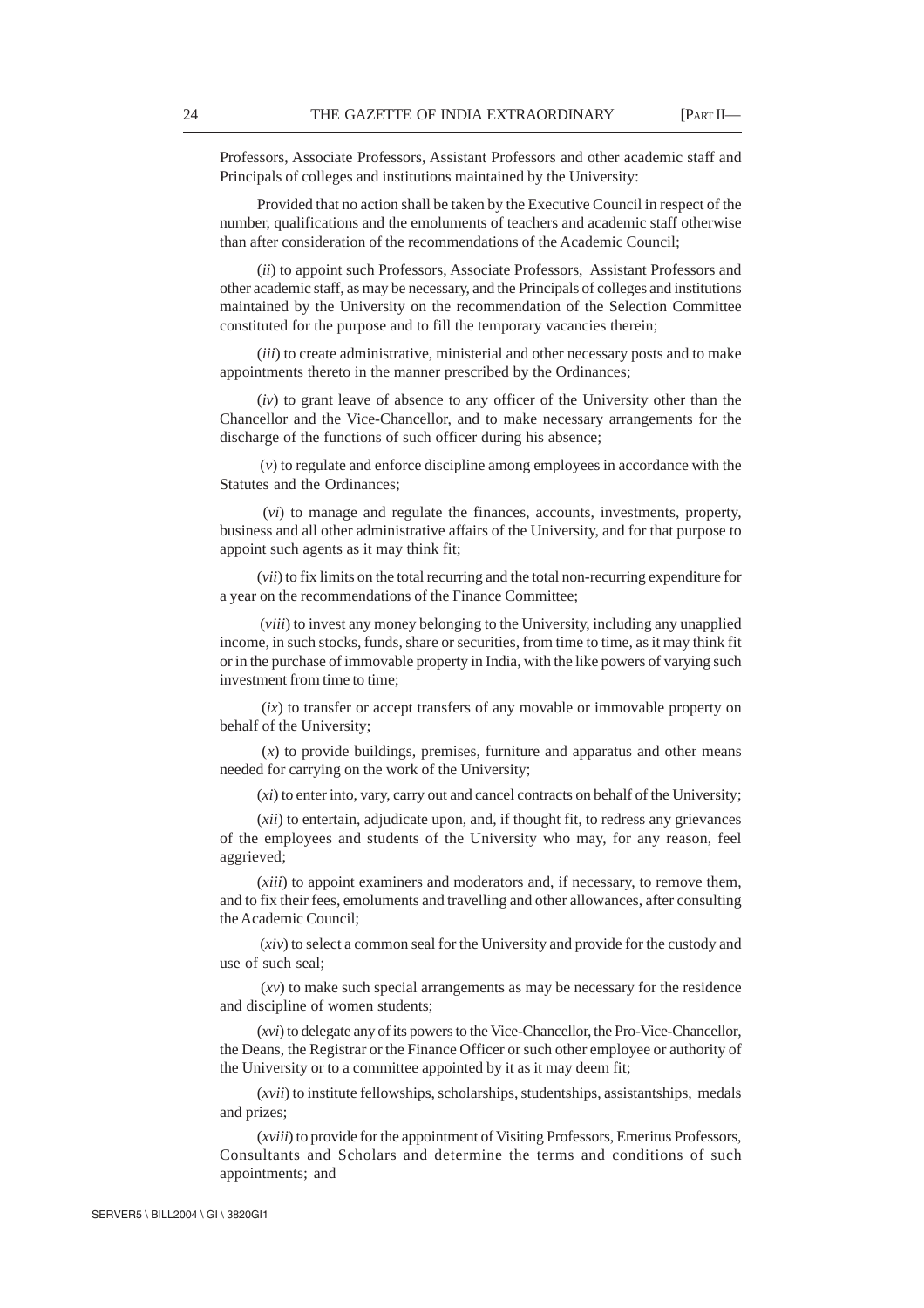(*xix*) to exercise such other powers and perform such other duties as may be conferred or imposed on it by the Act, or the Statutes.

**13.** (*1*) An annual meeting of the Court shall be held on a date to be fixed by the Executive Council unless some other date has been fixed by the Court in respect of any year.

Meetings of the Court.

(*2*) At an annual meeting of the Court, a report on the working of the University during the previous year, together with a statement of the receipts and expenditure, the balancesheet as audited, and the financial estimates for the next year shall be presented.

(*3*) A copy of the statement of receipts and expenditure, the balance-sheet and the financial estimates referred to in clause (*2*), shall be sent to every Member of the Court at least seven days before the date of the annual meeting.

(*4*) Twelve Members of the Court shall form a quorum for a meeting of the Court.

(*5*) Special meetings of the Court may be convened by the Executive Council or the Vice-Chancellor or if there is no Vice-Chancellor, Pro-Vice-Chancellor or if there is no Pro-Vice-Chancellor, by the Registrar.

(*6*) The Court shall consist of the following members, namely:—

*Ex Officio Members:*

(*i*) the Vice-Chancellor;

(*ii*) the Pro-Vice-Chancellor;

(*iii*) the Deans of Shools of Studies;

(*iv*) the Heads of teaching Departments who are not the Deans;

(*v*) the Dean of students' Welfare;

(*vi*) the Registrar;

(*vii*) the Librarian;

(*viii*) the Proctor;

(*ix*) the Finance Officer.

*Representatives of Teachers:*

(*x*) All Professors who are not Heads of teaching Departments;

(*xi*) Two Readers who are not Heads of teaching Departments, by rotation according to seniority, to be appointed by the Vice-Chancellor;

(*xii*) Two Lecturers by rotation according to seniority, to be appointed by the Vice-Chancellor.

*Representatives of Non-Teaching Staff:*

(*xiii*) Two members of the non-teaching staff, one from among group 'D' Staff and the other from the rest, to be nominated by the Vice-Chancellor.

*Representatives of Institutions affiliated to the University:*

(*xiv*) One representative from the affiliated institutions who shall be the head of the institution, to be nominated by the Vice-Chancellor.

*Representatives of Parliament:*

(*xv*) Five representatives of Parliament out of which three to be nominated by the Speaker of the Lok Sabha and two by the Chairman of the Rajya Sabha from amongst the Members thereof. However, consequent upon a Member of Parliament becoming a Minister or Speaker or Deputy Speaker, of the Lok Sabha or Deputy Chairman of the Rajya Sabha, his/her nomination or election to the Court of the University shall be deemed to have been terminated.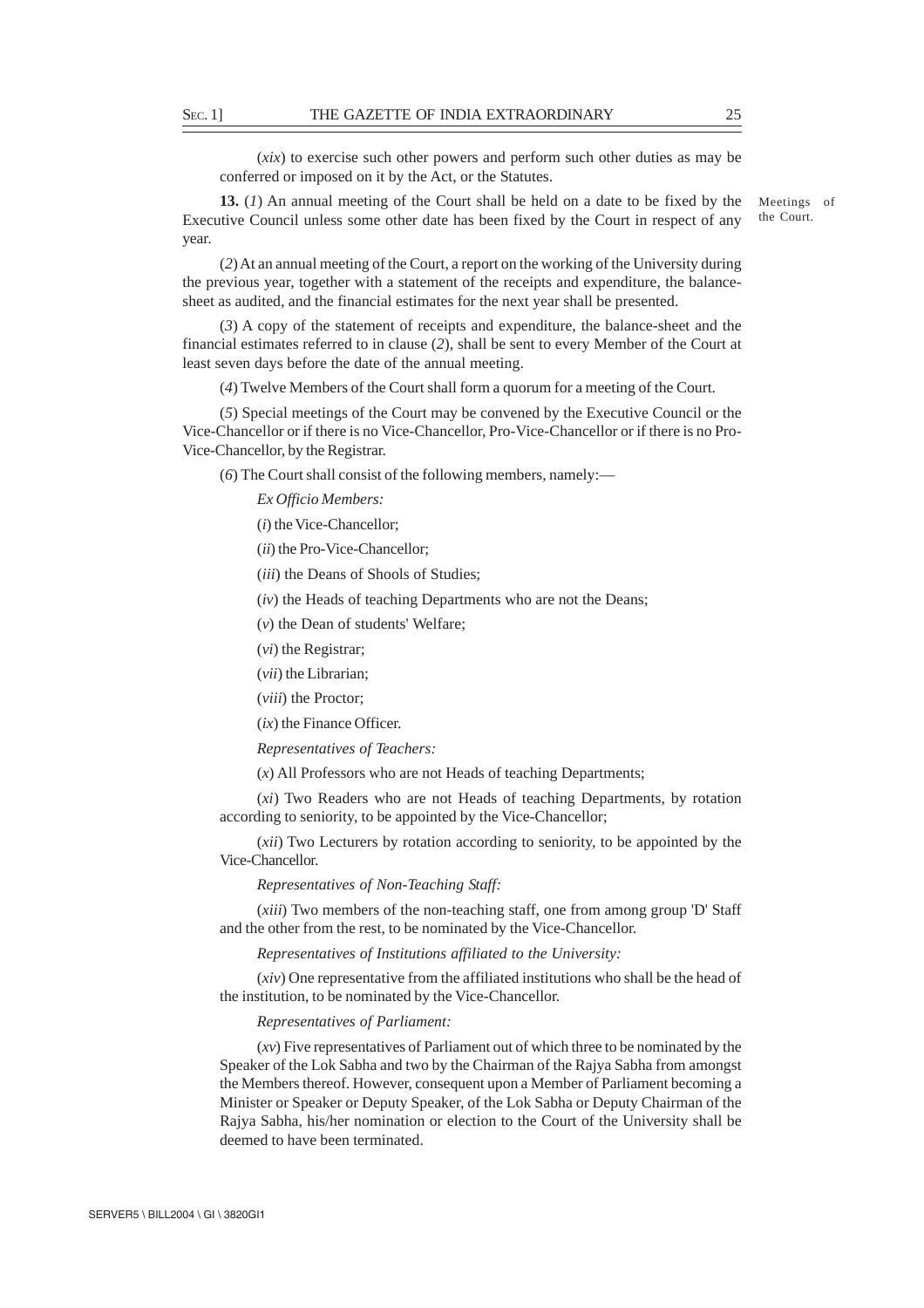## *Persons representing Industry*:

(*xvi*) Eleven persons representing the Maritime Industries, to be nominated by Visitor out of which one each from,— Indian National Ship Owners' Association, Maritime Association of Ship Owners and Ship Managers Association, Foreign Owners Representatives and Ship Managers Association, Ship Building Industries, Dredging Industries, Offshore Industries, Unions representing Seamen, Association of Multimodal Transport Operators of India, Indian Register of Shipping, Major and Minor Ports;

(*xvii*) Ten representatives of maritime States, out of which one each to be nominated by the States or Union territories.

## *Other Members:*

(*xviii*) Members of the Executive Council, who are not authorised members of the Court.

(7) All members of the Court, other than the *ex officio* members, shall hold office for a term of three years:

Provided that a Member of Parliament shall hold office for three years or so long as he continues to be a member of the House which he represents, whichever is less.

**14.** (*1*) The Academic Council shall consist of the following members, namely:—

- (*a*) the Vice-Chancellor, who shall be the Chairperson *ex officio*;
- (*b*) the Pro-Vice-Chancellor;

(*c*) the Chief Surveyor, Directorate-General of Shipping, Ministry of Shipping, Road Transport and Highways (Department of Shipping), Government of India, or his nominee;

(*d*) the Nautical Advisor, Directorate-General of Shipping, Ministry of Shipping, Road Transport and Highways (Department of Shipping), Government of India, or his nominee;

- (*e*) the Deans of Schools of Studies;
- (*f*) all Directors of University maintained Campuses;
- (*g*) all Heads of University teaching Departments;

(*h*) one Professor from each University teaching Department by rotation on the basis of seniority to be nominated by the Vice-Chancellor;

(*i*) three eminent experts in the field of maritime studies and related subjects, nominated by the Vice-Chancellor; and

(*j*) two Principals of recognised colleges.

(*2*) The Registrar shall be *ex officio* Secretary to the Academic Council, but shall have no right to vote.

(*3*) Nine members of the Academic Council shall form a quorum for a meeting of the Academic Council.

 (*4*) The members of the Academic Council other than *ex officio* members, shall hold office for a term of three years.

(*5*) The Academic Council shall meet at least twice a year.

**15.** Subject to the Act, the Statutes and the Ordinances, the Academic Council shall, in addition to all other powers vested in it, have the following powers, namely:—

(*a*) to exercise general supervision over the academic policies of the University and to give directions regarding methods of instructions, co-operative teaching among colleges and institutions, evaluation of research or improvements in academic standards;

(*b*) to bring about inter-School co-ordination, to establish or appoint committees or boards, for taking up projects on an inter-School basis;

Membership, Constitution, Quorum and Tenure of the Academic Council.

Powers of the Academic Council.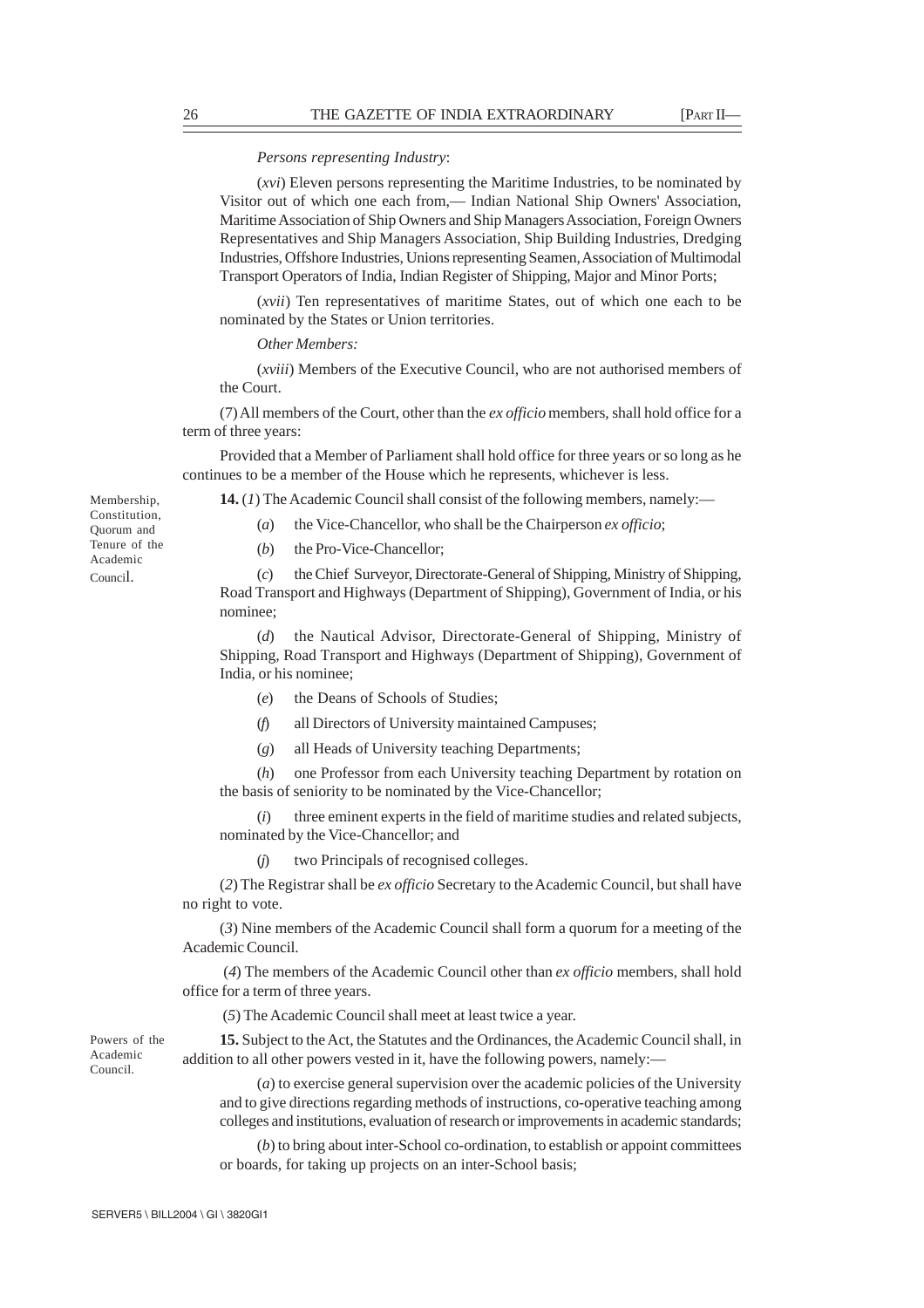(*c*) to consider matters of general academic interest either on its own initiative or on a reference by a School or the Executive Council and to take appropriate action thereon;

(*d*) to frame such regulations and rules consistent with the Statutes and the Ordinances regarding the academic functioning of the University, discipline, residences, admissions, award of fellowship assistantship, research assistantship and studentships, fees, concessions, corporate life and attendance;

(*e*) to recommend the Executive Council, the number, qualification and the emolument of the teacher and other academic staff;

(*f*) to recommend the Executive Council, examiners and moderators;

(*g*) to recommend the Executive Council, persons for award of honorary degrees; and

(*h*) to recommend the executive council, setting up of Chairs.

**16.** (*1*) The Planning Board shall consist of the following members, namely:—

(*a*) the Vice-Chancellor, who shall be the Chairperson *ex officio*;

(*b*) the Pro-Vice-Chancellor;

(*c*) the Secretary, Department of Shipping, in the Government of India or his nominee not below the rank of a Joint Secretary;

(*d*) the Secretary, Ministry of Defence in the Government of India, or his nominee not below the rank of a Joint Secretary;

(*e*) the Director-General of Shipping, Department of Shipping, in the Government of India;

(*f*) the Financial Adviser, Department of Shipping, in the Government of India, or his nominee not below the rank of a Joint Secretary;

(*g*) two members to be nominated by the Visitor having special knowledge and/ or practical experience in respect of maritime - education, industry, science or technology and other related subjects on the recommendation of the Vice-Chancellor out of a panel of at least six persons;

(*h*) one Dean of Schools of Studies nominated by the Vice-Chancellor by rotation on the basis of seniority;

(*i*) one Director of the University Campus nominated by the Vice-Chancellor by rotation on the basis of seniority;

(*j*) one Principal of the affiliated colleges nominated by the Executive Council by rotation; and

(*k*) one Vice-Chancellor present or former, of any Technical University:

Provided that the members nominated under sub-clauses (*e*) to (*i*) above shall, as far as practicable, be drawn from different faculties.

(*2*) The Registrar shall be the *ex officio* Secretary of the Planning Board.

(*3*) The conduct of the meetings of the Planning Board and the quorum required for such meetings shall be prescribed by the Ordinances.

(*4*) The members of the Planning Board other than *ex officio* members, shall hold office for a term of three years.

**17.** (*1*) The Planning Board shall be the principal planning body of the University and shall be responsible for—

The Planning Board.

(*a*) reviewing the educational programmes offered by the University;

(*b*) organising the structure of education in the University so as to provide opportunities to students to offer different combinations of subjects appropriate for the development of personality and skills for useful work in society;

Membership, Constitution, Quorum and Tenure of the Planning Board.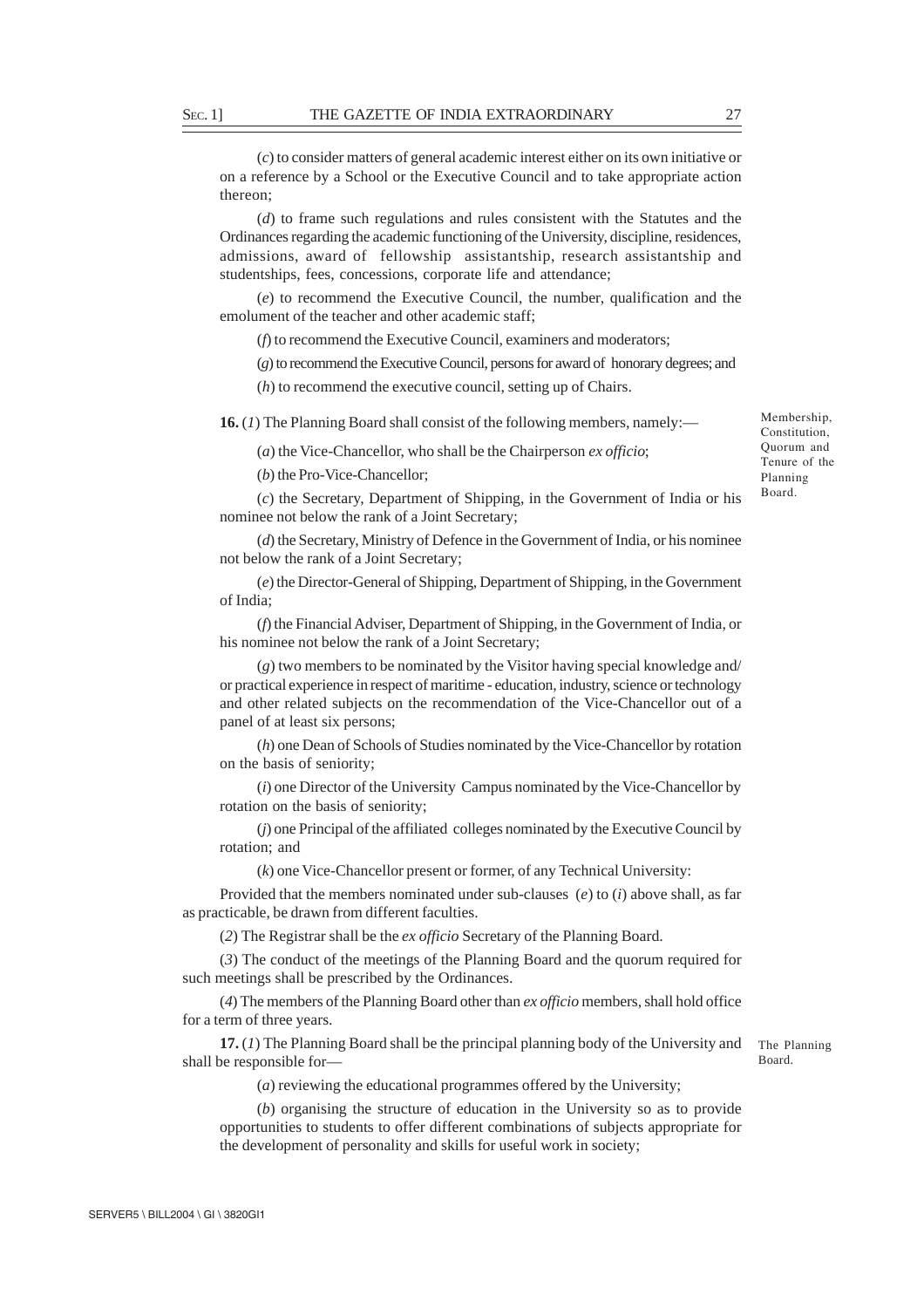(*c*) creating an atmosphere and environment conducive to value oriented education; and

(*d*) developing new teaching-learning processes which will combine the lectures, tutorials, seminars, demonstrations, self-studies and collective practical projects.

 (*2*) The Planning Board shall have the power to advise on the development of the University and review the progress implementation of programmes so as to ascertain whether they are on the lines recommended by it and shall also have the power to advise the Executive Council and the Academic Council on any matter in connection therewith.

 (*3*) The Academic Council and the Executive Council shall be bound to consider the recommendations of the Planning Board and shall implement such of the recommendations as are accepted by it.

 (*4*) Recommendations of the Planning Board as have not been accepted by the Executive Council or the Academic Council under clause (*3*) shall be submitted by the Vice-Chancellor along with the recommendations of the Executive Council or the Academic Council, to the Visitor for advice and the advice of the Visitor shall be implemented by the Executive Council or the Academic Council, as the case may be.

 (*5*) The Planning Board may constitute such committees as may be necessary for planning and monitoring the programmes of the University.

**18.** (*1*) The University shall have such Schools of Studies as may be specified by the Ordinances.

(*2*) Every School shall have a School Board and the members of the first School Board shall be nominated by the Executive Council and shall hold office for a period of three years.

(*3*) The powers and functions of a School Board shall be prescribed by the Ordinances.

 (*4*) The conduct of the meetings of a School Board and the quorum required for such meetings shall be prescribed by the Ordinances.

 (*5*) (*a*) Each School shall consist of such Departments as may be assigned to it by the Ordinances.

(*b*) No Department shall be established or abolished except by the Statutes:

Provided that the Executive Council may, on the recommendation of the Academic Council, establish Centres of Studies to which may be assigned such teachers of the University as the Executive Council may consider necessary.

(*c*) Each Department shall consist of the following members, namely:—

(*i*) Teachers of the Department;

(*ii*) Persons conducting research in the Department;

(*iii*) Dean of the School;

(*iv*) Honorary Professors, if any, attached to the Department; and

(*v*) Such other persons as may be members of the Department in accordance with the provisions of the Ordinances.

Boards of Studies.

Schools of Studies and Departments.

> **19.** (*1*) Each Department shall have a Board of Post-graduate Studies and a Board of Under-graduate Studies.

> (*2*) The Constitution of a Board of Post-graduate Studies and the term of office of its members shall be prescribed by the Ordinances.

> (*3*)The functions of a Board of Post-graduate Studies shall be to approve subjects for research for various degrees and other requirements of research degrees and to recommend to the concerned School Board in the manner prescribed by the Ordinances—

 (*a*) courses of studies and appointment of examiners for Post-graduate courses, but excluding research degrees;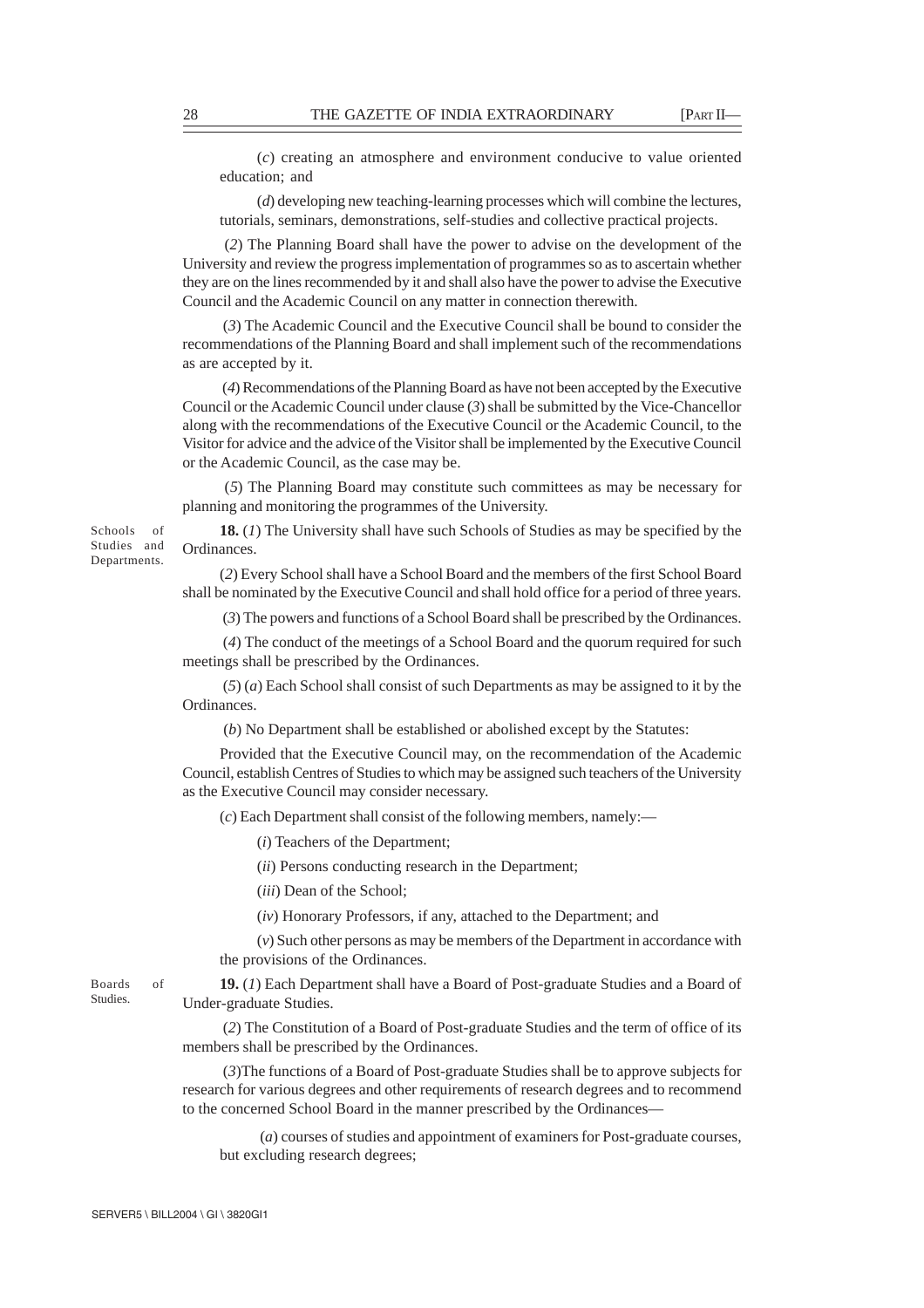(*b*) appointment of supervisors of research; and

(*c*) measures for the improvement of the standard of Post-graduate teaching and research:

Provided that the above functions of a Board of Post-graduate Studies shall, during the period of three years immediately after the commencement of the Act, be performed by the Department.

 (*4*) The constitution and functions of a Board of Under-graduate, Post-graduate and Vocational Studies and the term of its members shall be prescribed by the Ordinances.

**20.** (*1*) The Finance Committee shall consist of the following members, namely:—

(*i*) the Vice-Chancellor;

(*ii*) the Pro-Vice-Chancellor;

(*iii*) three persons nominated by the Executive Council, out of whom at least one shall be a member of the Executive Council;

(*iv*) three persons nominated by the Visitor; and

(*v*) atleast one person to be nominated by the Court.

 (*2*) Five members of the Finance Committee shall form a quorum for a meeting of the Finance Committee.

 (*3*) All the members of the Finance Committee, other than *ex officio* members, shall hold office for a term of three years.

 (*4*) A member of the Finance Committee shall have the right to record a minute of dissent if he does not agree with any decision of the Finance Committee.

 (*5*) The Finance Committee shall meet at least thrice every year to examine the accounts and to scrutinise proposals for expenditure.

 (*6*) All proposals relating to creation of posts, and those items which have not been included in the Budget, should be examined by the Finance Committee before they are considered by the Executive Council.

 (*7*) The annual accounts and the financial estimates of the University prepared by the Finance Officer shall be laid before the Finance Committee for consideration and comments and thereafter submitted to the Executive Council for approval.

 (*8*) The Finance Committee shall recommend limits for the total recurring expenditure and the total non-recurring expenditure for the year, based on the income and resources of the University (which, in the case of productive works, may include the proceeds of loans).

**21.** (*1*) There shall be Selection Committees for making recommendations to the Executive Council for appointment to the posts of Professor, Reader, Lecturer, Registrar, Finance Officer, Librarian and Principals of colleges and institutions maintained by the University.

 (*2*) The Selection Committee for appointment to the posts specified in column 1 of the Table below shall consist of the Vice-Chancellor, Pro-Vice-Chancellor, a nominee of the Visitor and the persons specified in the corresponding entry in column 2 of the said Table:

|--|

| Professor | (i) The Head of Department concerned, if he is a Professor.                                                                                                                       |
|-----------|-----------------------------------------------------------------------------------------------------------------------------------------------------------------------------------|
|           | (ii) One Professor to be nominated by the Vice-Chancellor.                                                                                                                        |
|           | (iii) Three persons not in the service of the University,<br>nominated by the Executive Council, out of a panel of names<br>recommended by the Academic Council for their special |

Finance Committee.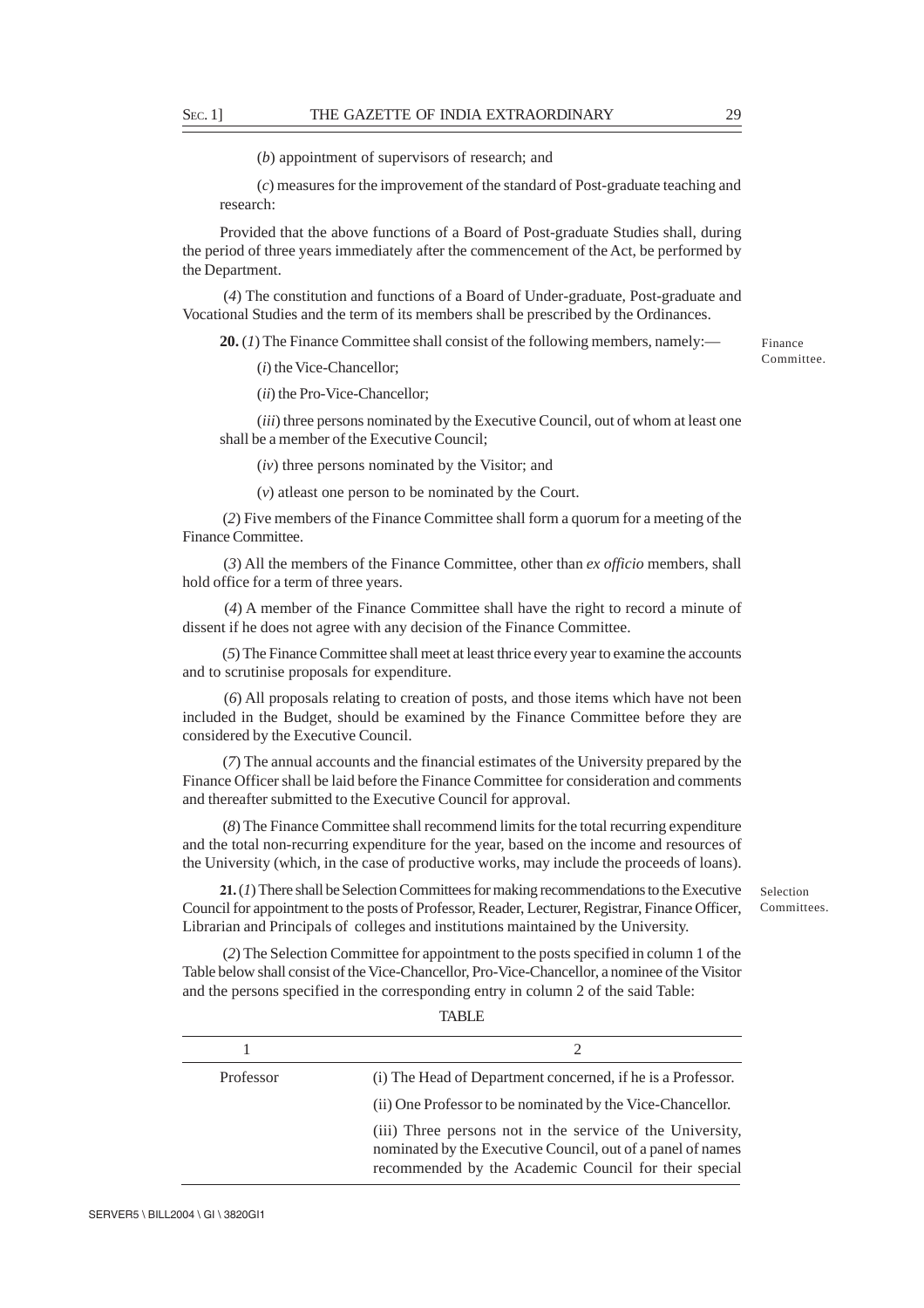| $\mathfrak{D}$                                                                                                                                                                                                                                                                                                                                                                         |
|----------------------------------------------------------------------------------------------------------------------------------------------------------------------------------------------------------------------------------------------------------------------------------------------------------------------------------------------------------------------------------------|
| knowledge of, or interest in, the subject with which the<br>Professor will be concerned.                                                                                                                                                                                                                                                                                               |
| (i) The Head of the Department concerned.                                                                                                                                                                                                                                                                                                                                              |
| (ii) One Professor to be nominated by the Vice-Chancellor.                                                                                                                                                                                                                                                                                                                             |
| (iii) Two persons not in the service of the University,<br>nominated by the Executive Council, out of a panel of names<br>recommended by the Academic Council for their special<br>knowledge of, or interest in the subject with which the Reader<br>or a Lecturer will be concerned.                                                                                                  |
| (i) Two members of the Executive Council nominated by it.                                                                                                                                                                                                                                                                                                                              |
| (ii) One person not in the service of the University nominated<br>by the Executive Council.                                                                                                                                                                                                                                                                                            |
| (i) Two persons not in the service of the University, who<br>have special knowledge of the subject of the Library Science/<br>Library Administration to be nominated by the Executive<br>Council.                                                                                                                                                                                      |
| (ii) One person not in the service of the University, nominated<br>by the Executive Council.                                                                                                                                                                                                                                                                                           |
| Three persons not in the service of the University of whom<br>two shall be nominated by the Executive Council and one by<br>the Academic Council for their special knowledge of, or interest<br>in, a subject in which instruction is being provided by the<br>college or institution.<br>$MOTF: 1$ Where the appointment is being made for an inter-disciplinary project, the head of |
|                                                                                                                                                                                                                                                                                                                                                                                        |

*F*: 1. Where the appointment is being made for an inter-disciplinary project, the head of the project shall be deemed to be the Head of the Department concerned.

2. The Professor to be nominated shall be Professor concerned with the speciality for which the selection is being made and that the Vice-Chancellor shall consult the Head of the Department and the Dean of School before nominating the Professor.

(*3*) The Vice-Chancellor, or in his absence, the Pro-Vice-Chancellor shall preside at the meetings of a Selection Committee:

Provided that the meetings of the Selection Committee shall be fixed after prior consultation with, and subject to the convenience of Visitor's nominee and the persons nominated by the Executive Council under clause (*2*):

Provided further that the proceedings of the Selection Committee shall not be valid unless,—

(*a*) where the number of Visitor's nominee and the persons nominated by the Executive Council is four in all, at least three of them attend the meeting; and

(*b*) where the number of Visitor's nominee and the persons nominated by the Executive Council is three in all, at least two of them attend the meeting.

(*4*) The meeting of a Selection Committee shall be convened by the Vice-Chancellor or in his absence by the Pro-Vice-Chancellor.

(*5*) The procedure to be followed by a Selection Committee in making recommendations shall be laid down in the Ordinances.

(*6*) If the Executive Council is unable to accept the recommendations made by a Selection Committee, it shall record its reasons and submit the case to the Visitor for final orders.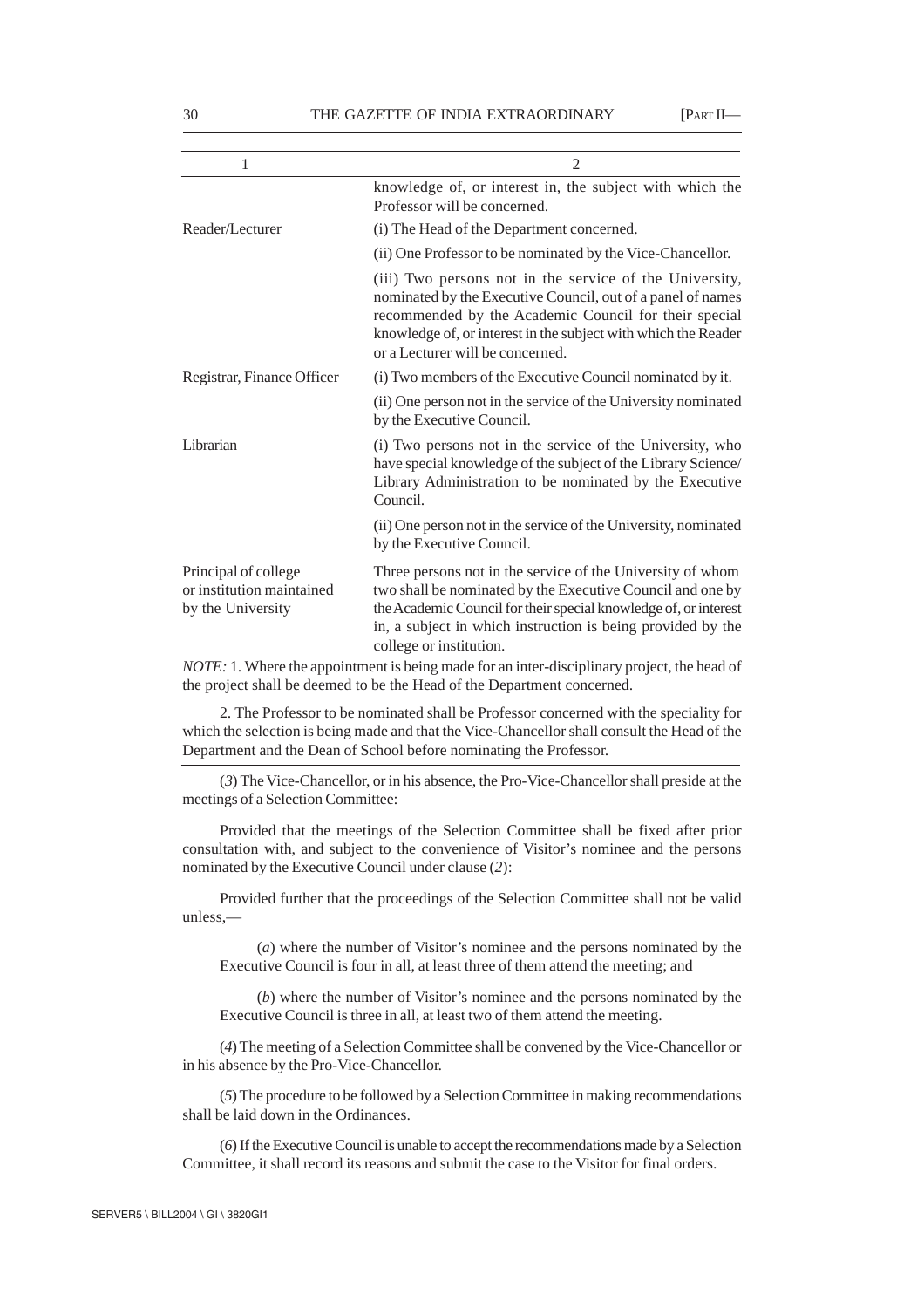(*7*) Appointments to temporary posts shall be made in the manner indicated below:—

 (*i*) If the temporary vacancy is for a duration longer than one academic session, it shall be filled on the advice of the Selection Committee in accordance with the procedure indicated in the foregoing clauses:

Provided that if the Vice-Chancellor is satisfied that in the interests of work it is necessary to fill the vacancy, the appointment may be made on a purely temporary basis by a local Selection Committee referred to in sub-clause (*ii*) for a period not exceeding six months.

 (*ii*) If the temporary vacancy is for a period less than a year, an appointment to such vacancy shall be made on the recommendation of a local Selection Committee consisting of the Dean of the School concerned, the Head of the Department and a nominee of the Vice-Chancellor:

Provided that if the same person holds the offices of the Dean and the Head of the Department, the Selection Committee may contain two nominees of the Vice-Chancellor:

Provided further that in case sudden casual vacancies of teaching posts caused by death or any other reason, the Dean may, in consultation with the Head of the Department concerned, make a temporary appointment for a month and report to the Vice-Chancellor and the Registrar about such appointment.

(*iii*) No teacher appointed temporarily shall, if he is not recommended by the regular Selection Committee for appointment under the Statutes, be continued in service on such temporary employment, unless he is subsequently selected by a local Selection Committee, for a temporary or permanent appointment, as the case may be.

**22.** (*1*) Notwithstanding anything contained in Statute 21, Executive Council may invite a person of high academic distinction and professional attainments to accept a post of Professor or Reader or any other academic post in the University, as the case may be, on such terms and conditions as it deems fit, and on the person agreeing to do so appoint him to the post.

 (*2*) The Executive Council may appoint a teacher or any other academic staff working in any other University or organisation for undertaking a joint project in accordance with the manner, laid down in the Ordinances.

**23.** The Executive Council may appoint a person selected in accordance with the procedure laid down in Statute 21 for a fixed tenure on such terms and conditions as it deems fit.

**24.** (*1*) The qualifications of recognised teachers shall be such as may be prescribed by the Ordinances.

(*2*) All applications for the recognition of teachers shall be made in such manner as may be laid down in the Ordinances.

(*3*) No teacher shall be recognised as a teacher except on the recommendation of a Selection Committee constituted for the purpose in the manner laid down in the Ordinances.

(*4*) The period of recognition of a teacher shall be determined by the Ordinances made in that behalf.

(*5*) The Academic Council may, by a special resolution passed by a majority of not less than two-thirds of the members present and voting, withdraw recognition from a teacher:

Provided that no such resolution shall be passed until notice in writing has been given to the person concerned calling upon him to show cause, within such time as may be specified in the notice, why such resolution should not be passed and until his objections, if any, and any evidence he may produce in support of them have been considered by the Academic Council.

Special mode of appointment.

Appointment for a fixed tenure.

Recognised teachers.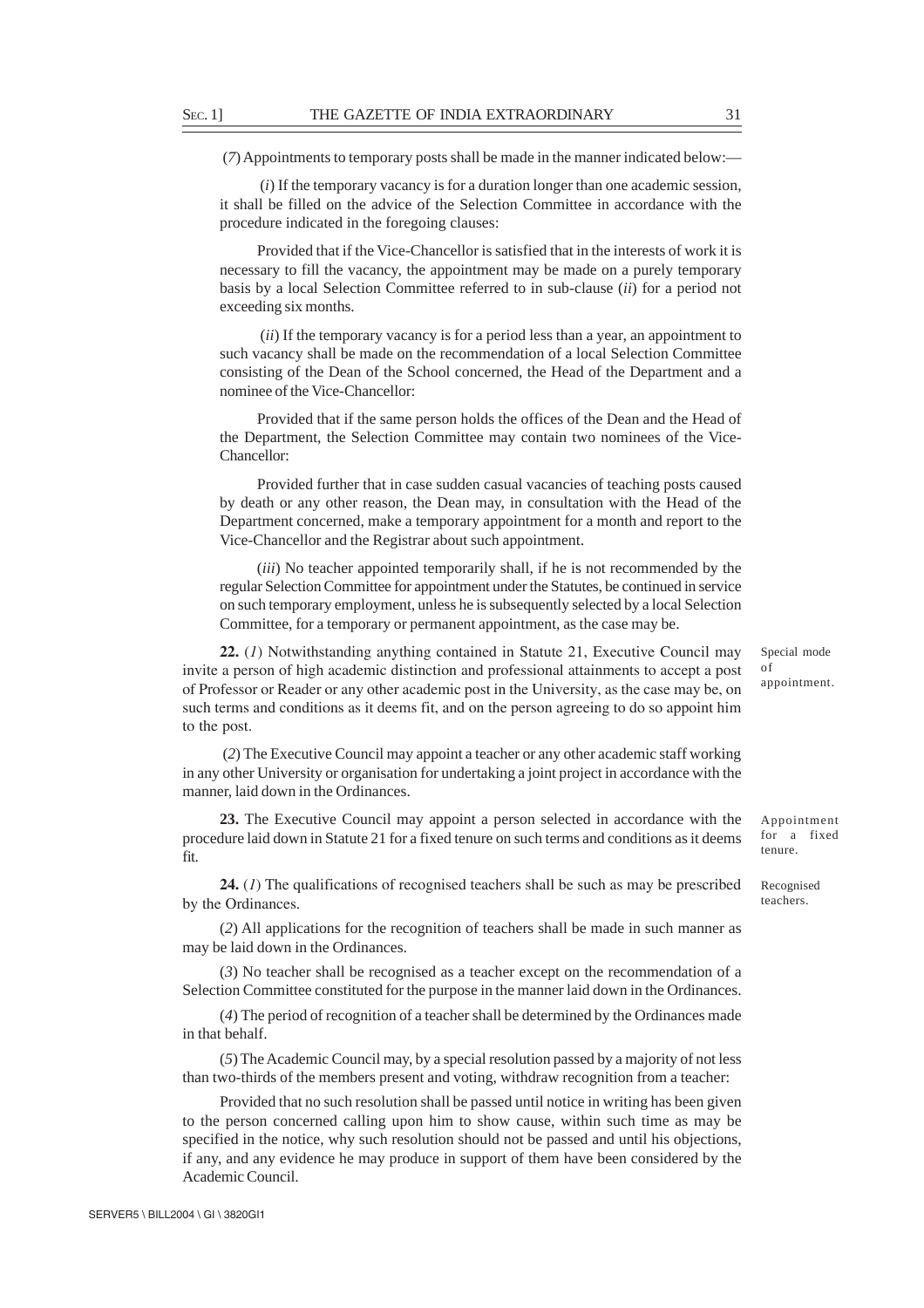(*6*) Any person aggrieved by an order of withdrawal under clause (*5*) may, within three months from the date of communication to him of such order, appeal to the Executive Council which may pass such orders thereon as it thinks fit.

Committees.

Terms and conditions of service and code of conduct of the teachers, etc.

**25.** (*1*) Any authority of the University may appoint as many Standing, Special or Search Committees as it may deem fit, and may appoint to such Committees, persons who are not members of such authority.

 (*2*) Any such Committee appointed under clause (*1*) may deal with any subject delegated to it subject to subsequent confirmation by the authority appointing.

**26.** (*1*) All the teachers and other academic staff of the University shall, in the absence of any agreement to the contrary, be governed by the terms and conditions of service and code of conduct as are specified in the Statutes, the Ordinances and the Regulations.

(*2*) Every teacher and member of the academic staff of the University shall be appointed on a written contract, the form of which shall be prescribed by the Ordinances.

(*3*) A copy of every contract referred to in clause (*2*) shall be deposited with the Registrar.

**27.** All the employees of the University, other than the teachers and other academic staff of the University, shall, in the absence of any contract to the contrary, be governed by the terms and conditions of service and code of conduct as are specified in the Statutes, the Ordinances and the Regulations.

**28.** (*1*) Whenever, in accordance with the Statutes, any person is to hold an office or be a member of an authority of the University by rotation according to seniority, such seniority shall be determined according to the length of continuous service of such person in his grade, and, in accordance with such other principles as the Executive Council may, from time to time prescribe.

 (*2*) It shall be the duty of the Registrar to prepare and maintain, in respect of each class of persons to whom the provisions of these Statutes apply, a complete and up-to-date seniority list in accordance with the provisions of clause (*1*).

 (*3*) If two or more persons have equal length of continuous service in a particular grade or the relative seniority of any person or persons is otherwise in doubt, the Registrar may, on his own motion and shall, at the request of any such person, submit the matter to the Executive Council whose decision thereon shall be final.

**29.** (*1*) Where there is an allegation of misconduct against a teacher, a member of the academic staff or other employee of the University, the Vice-Chancellor, in the case of the teacher or member of the academic staff, and the authority competent to appoint (hereinafter referred to as the appointing authority) in the case of other employee, may, by order in writing, place such teacher, member of the academic staff or other employee, as the case may be, under suspension and shall forthwith report to the Executive Council the circumstances in which the order was made:

Provided that the Executive Council may, if it is of the opinion, that the circumstances of the case do not warrant the suspension of the teacher or the member of the academic staff, revoke such order.

 (*2*) Notwithstanding anything contained in the terms of the contract of appointment or of any other terms and conditions of service of the employees, the Executive Council in respect of teachers and other academic staff, and the appointing authority, in respect of other employees, shall have the power to remove a teacher or a member of the academic staff, or as the case may be, other employee on grounds of misconduct.

 (*3*) Save as aforesaid, the Executive Council, or as the case may be the appointing authority, shall not be entitled to remove any teacher, member of the academic staff or other

Terms and conditions of service and code of conduct of other employees.

Seniority list.

Removal of employees of the University.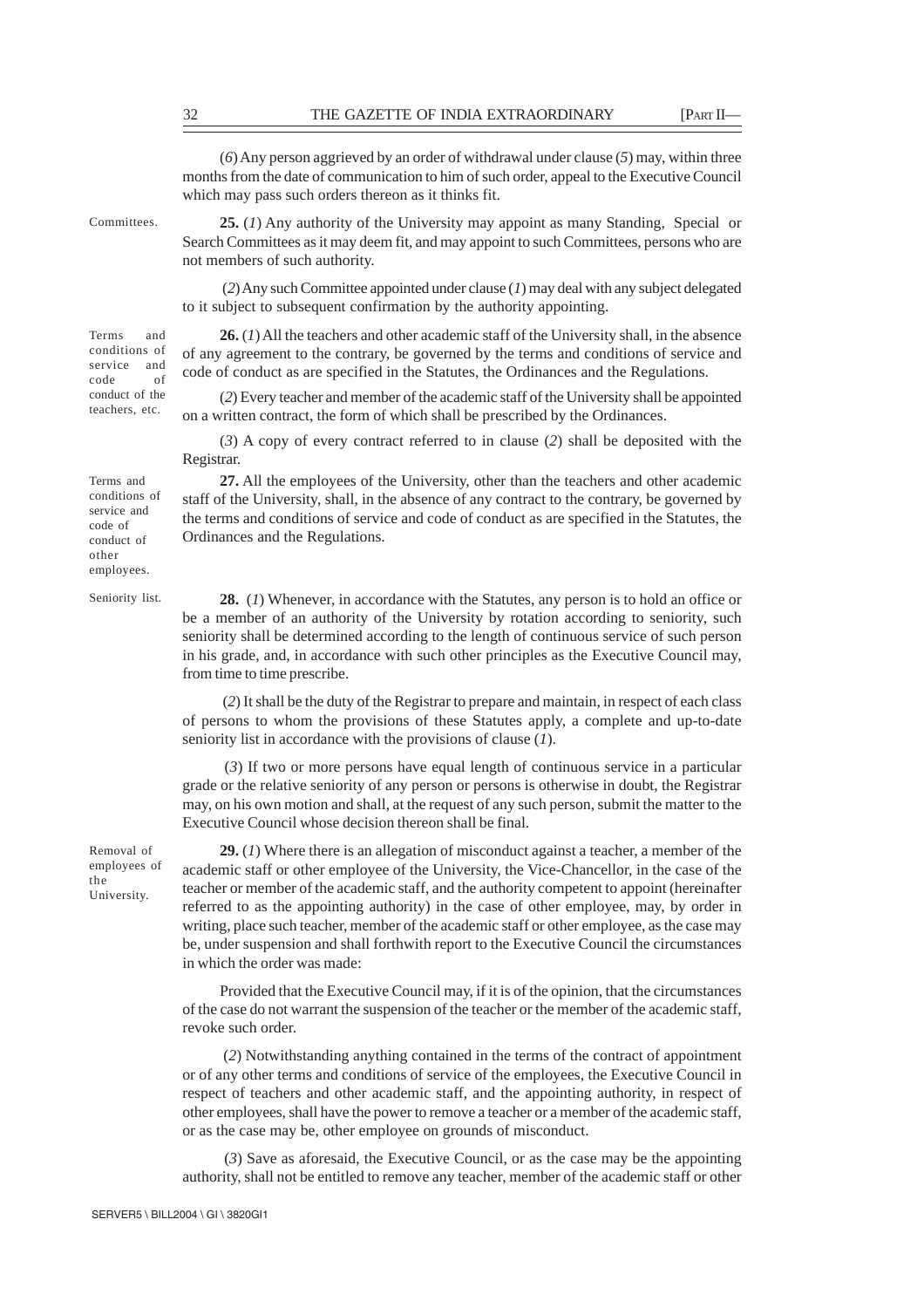employee except for a good cause and after giving three months' notice or on payment of three months' salary in lieu thereof.

(*4*) No teacher, member of the academic staff or other employee shall be removed under clause (*2*) or clause (*3*) unless he has been given a reasonable opportunity of showing cause against the action proposed to be taken in regard to him.

(*5*) The removal of a teacher, member of the academic staff or other employee shall take effect from the date on which the order of removal is made:

Provided that where the teacher, member of the academic staff or other employee is under suspension at the time of his removal, such removal shall take effect from the date on which he was placed under suspension.

(*6*) Notwithstanding anything contained in the foregoing provisions of this Statute, a teacher, member of the academic staff or other employee may resign,—

(*a*) if he is a permanent employee, only after giving three months' notice in writing to the Executive Council or the appointing authority, as the case may be or by paying three months' salary in lieu thereof; and

(*b*) if he is not a permanent employee, only after giving one month's notice in writing to the Executive Council or, as the case may be, the appointing authority or by paying one month's salary in lieu thereof:

Provided that such resignation shall take effect only on the date on which the resignation is accepted by the Executive Council or the appointing authority, as the case may be.

**30.** (*1*) The Executive Council may, on the recommendation of the Academic Council and by a resolution passed by a majority of not less than two-thirds of the members present and voting, make proposals to the Visitor for the conferment of honorary degrees:

Provided that in case of emergency, the Executive Council may, on its own motion, make such proposals.

 (*2*) The Executive Council may, by a resolution passed by a majority of not less than two-thirds of the members present and voting, withdraw, with the previous sanction of the Visitor, any honorary degree conferred by the University.

**31.** The Executive Council may, by a special resolution passed by a majority of not less withdrawal of than two-thirds of the members present and voting, withdraw any degree or academic distinction conferred on, or any certificate or diploma granted to, any person by the University for good and sufficient cause:

Provided that no such resolution shall be passed until a notice in writing has been given to that person calling upon him to show cause within such time as may be specified in the notice why such a resolution should not be passed and until his objections, if any, and any evidence he may produce in support of them, have been considered by the Executive Council.

**32.** (*1*) All powers relating to discipline and disciplinary action in relation to students of the University shall vest in the Vice-Chancellor.

 (*2*) The Vice-Chancellor may delegate all or any of his powers as he deems proper to a Proctor and to such other officers as he may specify in this behalf.

 (*3*) Without prejudice to the generality of his powers relating to the maintenance of discipline and taking such action, as may seem to him appropriate for the maintenance of discipline, the Vice-Chancellor may, in exercise of his powers, by order, direct that any student be expelled, or rusticated, for a specified period, or be not admitted to a course of study in a college, institution or Department of the University for a stated period, or be punished with fine for an amount to be specified in the order, or be debarred from taking an examination or examinations conducted by the University, college, institution or Department or a School for

degrees, etc.

Honorary Degrees.

Maintenance of discipline among students of the University.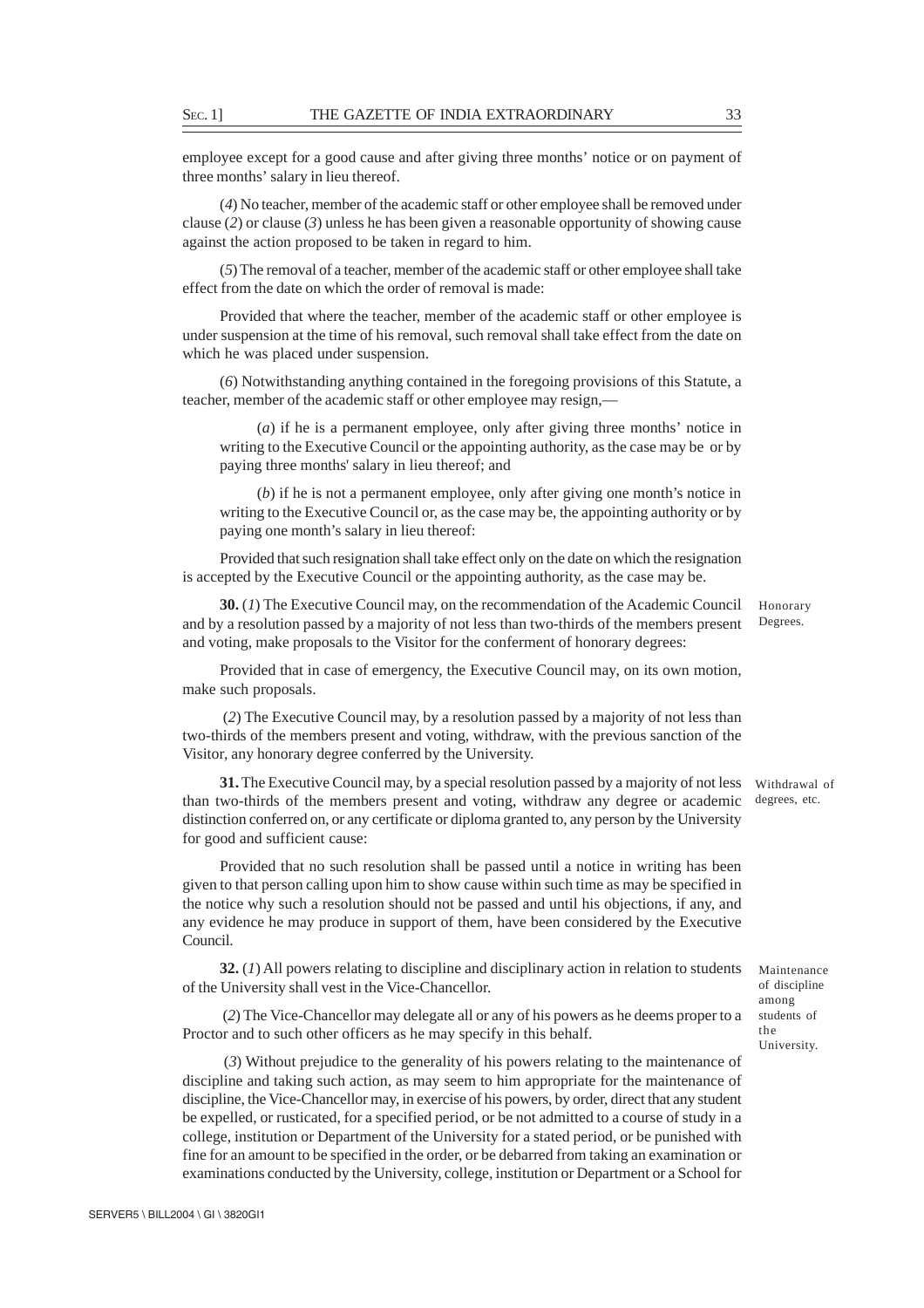one or more years, or that the results of the student or students concerned in the examination or examinations in which he or they have appeared be cancelled.

 (*4*) The Principals of colleges, institutions, Deans of Schools of Studies and Heads of teaching Departments in the University shall have the authority to exercise all such disciplinary powers over the students in their respective colleges, institutions, Schools and teaching Departments in the University as may be necessary for the proper conduct of such colleges, institutions, Schools and teaching Departments.

 (*5*)Without prejudice to the powers of the Vice-Chancellor, the Principals and other persons specified in clause (*4*), detailed rules of discipline and proper conduct shall be made by the University. The Principals of colleges, institutions, Deans of Schools of Studies and Heads of teaching Departments in the University may also make the supplementary rules as they deem necessary for the aforesaid purpose.

 (*6*) At the time of admission, every student shall be required to sign a declaration to the effect that he submits himself to the disciplinary jurisdiction of the Vice-Chancellor and other authorities of the University.

**33.** All powers relating to discipline and disciplinary action in relation to students of a college or an institution, not maintained by the University, shall vest in the Principal of the college or institution, as the case may be, in accordance with the procedure prescribed by the Ordinances.

**34.** (*1*) Colleges and other institutions situated within the jurisdiction of the University may be admitted to such privileges of the University as the Executive Council may decide on the following conditions, namely:—

(*i*) Every such college or institution shall have a regularly constituted Governing Body, consisting of not more than fifteen persons approved by the Executive Council and including among others, two teachers of the University to be nominated by the Executive Council and three representatives of the teaching staff of whom the Principal of the college or institution shall be one. The procedure for appointment of members of the Governing Body and other matters affecting the management of a college or an institution shall be prescribed by the Ordinances:

Provided that the said condition shall not apply in the case of colleges and institutions maintained by Government which shall, however, have an Advisory Committee consisting of not more than fifteen persons which shall consist of among others, three teachers including the Principal of the college or institution, and two teachers of the University nominated by the Executive Council.

(*ii*) Every such college or institution shall satisfy the Executive Council on the following matters, namely:—

(*a*) the suitability and adequacy of its accommodation and equipment for teaching;

(*b*) the qualifications and adequacy of its teaching staff and the conditions of their service;

(*c*) the arrangements for the residence, welfare, discipline and supervision of students;

(*d*) the adequacy of financial provision made for the continued maintenance of the college or institution; and

(*e*) such other matters as are essential for the maintenance of the standards of University education.

(*iii*) No college or institution shall be admitted to any privileges of the University except on the recommendation of the Academic Council made after considering the report of a Committee of Inspection appointed for the purpose by the Academic Council.

SERVER5 \ BILL2004 \ GI \ 3820GI1

of discipline among Students of colleges, etc.

Maintenance

Admission of colleges, etc., to the privilege of the University.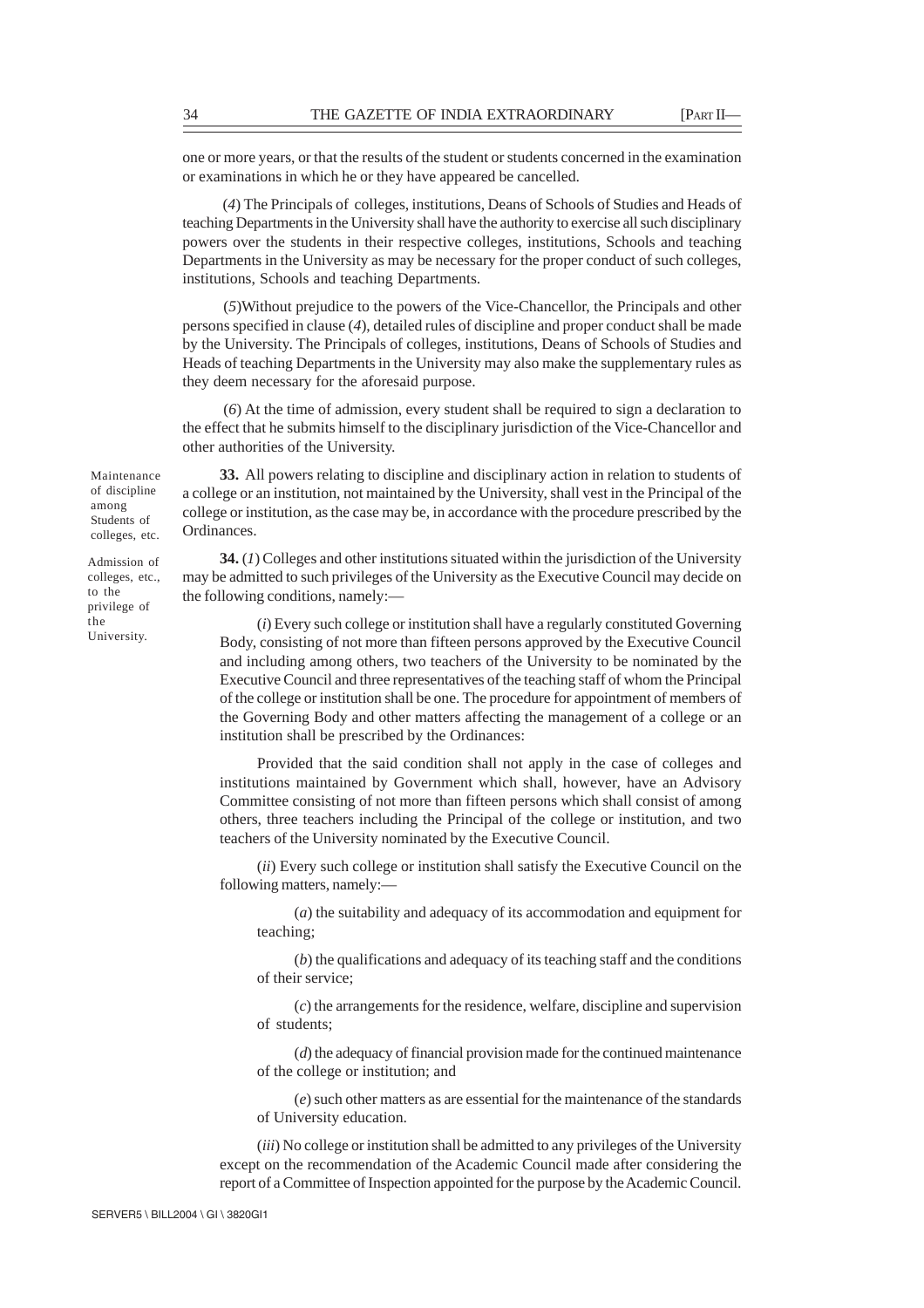(*iv*) Colleges and institutions desirous of admission to any privileges of the University shall be required to intimate their intention to do so in writing so as to reach the Registrar not later than the 15th August, preceding the year from which permission applied for is to have effect.

(*v*) A college or an institution shall not, without the previous permission of the Executive Council and the Academic Council, suspend instruction in any subject or course of study which it is authorised to teach and teaches.

(*2*) Appointment to the teaching staff and Principals of colleges or institutions admitted to the privileges of the University shall be made in the manner prescribed by the Ordinances:

Provided that nothing in this clause shall apply to colleges and institutions maintained by Government.

 (*3*) The service conditions of the administrative and other non-academic staff of every college or institution referred to in clause (*2*) shall be such as may be laid down in the Ordinances:

Provided that nothing in this clause shall apply to colleges and institutions maintained by Government.

(*4*) Every college or institution admitted to the privilege of the University shall be inspected at least once in every two academic years by a Committee appointed by the Academic Council, and the report of the Committee shall be submitted to the Academic Council, which shall forward the same to the Executive Council with such recommendations as it may deem fit to make.

 (*5*) The Executive Council, after considering the report and the recommendations, if any, of the Academic Council, shall forward a copy of the report to the Governing Body of the college or institution with such remarks, if any, as it may deem fit for suitable action.

 (*6*) The Executive Council may, after consulting the Academic Council, withdraw any privileges granted to a college or an institution, at any time it considers that the college or institution does not satisfy any of the conditions on the fulfilment of which the college or institution was admitted to such privileges:

Provided that before any privileges are so withdrawn, the Governing Body of the college or institution concerned shall be given an opportunity to represent to the Executive Council why such action should not be taken.

(*7*) Subject to the conditions set forth in clause (*1*), the Ordinances may prescribe—

(*i*) such other conditions as may be considered necessary;

(*ii*) the procedure for the admission of colleges and institutions to the privileges of the University and for the withdrawal of those privileges.

(*8*) the constitution of Board of affiliation and recognition and the terms of office of its members shall be prescribed by the Ordinances.

**35.** Convocations of the University for the conferring of degrees or for other purposes shall be held in such manner as may be prescribed by the Ordinances. Convocations.

**36.** Where no provision is made for a President or Chairman to preside over a meeting of any authority of the University or any Committee of such authority or when the President or Chairman so provided for is absent, the members present shall elect one from among themselves to preside at such meeting.

**37.** Any member, other than an *ex officio* member of the Court, the Executive Council, the Academic Council or any other authority of the University or any committee of such authority may resign by letter addressed to the Registrar and the resignation shall take effect as soon as such letter is received by the Registrar. Resignation.

**38.** (*1*) A person shall be disqualified for being chosen as, and for being, a member of any of the authorities of the University,—

Acting Chairman of meetings.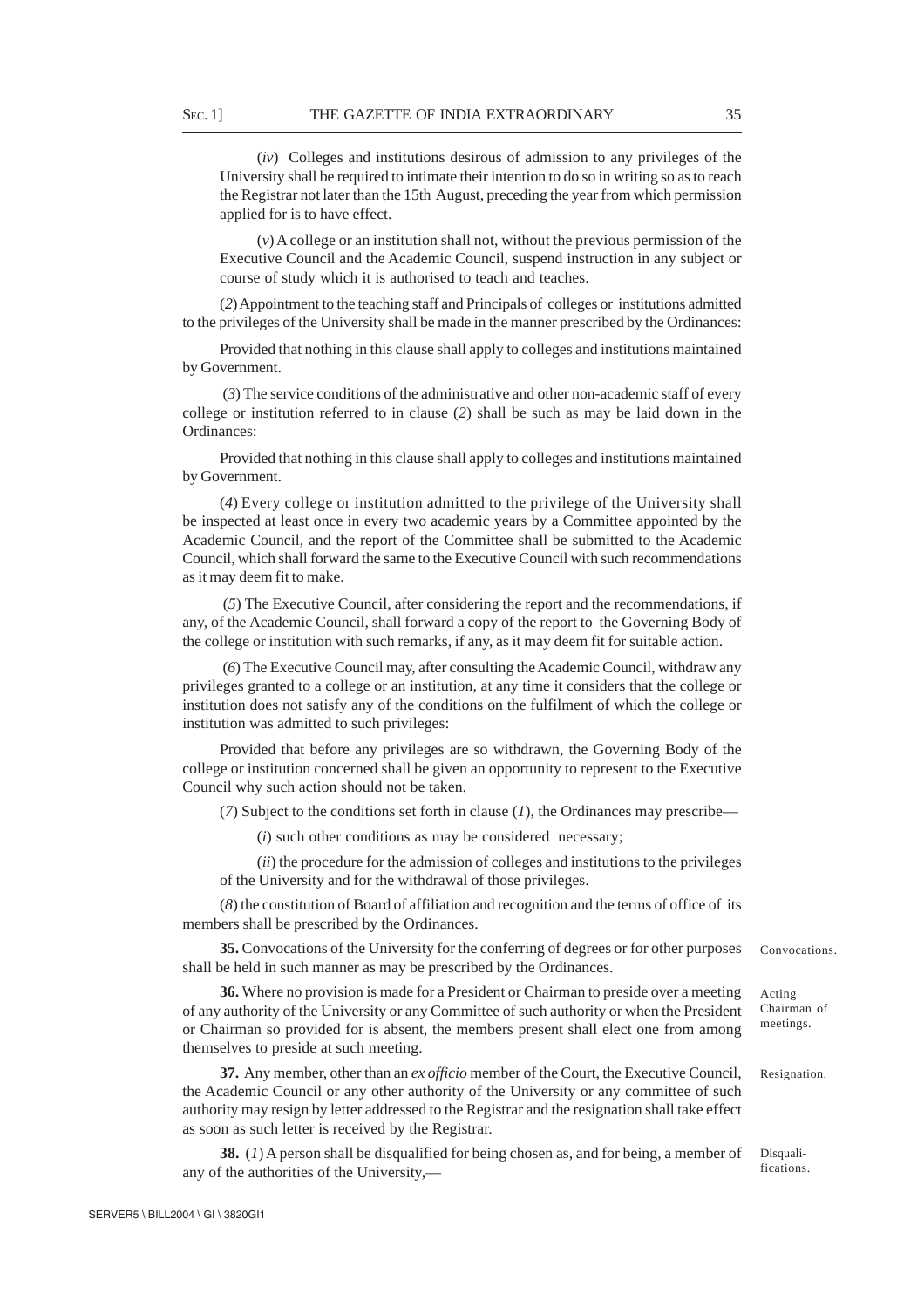(*i*) if he is of unsound mind;

(*ii*) if he is an undischarged insolvent; and

(*iii*) if he has been convicted by a court of law of an offence involving moral turpitude and sentenced in respect thereof to imprisonment for not less than six months.

 (*2*) If any question arises as to whether a person is or had been subjected to any of the disqualifications mentioned in clause (*1*), the question shall be referred to the Visitor and his decision shall be final and no suit or other proceeding shall lie in any civil court against such decision.

**39.** Notwithstanding anything contained in the Statutes, a person who is not ordinarily resident in India shall be eligible to be an officer of the University or a member of any authority of the University.

**40.** Notwithstanding anything contained in the Statutes, a person who holds any post in the University or is a member of any authority or body of the University in his capacity as a member of a particular authority or body or as the holder of a particular appointment shall hold such office or membership only for so long as he continues to be a member of that particular authority or body or the holder of that particular appointment, as the case may be.

**41.** (*1*)There shall be an Alumni Association for the University.

(*2*) The subscription for membership of the Alumni Association shall be prescribed by the Ordinances.

(*3*) No member of the Alumni Association shall be entitled to vote or stand for election unless he has been a member of the Association for at least one year prior to the date of the election and is a degree holder of the University of at least five years standing:

Provided that the condition relating to the completion of one year's membership shall not apply in the case of the first election.

**42.** (*1*) There shall be constituted in the University, a Students' Council for every academic year, consisting of —

(*i*) the Dean of Students' Welfare, who shall be the Chairman of the Students' Council;

(*ii*) all students who have won prizes in the previous academic year in the fields of studies, fine arts, sports and extension work;

(*iii*) ten students to be nominated by the Academic Council on the basis of merit in studies, sports activities and all-round development of personality:

Provided that any student of the University shall have the right to bring up any matter concerning the University before the Students' Council if so permitted by the Chairman, and he shall have the right to participate in the discussions at any meeting when the matter is taken up for consideration.

(*2*) The functions of the Students' Council shall be to make suggestions to the appropriate authorities of the University in regard to the programmes of studies, students' welfare and other matters of importance in regard to the working of the University in general and such suggestions shall be made on the basis of consensus of opinion.

 (*3*) The Students' Council shall meet at least once in an academic year preferably in the beginning of that year.

Ordinances how to be made.

**43.** (*1*) The first Ordinances made under sub-section (*2*) of section 30 may be amended, repealed or added to at any time by the Executive Council in the manner specified below.

Membership of authorities by virtue of membership of other bodies.

Residence condition for membership and office.

Alumni Association.

Students' Council.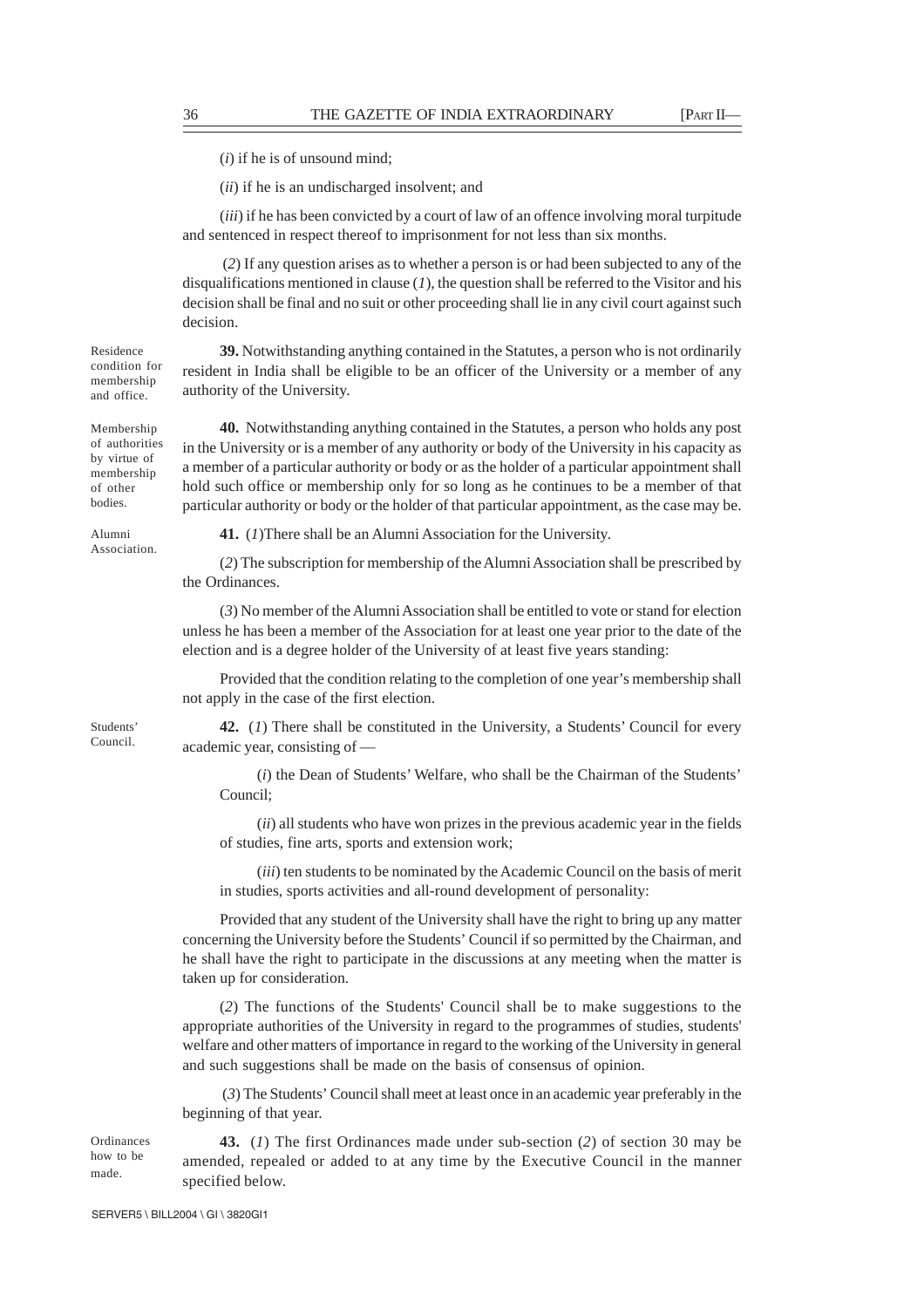(*2*) No Ordinance in respect of the matters enumerated in section 30 other than those enumerated in clause  $(n)$  of sub-section  $(1)$  thereof, shall be made by the Executive Council unless a draft of such Ordinance has been proposed by the Academic Council.

 (*3*) The Executive Council shall not have power to amend any draft of any Ordinance proposed by the Academic Council under clause (*2*), but may reject the proposal or return the draft to the Academic Council for re-consideration, either in whole or in part, together with any amendment which the Executive Council may suggest.

(*4*) Where the Executive Council has rejected or returned the draft of an Ordinance proposed by the Academic Council, the Academic Council may consider the question afresh and in case the original draft is reaffirmed by a majority of not less than two-thirds of the members present and voting and more than half the total number of members of the Academic Council, the draft may be sent back to the Executive Council which shall either adopt it or refer it to the Visitor whose decision shall be final.

(*5*) Every Ordinance made by the Executive Council shall come into effect immediately.

(*6*) Every Ordinance made by the Executive Council shall be submitted to the Visitor within two weeks from the date of its adoption. The Visitor shall have the power to direct the University within four weeks of the receipt of the Ordinance to suspend the operation of any such Ordinance and he shall, as soon as possible, inform the Executive Council about his objection to the proposed Ordinance. The Visitor may, after receiving the comments of the University, either withdraw the order suspending the Ordinance or disallow the Ordinance, and his decision shall be final.

**44.** (*1*) The authorities of the University may make Regulations consistent with the Act, the Statutes and the Ordinances for the following matters, namely:— Regulations.

(*i*) laying down the procedure to be observed at their meetings and the number of members required to form a quorum;

(*ii*) providing for all matters which are required by the Act, the Statutes or the Ordinances to be prescribed by Regulations; and

(*iii*) providing for all other matters solely concerning such authorities or committees appointed by them and not provided for by the Act, the Statutes or the Ordinances.

 (*2*) Every authority of the University shall make Regulations providing for the giving of notice to the members of such authority of the dates of meeting and of the business to be considered at meetings and for the keeping of a record of the proceedings of meetings.

 (*3*) The Executive Council may direct the amendment in such manner as it may specify, of any Regulation made under the Statutes or the annulment of any such Regulation.

**45.** Subject to the provisions of the Act and the Statutes, any officer or authority of the University may delegate his or its powers to any other officer or authority or person under his or its respective control and subject to the condition that overall responsibility for the exercise of the powers so delegated shall continue to vest in the officer or authority delegating such powers.

Delegation of powers.

**46.** (*1*) Keeping in view the outstanding nature of qualification in maritime discipline, Ministry of Shipping, Road Transport and Highways, Government of India constituted an "Equivalence Committee" with a view to consider relativity of the existing teaching posts in